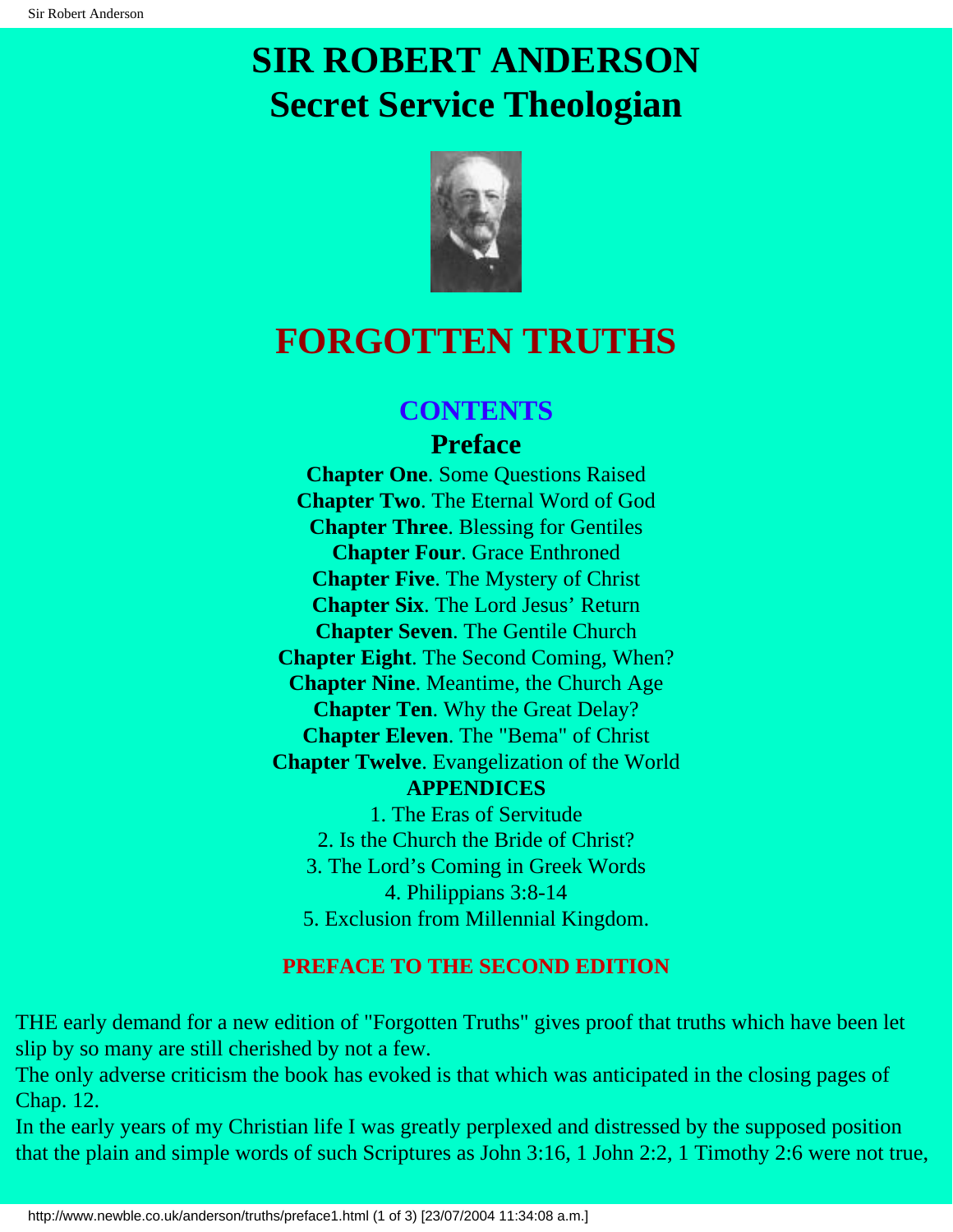save in a cryptic sense understood only by the initiated. For, I was told, the overshadowing truth of Divine sovereignty in election barred our taking them literally. But half a century ago a friend of those days - the late Dr. Horatius Bonar - delivered me from this strangely prevalent error. He taught me that truths may seem to us irreconcilable only because our finite minds cannot understand the Infinite; and we must never allow our faulty apprehension of the eternal counsels of God to hinder unquestioning faith in the words of Holy Scripture.

Nor was this a plausible effort to evade the special difficulty raised by a misuse of the great truth of election; for a kindred mystery permeates our whole existence. We are conscious of possessing a free and independent will which enables us to turn hither and thither as we please, and to do good or evil. Were it otherwise, indeed, the Divine judgment of the sinner would be unjust. And yet, when we review the consequences of our conduct, we recognize the hand of God. True it is that we think of Him only when the consequences are serious; but, as the Lord explicitly taught, His sovereignty declares itself even in the fall of a sparrow.

All this has its counterpart in relation to the promise of the Coming. The believer and the infidel are agreed that in Apostolic times the saints were taught to regard the Lord's return as a hope that might be realized during their lifetime. But now we are asked to acknowledge that the infidel is right in maintaining that this was entirely a mistake! For, it is argued, the Lord cannot come till "the number of His elect" is complete. And Ephesians 1:4 is construed to mean that at some epoch in time, prior to 4004 B.C. (or whatever date be fixed for "the foundation of the world"), people now living were made beneficiaries of God's favour. It follows, therefore, that, as "the number of the elect" was not complete prior to this twentieth century of our era, the Advent could not have taken place at any period in the past; and possibly the thirtieth century may dawn before the promise is fulfilled! And when in amazement we seek for some explanation of the words, "Surely I am coming quickly," we are told that "with the Lord a thousand years are as one day" (2 Peter 3:8.). But does any one really imagine that there is a celestial timepiece with a thousand-year dial! Is it not clear as light from the language of these and kindred Scriptures, such as Psalm 90:4, that eternity is God's domain? Therefore is it that His judgments are unsearchable and His ways past finding out. For eternity is not unlimited time, but the antithesis of time; whereas time is the law of our being, "the condition under which all created things exist" (Trench, Synonyms).

Those who put a special meaning on certain words in Gospel texts can plead with truth that these words are sometimes used in a restricted sense. But no plea of the kind is tenable here. "I am surely coming quickly":" Yet a very little while and the Coming One will come, and will not delay." These words are too definite to admit of any second meaning; and to refuse to take them literally is equivalent to challenging their truth. But how then can we explain the fact that they are still unfulfilled? A solution of that most perplexing difficulty is supplied by the following pages. R. A.

#### **CHAPTER ONE QUESTIONS RAISED**

THE lapse of time has not effaced from my memory the details of a conversation of many years ago with a liberal-minded and cultured Jewish Rabbi. He introduced himself by telling me that he was a student of the New Testament, and that my friend, the then Chief Rabbi, had recommended one of my expository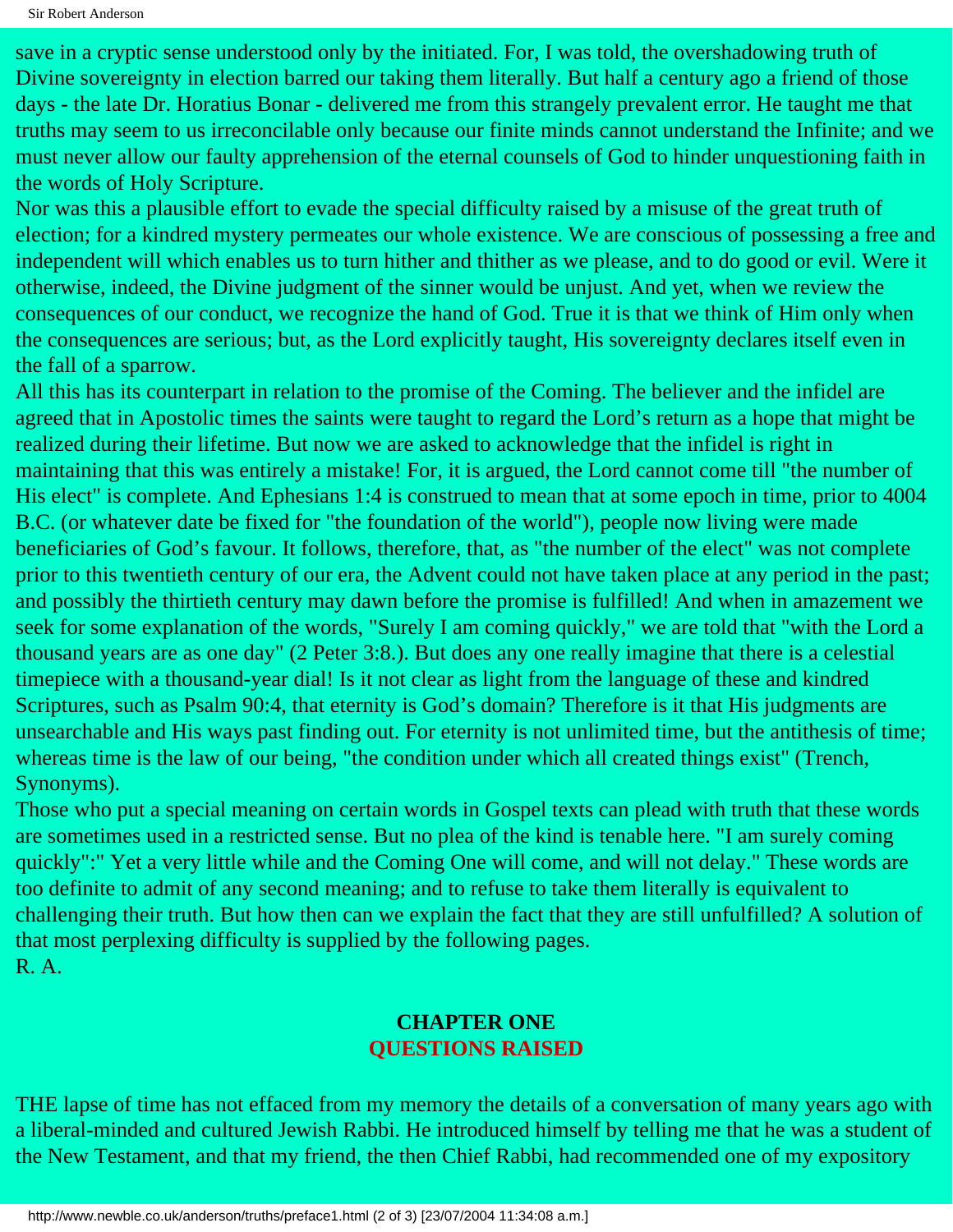Sir Robert Anderson

books to his attention. "We regard Jesus as one of the greatest of our Rabbis," was one of his opening remarks. And he added, "It was not he that founded Christianity, but your Paul." I astonished him by replying that beneath his assertion there lay a truth which the theology of Christendom had let slip. For the words of the Lord Jesus (1) were explicit: "I am not sent but to the lost sheep of the House of Israel"; "Salvation is of the Jews." In this connection I cited also the Apostle's words, that "Christ was a minister of the circumcision for the truth of God, to confirm the promises made unto the Fathers, and that the Gentiles might glorify God for His mercy." (Romans 15:8) And this I explained by reference to the Lord's parable of the great supper. "You were the invited guests," I said, "for to you pertained the Fathers and the promises, whereas the Gentiles are beholden to uncovenanted mercy. But though by nature the waifs and strays of the highways and the streets, grace has given us a place of special favour and nearness to God."

The pleasant tenor of a prolonged conversation was interrupted at one point by an outburst about "the persecutions and cruelties his nation had suffered from the Christian religion." This evoked a no less indignant outburst on my part at his confounding the religion of Christendom with the Christianity of the New Testament. I assured him that the best Christian theologians of our own time were free from the ignorance which in other days claimed for "the Christian Church" (2) all the promises of the Hebrew Scriptures, leaving nothing for Israel but the threatened judgments. And I exemplified my statement by quoting Dean Alford's scathing words (7) about the evil history and predicted doom of "the Christian Church.": I said that while in the past the Christians seem to have skipped the 11th chapter of Romans, nowadays we studied it. We recognized, therefore, that the people of the Abrahamic covenant were "the natural branches" of the olive tree which symbolizes the position of testimony and blessing upon earth, and that they would yet be restored to the place they had lost by unbelief; "for the gifts and calling of God are without repentance." (Romans 11:13-29)

This is but an outline of a discussion which ended, as it had begun, in a most amicable tone and spirit, my companion repeatedly assuring me of the interest and surprise my words excited in his mind. But the questions raised and the truths involved are far too large and too important for treatment here in this incidental fashion; and I proceed to offer a more definite and systematic statement of them. (8) [Chapter Two](#page-3-0)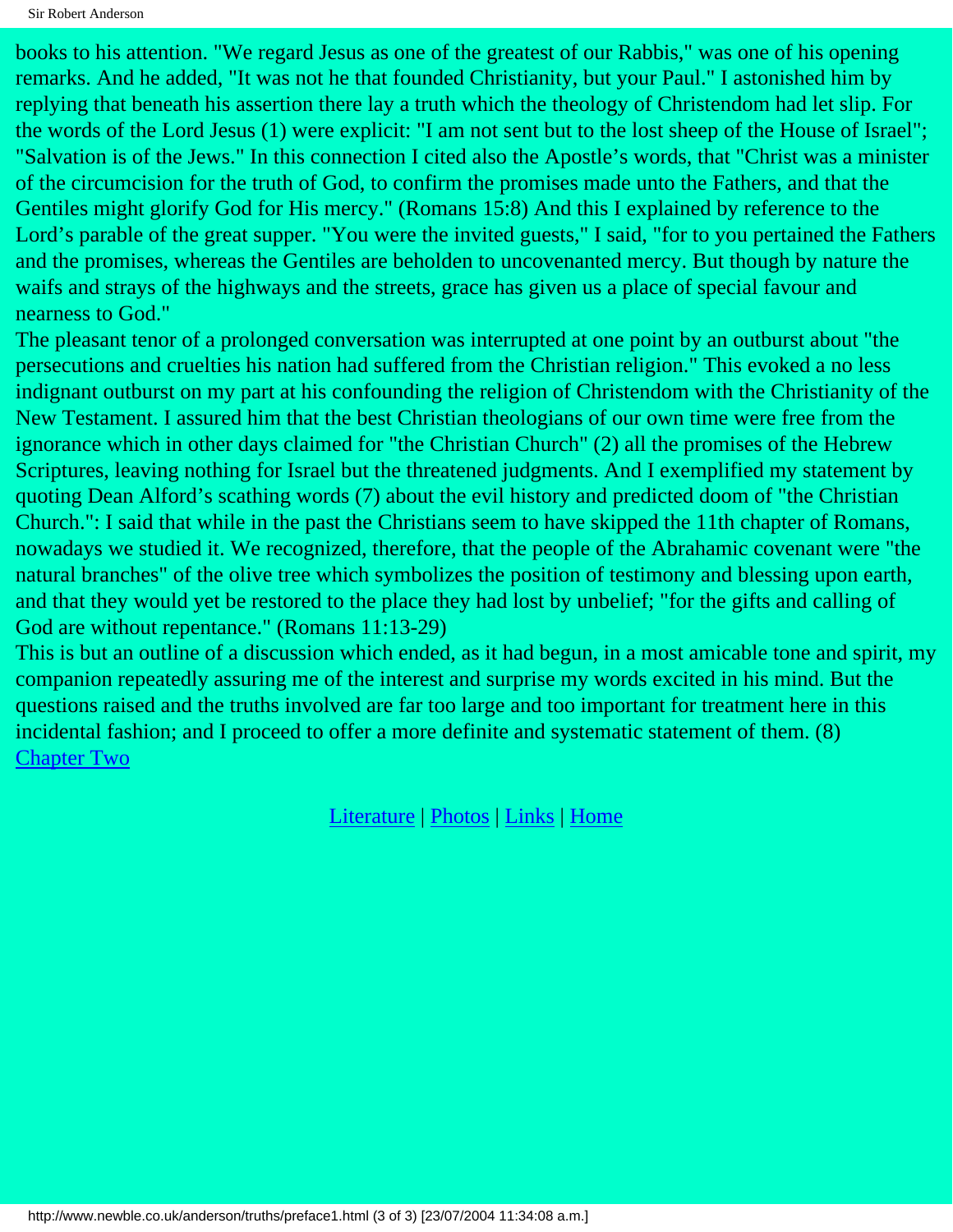

### <span id="page-3-0"></span>**FORGOTTEN TRUTHS CHAPTER 2**

**ETERNAL WORD OF GOD**

"O THE depth of the riches both of the wisdom and knowledge of God! how unsearchable are His judgments, and His ways past finding out!"

(Romans 11:33) Such was the burst of praise that rose from the heart of the inspired Apostle as he realized that the seeming failure of all that Hebrew prophets had foretold of blessing upon earth at the coming of Messiah had been made the occasion of a new revelation, which should lead up to the fulfillment of all their God-breathed words.

"The seeming failure," I say advisedly. For though theologians have written "The enlargement of the Church" over such Scriptures as Isaiah 54, 60, 66, no sane and sensible person will pretend that there exists today, or has ever existed in the past, a condition of things on earth that could be accepted as the fulfillment of these prophecies. And to suppose that such a condition of things will result from the influences at work in the present economy betokens sheer blindness and folly. The time has come for plain speaking on this subject. "Clear the decks," is the first order given when a warship prepares for action. And the vagaries of old-fashioned "orthodox" exegesis are top-hamper that grievously embarrasses the defence of Holy Scripture in these days when its Divine authority is so virulently attacked. As the inspired Apostle declared at Pentecost, "the times of the restitution of all things" — or, in other words, the times when all things will be put right — are the burden of Hebrew prophecy from Moses to Malachi, (Acts 3:19) and the fulfillment of these prophecies awaits the return of Christ. The fact is plain to all who will use their brains that the condition of Christendom, and of the world at large, differs essentially from what is portrayed and promised in the visions of the Hebrew Seers. But these "holy men of God spake as they were moved by the Holy Ghost," (2 Peter 1:21) and no word of God can fail. No lapse of time affects it; for in His sight a thousand years are as a forgotten yesterday, or as a watch in the night. (Psalm 90:4) Thus it is that He would teach us that time is but a law of human thought, and that eternity is His domain.

Therefore, while unbelief dismisses these prophecies as old-world classics, the Christian accepts them as divine - the Word of God, "which liveth and abideth for ever." And this being so, chronology has no bearing on the vital question here at issue. For we are "not ignorant of this one thing, that one day is with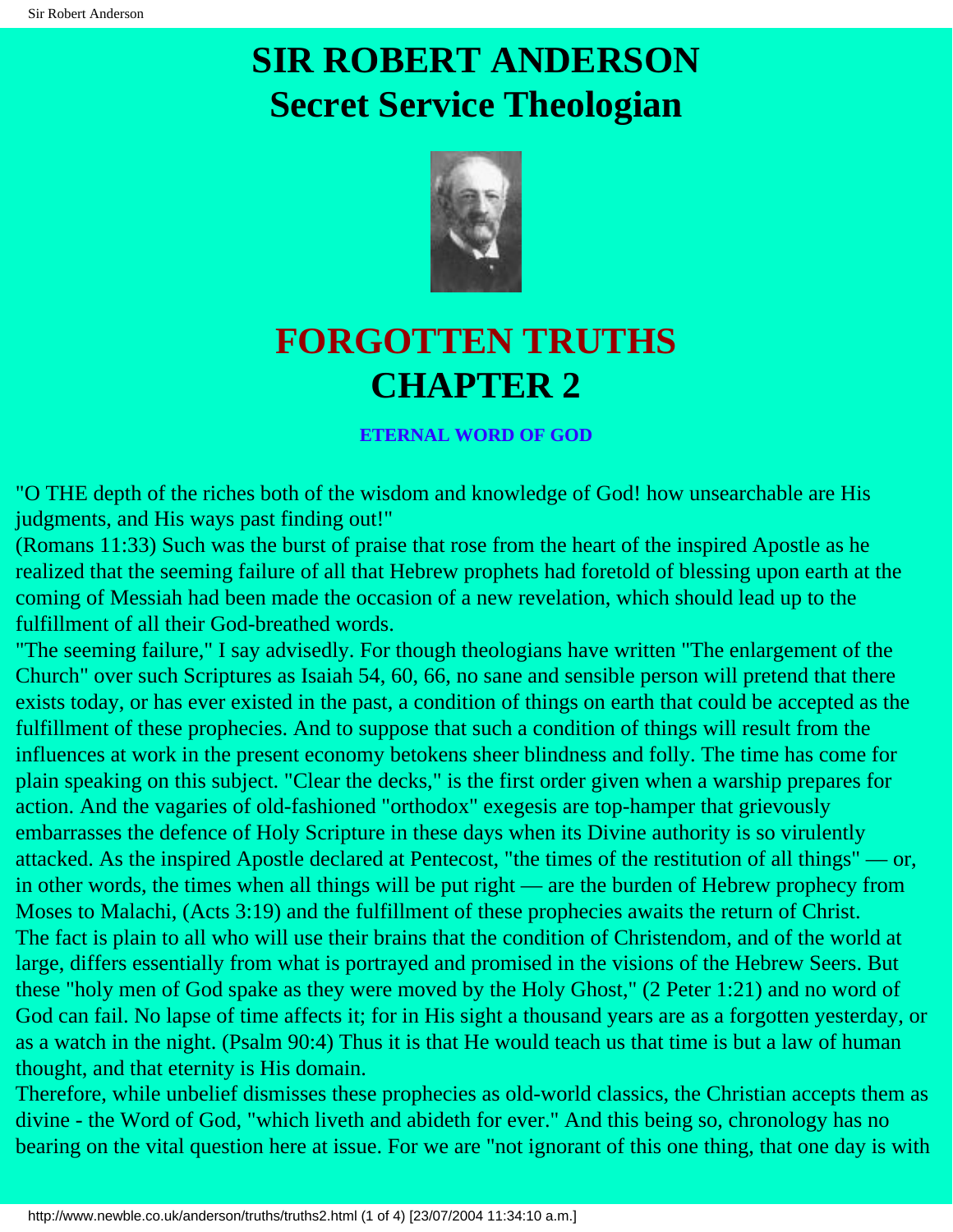the Lord as a thousand years, and a thousand years as one day." (2 Peter 3:8) "Today is the third day since these things were done," was the despairing lament of the disciples on the road to Emmaus; but their unbelief brought upon them the Lord's rebuke, "O fools, and slow of heart to believe all that the prophets have spoken." And when the skeptical pundits would shake our faith by reminding us that the prophets' words are still unfulfilled after the lapse of well-nigh three thousand years, we exclaim, "Three thousand years! Then today is the third day since these things were spoken!"

Spiritual discernment and ordinary intelligence are needed in the study of Holy Scripture. Spirituality is the prime essential, for spiritual truths are spiritually discerned; but common sense, to use the popular phrase, will generally save us from the follies of false exegesis. And false exegesis, I repeat, affords a vantage-ground for skeptical attacks on Scripture. To give an illustration of this, extremely apt in the circumstances of the day, I will quote a passage from Professor Tyndall's famous address on "Science and Man." Referring to the "Angels' Song," he exclaimed, "Look to the East at the present moment, as a comment on the promise of peace on earth and good will toward men. The promise is a dream ruined by the experience of eighteen centuries." The answer to this taunt is full and clear. The great birth in Bethlehem heralded the fulfillment of all that God had promised of blessing to the world. "The times of the restitution of all things," to quote the Apostle Peter's words again, were to come with the advent of Christ. And now "the Coming One" had come. Why then were not the promised blessings realized? Why, but because of His rejection. "His own received Him not," and "the world knew Him not." The Christ was crucified on Calvary. And when the Apostles were divinely commissioned to proclaim to His murderers that a national repentance would bring Him back to earth, with the fulfillment of every blessing of which their prophets spoke, the response made by that guilty people was to persecute the ministers of this great reconciliation and hound them to death. But it may be asked, Has the sin of man changed the purposes of God? Most assuredly not. But, on account of that sin, the fulfillment of the Divine purposes his been postponed.

This then is the answer which Scripture gives to the skeptic's taunt. But very different are the conflicting answers which "old-fashioned orthodoxy" offers. For some would have us believe that "the millennium" will result from the preaching of the Gospel in the present dispensation. And by others we are told that all we have to look for is "the end of the world," when the Lord will come to take His people to Himself, and judgment fire will engulf this sin cursed earth. The former view was popular in the early days of the nineteenth-century revival; but in the present state of Christendom in general, and of the Churches of the Reformation in particular, anyone who clings to it today must be either a mystic or a fossil And if the other view be accepted, the closing words of the 11th of Romans must be dismissed as the wildest rhapsody; for the unsearchable judgments of Divine wisdom and knowledge are thus made to find their realization in a pandemonium to be followed by a bonfire.(1)

This "spiritualizing," as it is called, of the Hebrew Scriptures has given the Jew a fair ground for rejecting the Christian's appeal to the Messianic prophecies. And thus, as Adolf Saphir says with sorrow, "It is out of the arsenal of the orthodox that the weapons have been taken with which the very fundamental truths of the Gospel have been assailed." And he goes on to show how "this spiritualistic interpretation paved the way for Rationalism and Neology."

Let us then be done with it once for all; and rejecting absolutely the popular canon of exegesis, that Holy Scripture never says what it means, and never means what it says, let us learn with humility and reverence to accept all the Divine words at their face value. When the Lord declared that not a jot or tittle of the law shall fail of its fulfillment, He was speaking, not of the decalogue, but, as the context indicates,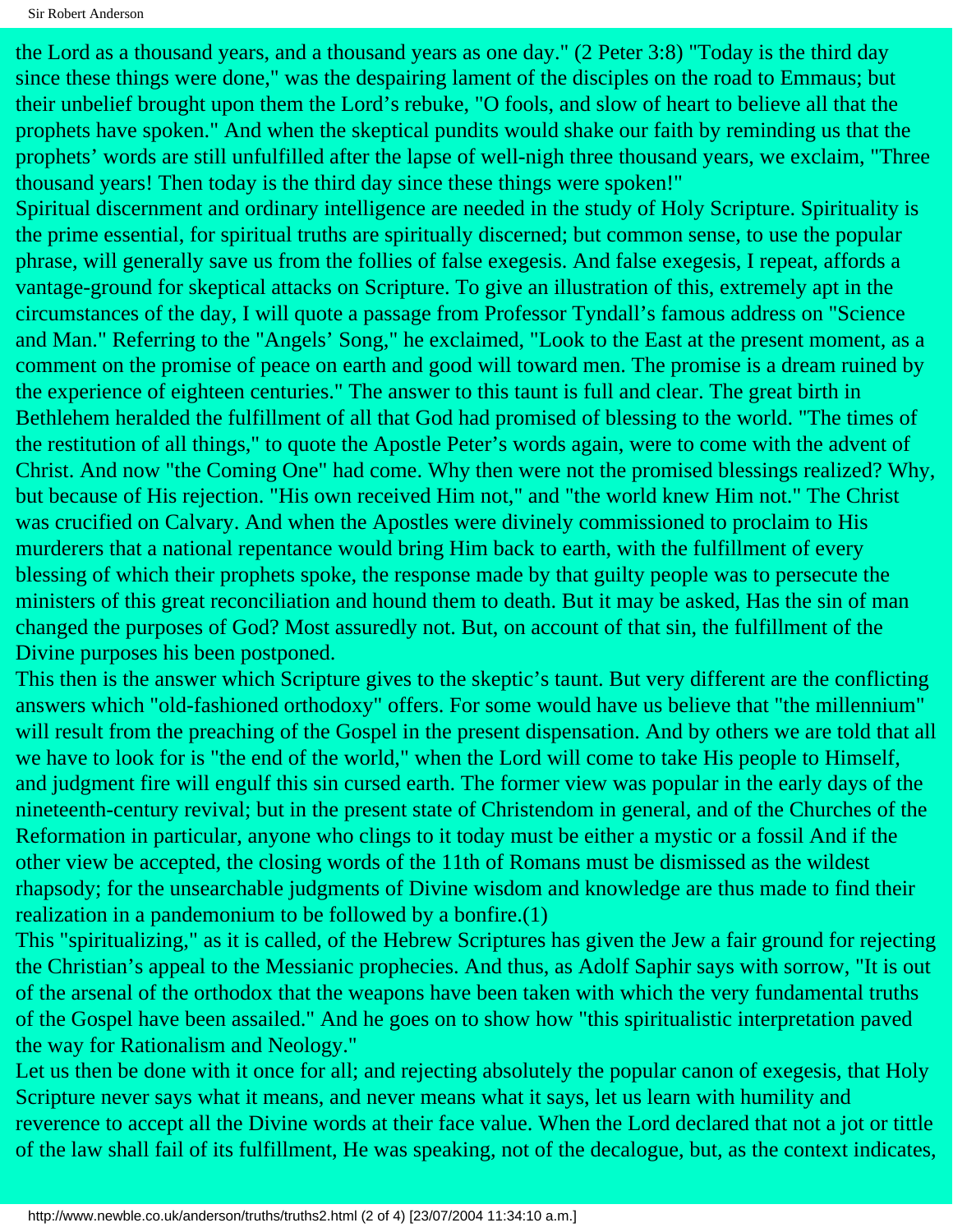of the Hebrew Scriptures as a whole. Remembering, then, that these Scriptures are the Word of Him with whom both the past and the future are a living present, let us read them with the settled conviction that every promise, and every prophecy, relating to earth and the earthly people must be fulfilled as definitely as were the seemingly unbelievable prophecies and promises about the birth and death of Christ. But on this subject our theology, so far from reflecting "the wisdom and knowledge of God," partakes of the ignorance and the errors of the Patristic theologians. Plain words, I repeat, are needed here. For the writings of the Latin Fathers afford a vantage-ground both for Romish attacks upon the citadel of Divine truth, and for the insidious efforts of German skepticism to undermine its very foundations. It is noteworthy that though the writers of the New Testament, one and all, were men who, like Timothy, had known the Hebrew Scriptures from infancy,1 the Patristic theologians were converts from Paganism. And having regard to their comparative want of acquaintance with the Old Testament, it is not strange, perhaps, that in the then condition of the Jewish people, crushed apparently beyond hope of recovery by the judgments that had overwhelmed them, the belief prevailed that God had "cast away His people whom He foreknew." But it is both strange and sad that such a belief should still survive in these enlightened days of ours. In proof that it does survive, appeal might be made to many a standard work; but for my present purpose it will suffice to quote the following sentence from the prolific pen of a writer of the highest repute as a popular theologian: "The divine and steady light of history first made clear to the Church that our Lord's prophetic warnings as to His return applied primarily to the close of the Jewish dispensation, and the winding up of all the past, and the inauguration of the last great aeon of God's dealings with mankind."2

If we are to recover truth which the Church, in its incipient apostasy, lost through following the human light of history, we must seek it by "the Divine and steady light" of Holy Writ. And that light will make clear to us that, like many another Scripture, the promise to Abraham has a twofold aspect. It pointed to Christ and the redemption of Calvary; but it still awaits its secondary fulfillment through the agency of the covenant people. "In thy seed shall all the nations of the earth be blessed." (Genesis 22:18.)3 The spiritually intelligent Bible student accepts that promise as the Word of the Lord, that endureth for ever, and he knows that it will be literally fulfilled. And he knows also, that this Christian dispensation is not "the last great aeon of God's dealings with mankind," but rather a beginning of what, in His unsearchable counsels, He has in store for the blessing of this sin-blighted world.

That glorious vista of future blessing, which filled so large a place in the visions of the Hebrew Seers, was but the unfolding of the prophecy of the sacred calendar. For the Passover is only the first of the great Festivals which typify the harvest of redemption. This present dispensation with its sheaf of the first-fruits,4 the true, the heavenly Church, is to be followed by the Feast of Pentecost, when Israel reunited - the two wave loaves of the typical ritual - will be restored to Divine favour. And beyond these spring-time festivals there comes the harvest-home of redemption upon earth, in the fulfillment of the great Feast of Tabernacles, when unnumbered multitudes of the saved shall know and serve the Lord. This is no "cunningly devised fable," no mere dream of a visionary; it is a summary of what Scripture plainly teaches. And, rejecting the unworthy figment that earth is merely a recruiting-ground for heaven, to be given up to fire when the Church has been safely garnered, faith looks out with joy upon this glorious vista of the future, when the Abrahamic promise shall receive complete fulfillment, and Christ "shall see of the travail of His soul, and shall be satisfied."

It is in this spirit and on these principles that the present inquiry shall proceed. And the nature and scope of the inquiry may be stated thus - "What light does Scripture throw upon the abnormal condition of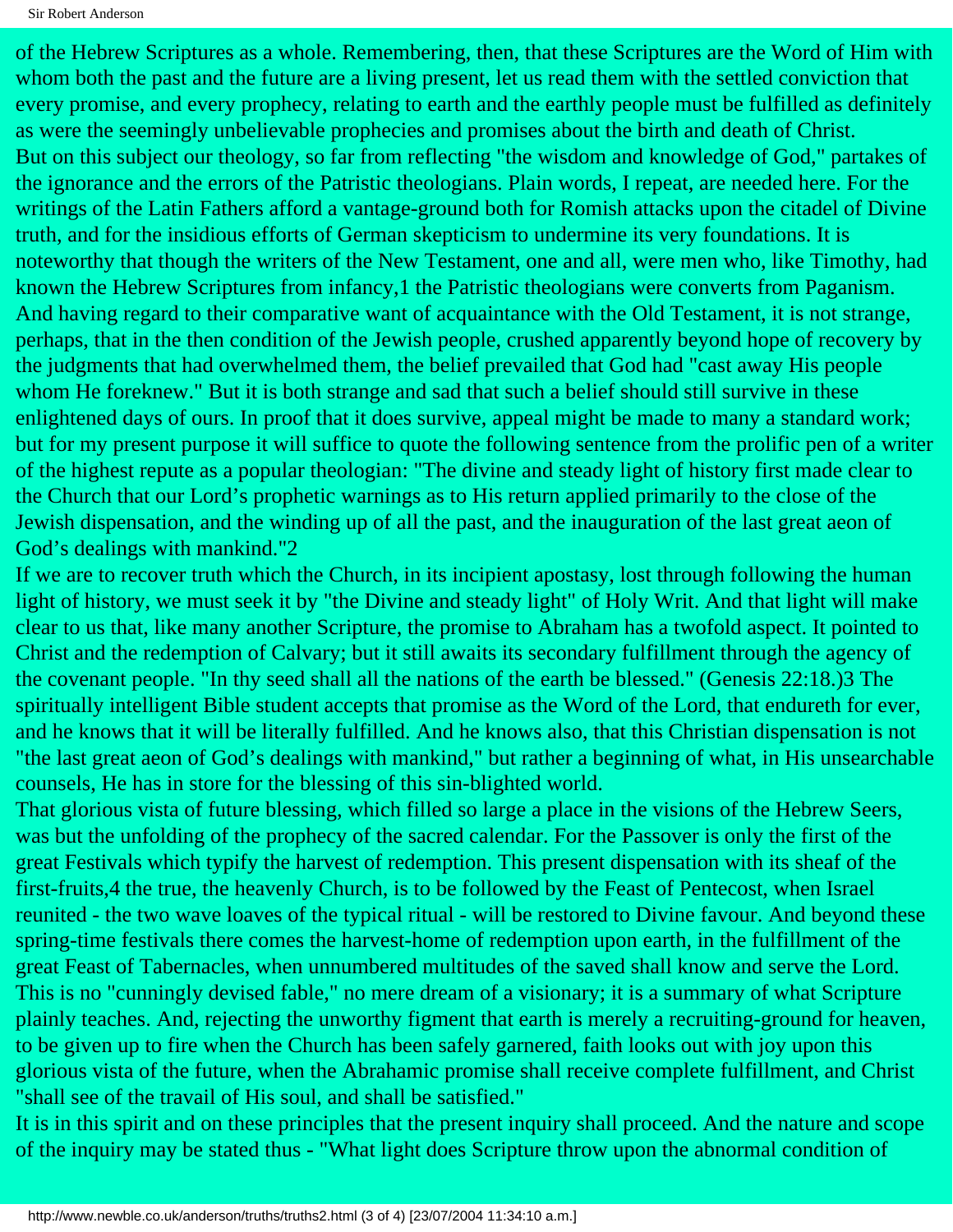things on earth during this age, when "the people of the covenant" are in rejection?" And what are the distinctive truths of Christianity, or, in other words, the special "mystery" truths of the New Testament revelation? As this word "mystery" will occur again and again in the following pages, it may be well to explain that it is here employed in its Scriptural acceptation, as signifying "not a thing unintelligible, but what lies hidden and secret till made known by the revelation of God."5 Or as Dr. Sanday gives it, "something which up to the time of the Apostles had remained secret, but had then been made known by Divine intervention."

[Chapter Three](#page-7-0)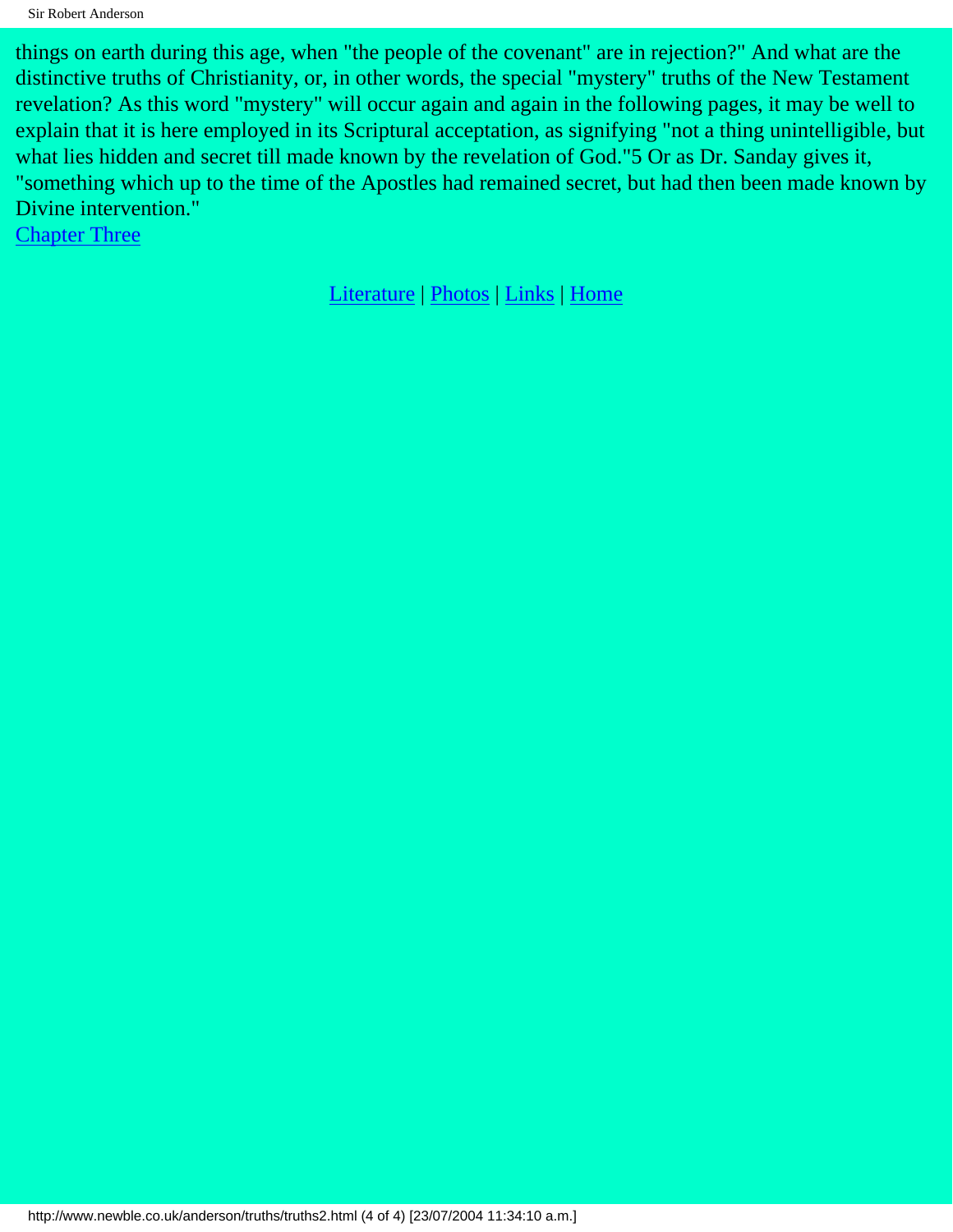

### <span id="page-7-0"></span>**FORGOTTEN TRUTHS CHAPTER 3**

BLESSING FOR GENTILES

IN Lord Beaconsfield's Life of Lord George Bentinck there is a pathetically interesting chapter about the treatment meted out to the Jews by Christendom. He attributes their persistent rejection of Christianity to the fact that it was by a campaign of persecution and outrage that "the Christian religion" sought to force itself upon their acceptance. His own Jewish ancestors, as we know, were driven out of Spain by the Inquisition. "Is it wonderful, therefore," he might well ask, "that a great portion of the Jewish race should not believe in the most important portion of the Jewish religion?" For thus he correctly describes the atonement of Calvary. The "orthodox" figment that Christ came to found a new religion was in effect the gravamen of the charge on which the Apostle Paul was arraigned by his Jewish persecutors. For preaching a new religion was an offence against Roman law. And the Apostle's defence was an emphatic repudiation of that charge. In his ministry among them, he declared, he taught "nothing but what the prophets and Moses did say should come." (Acts 26:22, 23) Blessing for Gentiles is not a New Testament truth. It was assured by the promise to Abraham, and explicitly foretold in Hebrew prophecy. But that "the people of the covenant" should lose nationally the privileged position of earthly testimony is a New Testament "mystery,"(Romans 11:25) albeit Christians in general regard it as a matter of course. The 11th chapter of Romans teaches explicitly that the present economy is abnormal and temporary. For the olive tree is not the symbolism of a heavenly calling, but of the place of earthly testimony. And the "natural branches" of the olive tree are the covenant people.

But were not the natural branches broken off? Such is the false belief of Christendom religion. The teaching of Scripture is that "some of the branches" were broken off, and that, "contrary to nature," wild olive branches (i.e. Gentiles) have been "grafted in among them." But the root of the olive remains, and the root is the people of the Abrahamic covenant. (Romans 11:17-24) For "to them pertaineth the covenants." (Romans 9:4) This cannot be evaded by the plea that, when the Epistle to the Romans was written, the "Pentecostal Dispensation" was still current, and therefore a place of repentance was still open to the Jews. For the very same principle obtains with reference to the heavenly Church, the full revelation of which is found in "the Captivity Epistles." Gentile Christians seem to regard the Church, the Body of Christ, as theirs in a peculiar sense, whereas in Ephesians 3:6 the Apostle represents it as a signal proof of Divine grace "that the Gentiles are fellow-heirs (with Israelites) and fellow-members of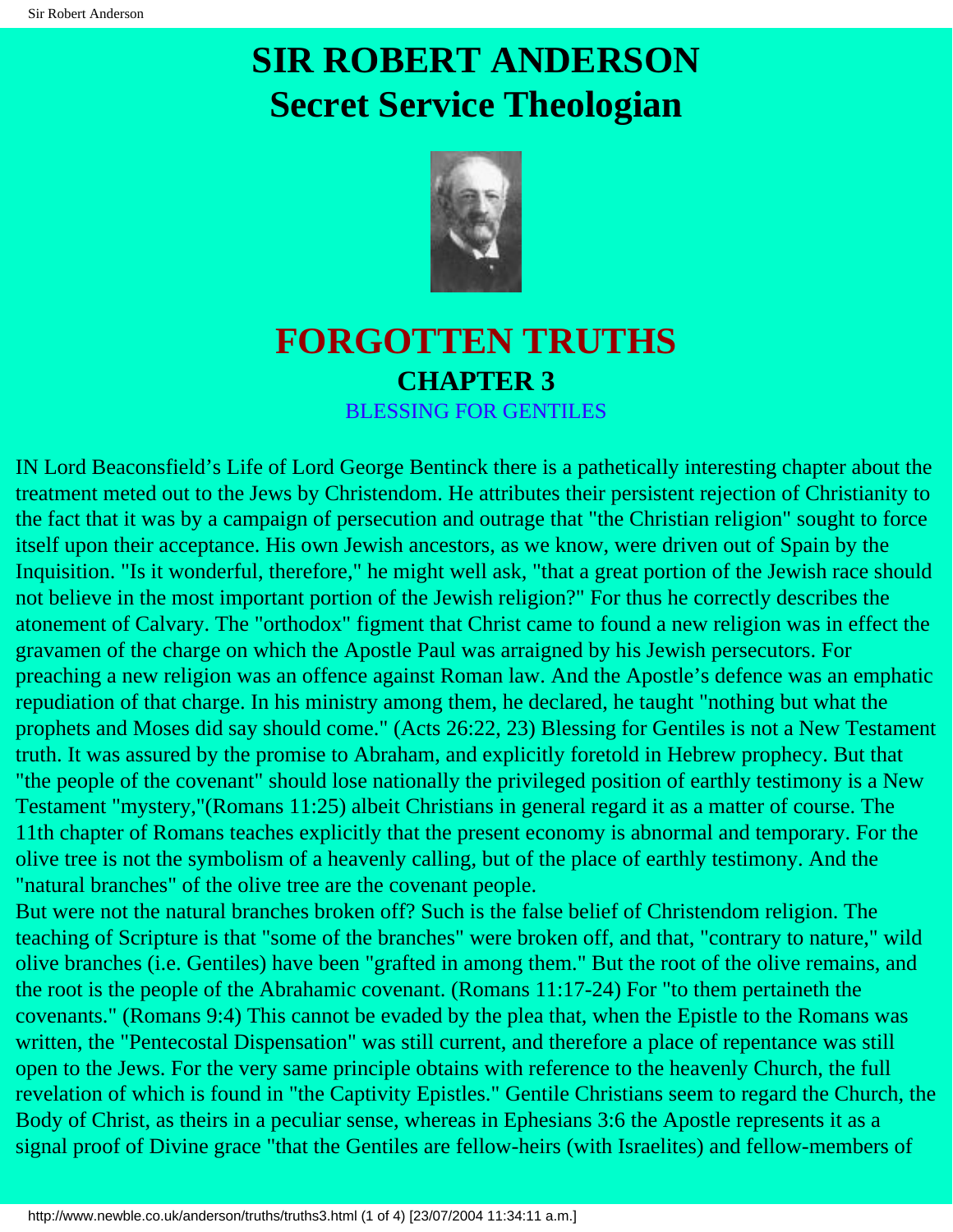the body."

Appealing to the Saviour's intercessory prayer upon the Cross as securing Divine forgiveness for Israel for crucifying the Messiah, Lord Beaconsfield rightly challenges the received belief that the destruction of Jerusalem was a judgment for that greatest of all human sins. And yet that it was a Divine judgment is unquestionable. And if not for the crucifixion, how can it be accounted for. Here Lord Beaconsfield entirely misses the significance of the facts, and the nature of the question to which the facts give rise. It is a question, moreover, of exceptional interest, and of great importance in relation to the present inquiry. And a clew to the solution of it will be found in the events of the Babylonian era.

Because of national apostasy, the Divine judgment of the Servitude to Babylon fell upon Judah in the third year of the reign of King Jehoiakim. But owing to their continued impenitence, the severer judgment of the "Captivity" followed, nine years after the "Servitude" began. Even this, however, failed to move them; and in the seventeenth year of the "Servitude," their persistent obduracy brought on them the third, and far more terrible, judgment of the seventy years' "Desolations." That era began on the day when, for the third time, the Babylonian army invested Jerusalem; and the capture and burning of the city followed. (See Appendix 1.)

A national repentance after the "Servitude" began would not have canceled that judgment. Nor would a repentance after the people were carried into captivity have brought them back to their land. But all further chastisement would have been averted; and when the seventy years of the Servitude ended, and the decree of Cyrus permitted their return, they would have found their city intact and the holy temple still standing. Now mark the parallel between all this and the events of the Apostolic age. The protomartyr Stephen was the messenger sent after the banished king to say, "We will not have this man to reign over us." His murder was the nation's response to the Pentecostal promise that a national repentance would bring Christ back to them. But repentance even after that murder, though it would not have restored them to the privileged position which they had forfeited, would have saved them from further punishment. And the parallel may be carried further still. For forty years before the city was captured and burned by Nebuchadnezzar, the prophet's warning voice was never silent in their midst.1 So for forty years before Jerusalem was taken and destroyed by Titus, the gospel was preached unceasingly in every place where Hebrews congregated.

During all the forty years of Jeremiah's ministry, as the chronicler records, God in mercy waited, "because He had compassion on His people and on His dwelling place. But they mocked the messengers of God and despised His words, and misused His prophets, until the wrath of the Lord arose against His people, till there was no remedy." (2 Chronicles 36:15, 16) These words might have been repeated without the slightest variation with reference to the forty years that elapsed between the ministry of Christ and the time of that awful judgment, when Jerusalem was sacked and burned by the Roman army. "They misused His prophets." The murder of Stephen was due to no sudden burst of passion; and their Roman governors had no share in it. It was the execution of a judicial sentence passed by the great Council of the nation. Not even the Crucifixion itself was more unequivocally the act of "the Commonwealth of Israel"; and the inspired narrative which records it marks its deep significance by recording as its sequel the call of the Apostle of the Gentiles.

But God is "abundant in mercy," and though Israel thus forfeited the national blessing which a national repentance would have brought them, the Apostle of the Gentiles was charged with a special mission to the Jews of the dispersion;2 and in every place his first appeal was to the synagogue. And can we doubt that if his testimony had been accepted, God, who would have spared Sodom for the sake of even ten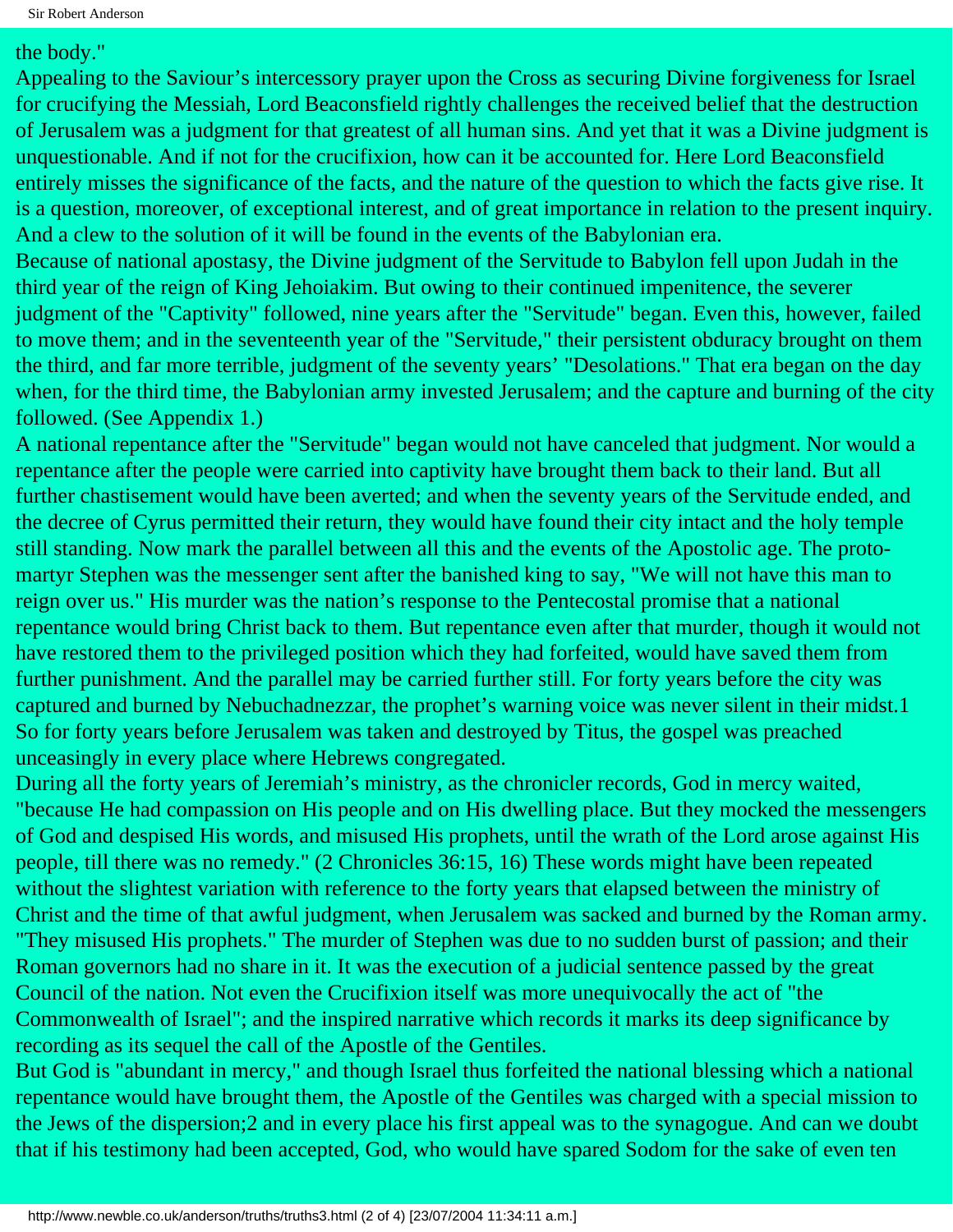righteous, would have certainly spared Jerusalem? But in all the wide circuit of the Apostle's ministry, there was not a single provincial Sanhedrin or local synagogue that accepted the proffered mercy. Divine forbearance met with no response. "There was no remedy." So at last the judgment fell. Amid circumstances of unparalleled horror Jerusalem was destroyed, and the Jews were driven out as homeless wanderers from the land of their inheritance.

Now but for that judgment the Jews would have remained in a position akin to that assigned to them in the Servitude to Babylon — a nation in vassalage to Gentile sovereignty, but with their own land and their own city. And it is a fact of extreme importance that this was their actual condition when the Epistle to the Romans was written. But ignoring all this, the 11th chapter of that Epistle, which ought to be read in the clear light of Holy Scripture, came to be misread in the dim and discoloured light of human inferences from human history. The destruction of Jerusalem was supposed to be the end of Jewish hopes and Jewish story. And as Romans was written prior to the time of that disaster, the 11th chapter of the Epistle was taken as cancelled; and Old Testament prophecy relating to the future glory of Israel was "spiritualized" to mean the present glory of "the Church."

And this explains a fact which Protestantism struggles to evade, namely, that the writings of the Fathers laid the foundations on which the fabric of the apostasy of Christendom was reared. For the figment that "God has cast away His people whom He foreknew,"3 and therefore that the present economy is the fulfillment of Hebrew prophecy and the realization of Divine purposes for earth, is in the warp and woof of the theology of Christendom. Hence the baneful superstitions about "the Christian Church" which are the secret of Rome's aggressive influence. There is never a Protestant drawn into that fold who is not the dupe of these superstitions. And even evangelical and spiritual Christians are corrupted by them; for they are so congenial to human nature that the exposure of them, not only by the Reformers, but by eminent divines of our own day, is generally ignored.

Blessing for Gentiles, I repeat, is not a New Testament revelation. Witness the words of the promise to Abraham and, as a Divine commentary upon that promise, the inspired prayer at the dedication of the Temple -"Moreover concerning the stranger, which is not of Thy people Israel, but is come from a far country for Thy great name's sake, and Thy mighty hand, and Thy stretched out arm; if they come and pray in this house; then hear Thou from the heavens, even from Thy dwelling place, and do according to all that the stranger calleth to Thee for; that all the people of the earth may know Thy name, and fear Thee." (2 Chronicles 6:32, Cf. 33; Isaiah 56:3-7)

But "the Jewish Church" was false to its trust, though not so grossly false as "the Christian Church" has proved. For while the Jew treated the Gentile as a pariah, Christendom has regarded Jews as enemies to be shunned, if not as vermin to be exterminated. Hence the fact that so few Gentiles came within the blessing during the old economy, and that, during the new, so few Jews have accepted Christ. "The name of God is blasphemed among the Gentiles through you" (Romans 2:24) was the scathing charge brought against "the Jewish Church" in its apostasy, and it is due to the deeper apostasy of "the Christian Church" that the name of Christ is blasphemed among the Jews.

But in modern times British Christianity has done not a little to clear itself from this reproach. And the question is germane to the present inquiry only in so far as it bears upon the character of the professing Church on earth. For Christian thought, even among Evangelicals, is leavened with the root error of the Roman Apostasy, namely, the confounding the true and heavenly Church, the Body of Christ, with "the Christian Church" on earth, or, to adopt Dean Alford's synonym for it, "the outward frame of so-called Christendom."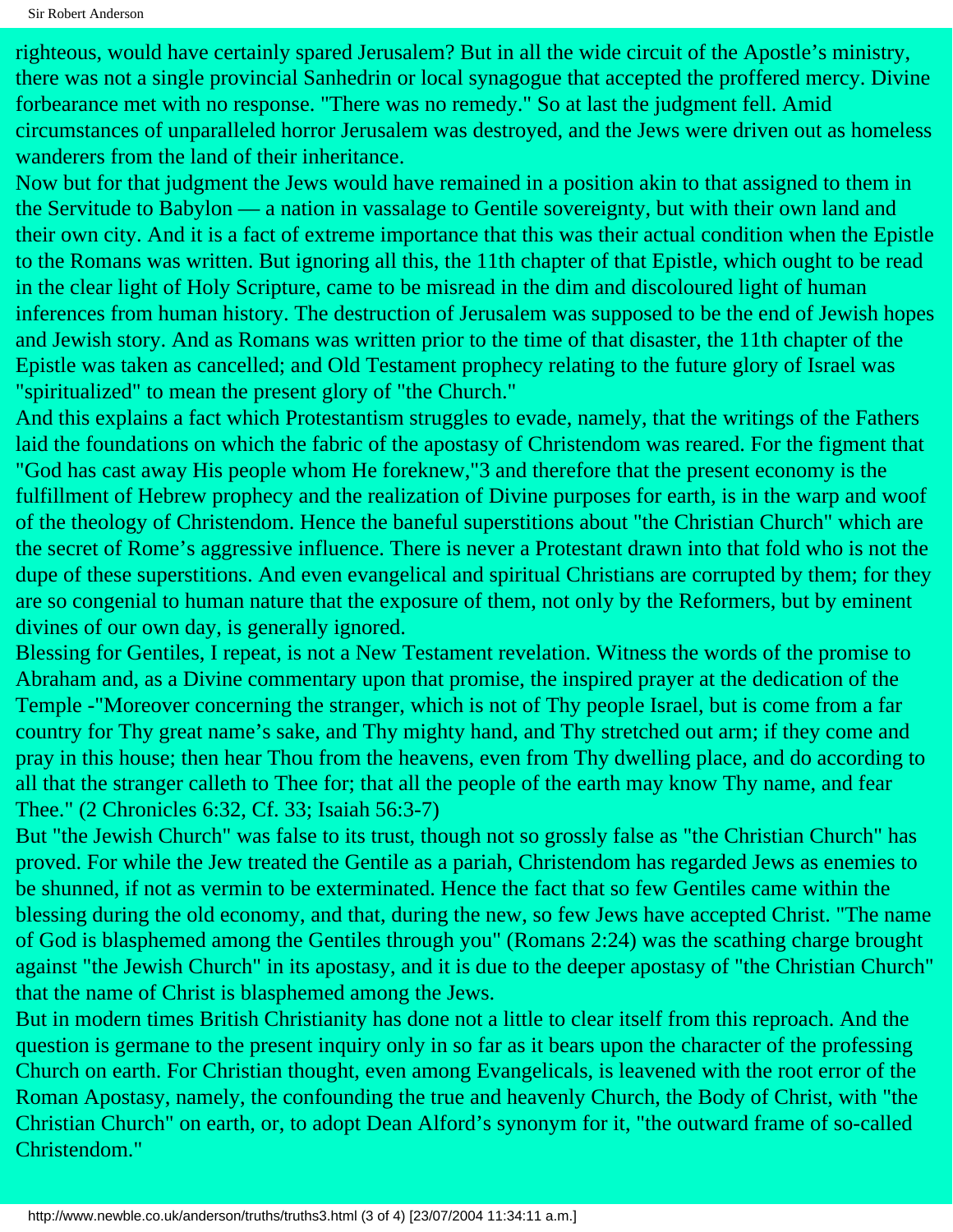It is a sad proof that we have lapsed from the teaching of Scripture and the principles of the Reformation. With the Reformers "the Holy Catholic Church" was not an unholy alliance with all Christendom, but "the whole congregation of Christian people dispersed throughout the whole world."4 Thus it was that they sought to break the entail of hideous guilt attaching to the historic Church. They had drunk deep of the spirit of the Apostle's words to the Ephesian elders in days of incipient apostasy "I commend you to God, and to the word of His grace, which is able to build you up, and to give you an inheritance among all them which are sanctified." (Acts 20:32.)5 Let us then seek to follow their noble example; and clearing our minds of the prevalent superstitions about the Church on earth, let us take our stand with them upon Holy Scripture and the faithfulness of God. The next branch of our inquiry relates to other "mystery" truths of the New Testament revelation, which, no less than that of the present phase of the olive tree, are well-nigh forgotten. And the mystery of grace enthroned in heaven claims priority of notice.

[Chapter Four](#page-11-0)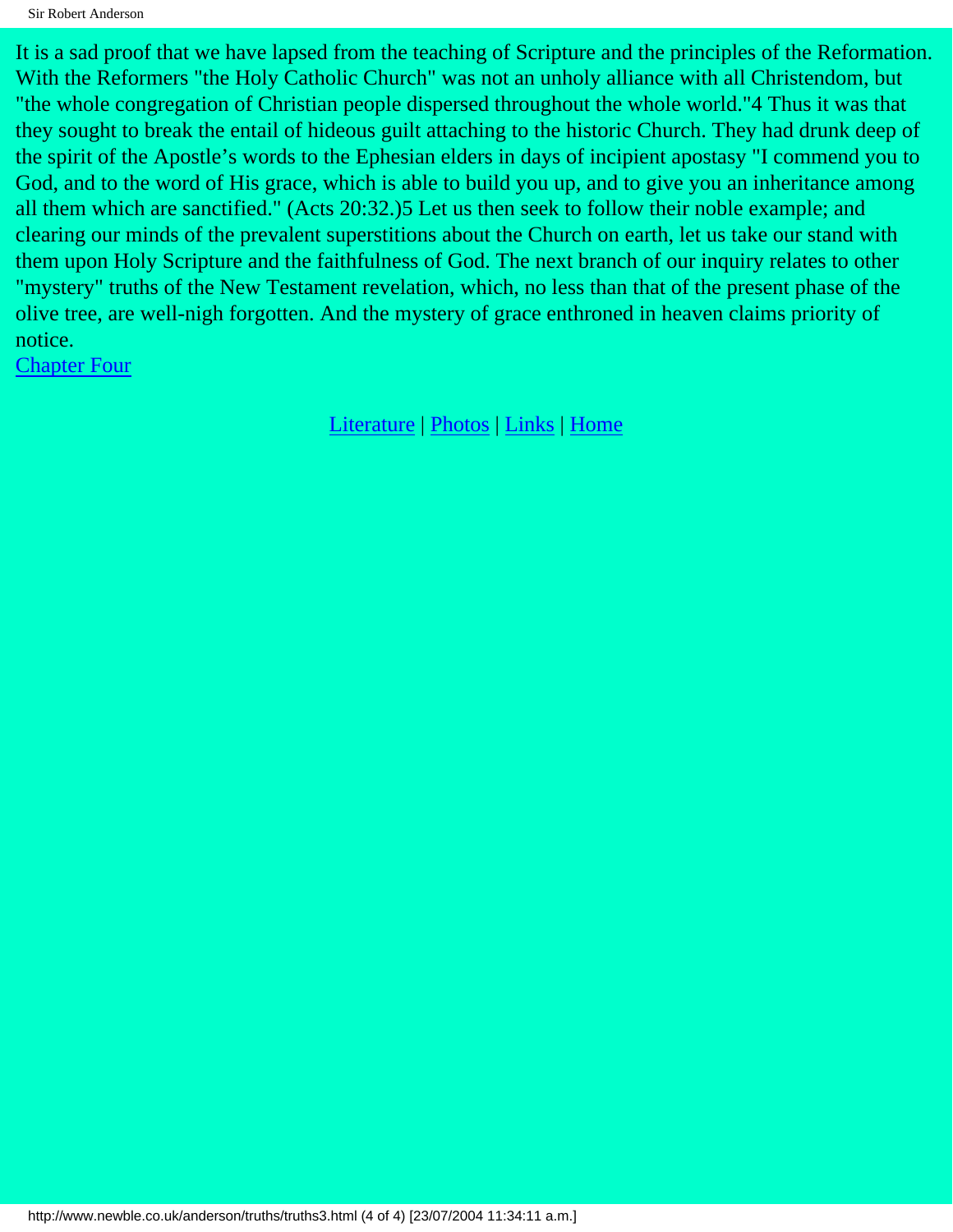

# <span id="page-11-0"></span>**FORGOTTEN TRUTHS CHAPTER 4** GRACE ENTHRONED

IT is extraordinary that any student of Scripture can miss the clearly marked difference between the gospel of the opening clause of the Epistle to the Romans, and the gospel specified in the characteristically "Pauline" postscript at its close.

"Sojourners from Rome, both Jews and proselytes," were among the multitudes who heard the Divine amnesty proclaimed at Pentecost. And it was "to Jews only" that in those early days the word of that gospel was preached. (Acts 11:19) In Rome therefore, as elsewhere, Jews and proselytes constituted the nucleus and rallying centre of the Church. And we read the Epistle to the Romans amiss, if we fail to recognize what an important place its teaching accords to those Hebrew Christians. The word which had won them to Christ was that "gospel of God which He had promised afore by His prophets in the Holy Scriptures, concerning His Son who was born of the seed of David." Language could not more definitely indicate that it was the fulfillment of the hope of every true Israelite. Hence his words to the "Chief of the Jews" in Rome "For the hope of Israel I am bound with this chain." (Acts 28:20) And, as already noticed, his answer to the charge on which he was imprisoned was that his preaching to the Jews was based entirely on the Law and the Prophets. (Acts 26:22)

Such, then, was the burden of his ministry to his own people, a ministry he shared with all his brethren. But to Gentiles he preached a gospel which he had received by special revelation. And the specific purpose of his third visit to Jerusalem was to communicate that gospel to the other Apostles. (Galatians 2:2) In writing to Timothy he speaks of it as "the gospel of the glory of the blessed God, which was committed to my trust." It was the precious deposit which, on the eve of his martyrdom, he handed back, as it were, to the God who had entrusted it to him. (2 Timothy 1:12) And this is the "My gospel," of the postscript to his Epistle to the Romans. (Romans 16:25, 26)1

Here are his words' "Now to Him that is able to stablish you according to my gospel, even the preaching of Jesus Christ according to a revelation of a mystery kept in silence through times eternal, but now manifested, and by prophetic writings according to the commandment of the Eternal God made known to all the nations unto obedience of faith" (or "obedience to the faith").2

It was in grace that God made promise to Abraham and granted him the covenant. But on the faithfulness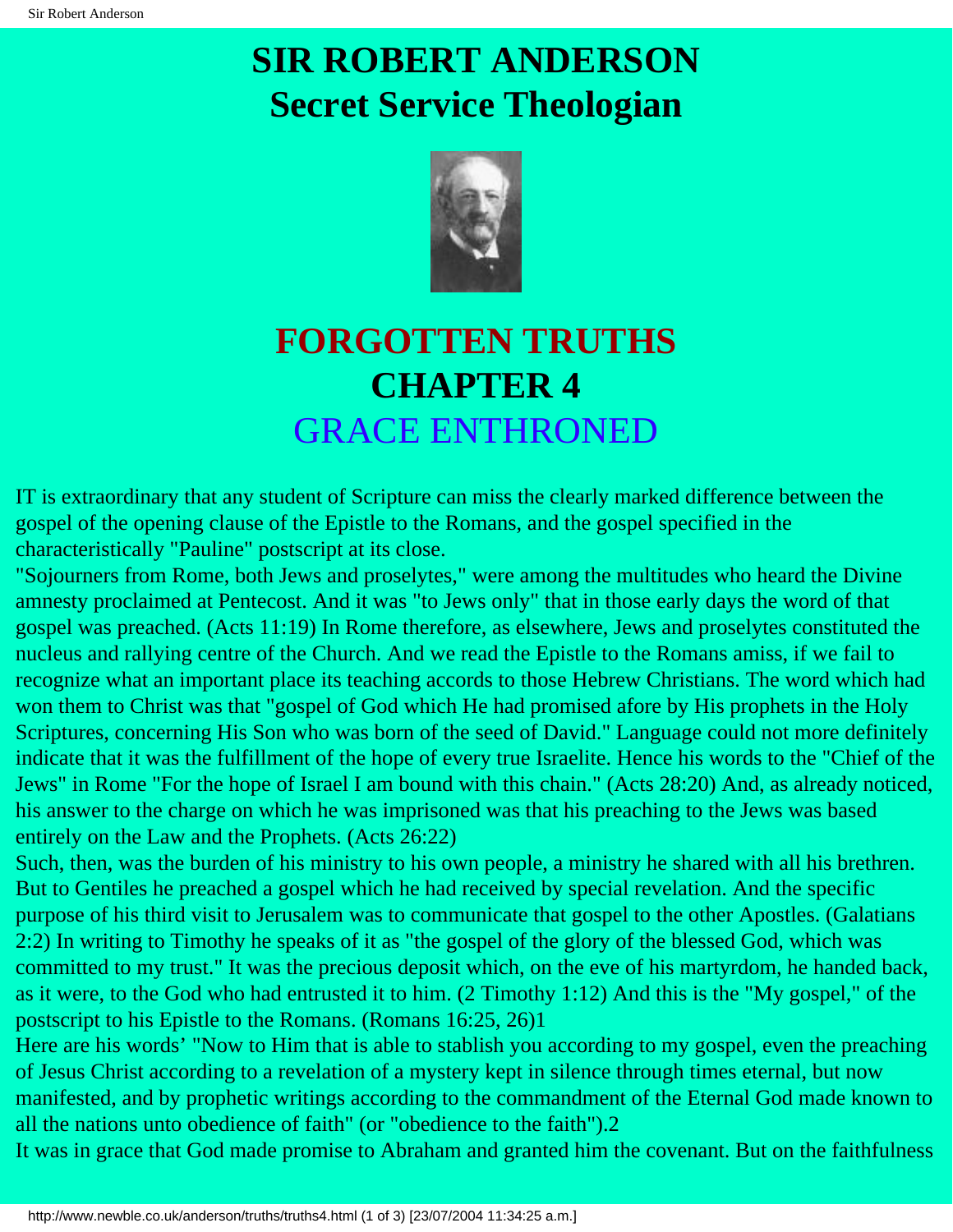of God it is that we rely to keep His promise and to fulfill His covenant. It is of his "kinsmen according to the flesh" that the Apostle speaks in the opening words of Romans 9. And of them, the Israelites, he says, "Whose is the adoption and the glory, and the covenants and the giving of the law, and the service of God and the promises; whose are the fathers, and of whom, as concerning the flesh, Christ came." And it was as "sons of the covenant" that the gospel was preached to them at Pentecost. (Acts 3:25) "The promise is to you and to your children," the Apostle testified; (Acts 2:39.)3 for to them belonged the gospel of the covenant. But to the Gentiles, who were" strangers from the covenants of promise," (Ephesians 2:12) was preached the gospel of grace - the gospel of the "mystery" truth, that grace was "reigning through righteousness unto eternal life."

The covenants and promises to the Patriarchs neither exhausted nor limited the grace of God to men. And though "grace came by Jesus Christ," it was restrained during all His ministry on earth. "I have a baptism to be baptized with (He exclaimed), and how am I straitened till it be accomplished." Not till Divine righteousness was manifested in the death and resurrection of Christ, could Divine grace be fully and openly revealed. That there was forgiveness for the earnest seeker after God is not a distinctively Christian truth at all. It was always so. But the revelation of grace enthroned far transcends all that earlier ages knew. A parable may explain what that revelation means. "The Lord's day"4 is one of our national institutions (for England is still a Christian country). And under English law that day is a day of grace, on which no court of justice can deal with criminals. Let their crimes be never so heinous, they cannot even be arraigned until the day of grace is over. And the present age is God's great day of grace; "He knoweth how... to reserve the unjust unto the day of judgment to be punished." (2 Peter 2:9)

We have a Divine commentary upon this from the lips of Christ Himself, when, on that Sabbath day in the synagogue of Nazareth, He stood up to read the 61st chapter of Isaiah, and stopped in the middle of its opening sentence. The record tells us that having uttered the words "He sent me…to preach the acceptable year of the Lord," He closed the book and sat down. And then, in reply to the wondering looks of all the hearers, "He began to say unto them, This day is this Scripture fulfilled in your ears." (Luke 4:16-21) "And the day of vengeance of our God" are the words that follow without break or pause, but He left those words unread. For till "the acceptable year of the Lord" has run its predestined course, the coming of "that great and terrible day of the Lord" is, through Divine longsuffering, delayed. In view of the rejection and death of the Son of God, the only possible alternatives were the doom of Sodom or the mercy of the gospel; and mercy triumphed.

The Indian Mutiny was followed by an amnesty. And so long as that amnesty remained in force, the honour of the Sovereign and Government of Britain was pledged to the rebels that on laying down their arms they would receive a pardon, instead of having their treasonable acts imputed to them. And during this day of grace, God is "not imputing unto men their trespasses." Nay, more than this - for Divine grace surpasses every human parallel - He is pleading with them to accept the gospel amnesty. These amazing truths are well-nigh unbelievable. And yet behind them lies another truth that is still more wonderful: the Divine prerogative of judgment has been delegated without reserve or limit to the Lord Jesus Christ; and He is now "exalted to be a Saviour."

And this is the solution of the crowning wonder of a silent heaven. God is silent because the gospel of His grace is His last word of mercy, and when again He breaks the silence it must be in wrath. The moral government of the world is not in abeyance, and men reap what they sow; but all direct punitive action against sin awaits the day of judgment. For in virtue of the Cross of Christ the throne of God has become a throne of grace. And the silence of heaven will be unbroken until the Lord Jesus passes to the throne of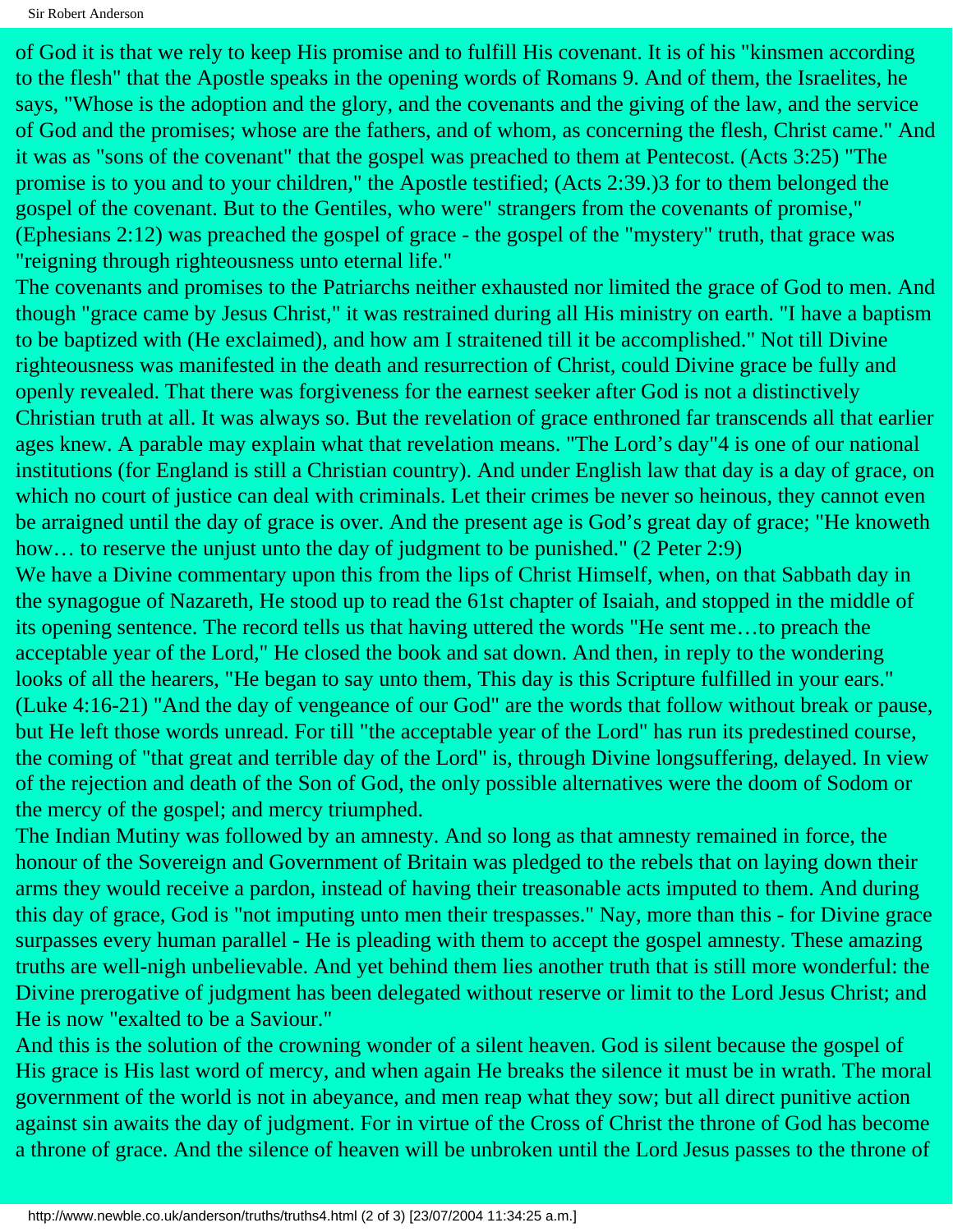```
Sir Robert Anderson
```
#### judgment.

In the ages before Christ came, men may well have craved for public proofs of the action of a personal God. But in the ministry and death and resurrection of the Lord Jesus Christ, God has so plainly manifested, not only His power, but His goodness and love-toward-man, that to grant evidential miracles, now, would be an acknowledgment that questions which have been for ever settled are still open. Moreover, miracles of another kind abound. For in recent years the gospel has achieved triumphs in heathendom, which transcend anything recorded in the Acts of the Apostles. And infidelity is thus confronted by surer proofs of the presence and power of God than any miracle in the natural sphere could offer. For miracles in the natural sphere are not necessarily a proof of Divine action they are the lure by which some of the demon cults of the present day ensnare their dupes; and the time may be near when such signs and wonders will abound.

While therefore we dare not limit what God may do in response to individual faith - for there is a gift of faith - to claim a sign is to tempt God, and to leave ourselves open to be deceived by the seducing spirits of these last days.5

This truth of grace enthroned may be called the basal truth of the distinctively Christian revelation. And yet, in common with certain other truths of that revelation, it was lost in the post-apostolic age. The writings of the Patristic theologians will be searched in vain for a clear enunciation of it. And though it flashed out like April sunshine at the Reformation, it soon disappeared again. And, needless to say, the Romish system is a flagrant and open denial of it.

[Chapter Five](#page-14-0)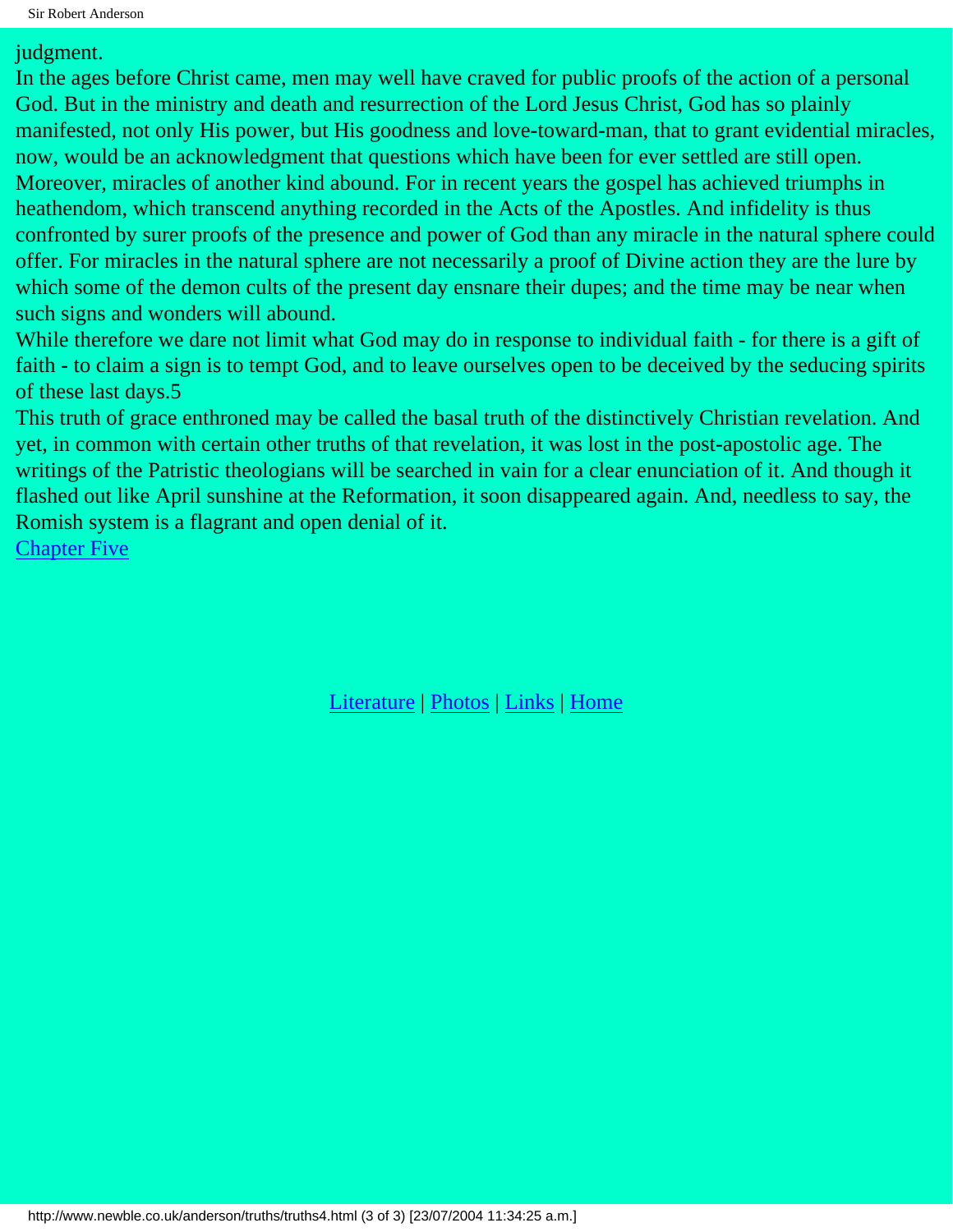

# <span id="page-14-0"></span>**FORGOTTEN TRUTHS CHAPTER 5** THE MYSTERY OF CHRIST

THE Bible has suffered more from Christian exponents than from infidel assailants. The prophets of Israel, "moved by the Holy Spirit," spoke with united voice of a time when righteousness and peace would triumph and rule upon the earth; but "old-fashioned orthodoxy" interpreted their glowing periods much as an American crowd interprets the rhodomontade of political stump orators at election times! And thus the sublime words of the Hebrew Scriptures are supposed to find their fulfillment in the history of Christendom. They are read as referring to us and to our own age. And after us, the deluge! What wonder is it that sensible men of the world are skeptical both about the past predictions and the coming deluge! On this system of exegesis, for example, the sublime flights of Isaiah, when reduced to sober prose, find their realization - I repeat the phrase - in a pandemonium and a bonfire! This nightmare system of interpreting Holy Scripture makes the sacred pages seem to unbelief a hopeless maze of mysticism.

As we open the New Testament narrative we read that "In those days came John the Baptist, preaching in the wilderness of Judea, and saying, Repent, for the Kingdom of Heaven is at hand." And "when John was cast into prison," the Lord Himself took up this same testimony, "Repent, for the Kingdom of Heaven is at hand." (Matthew 3:1, 2; 4:17) Now the only meaning these words can bear, is that the time was at hand when heaven would rule upon earth,1 a hope which, as the inspired Apostle declared at Pentecost, was the burden of Hebrew prophecy. But, as we have seen, the fulfillment of that hope has been postponed owing to the apostasy and sin of the Covenant people. And, because of its postponement, it has dropped out of the creed of Christendom; albeit Christendom, million-mouthed, daily recites the words the Lord Himself has given us with which to pray for its fulfillment - "Thy Kingdom come, Thy will be done on earth as it is done in heaven." With the vast majority of Christians that prayer is merely a pious incantation; but the words are His own, and they shall be realized to the full. And yet, "in our covert atheism" - to borrow a phrase from Charles Kingsley - those who cherish this belief are commonly regarded as fanatics.

Indeed the skeptical crusade which masquerades as "Higher Criticism" began with the assumption that God must be a cipher in the world which He Himself created; and so every book of Scripture which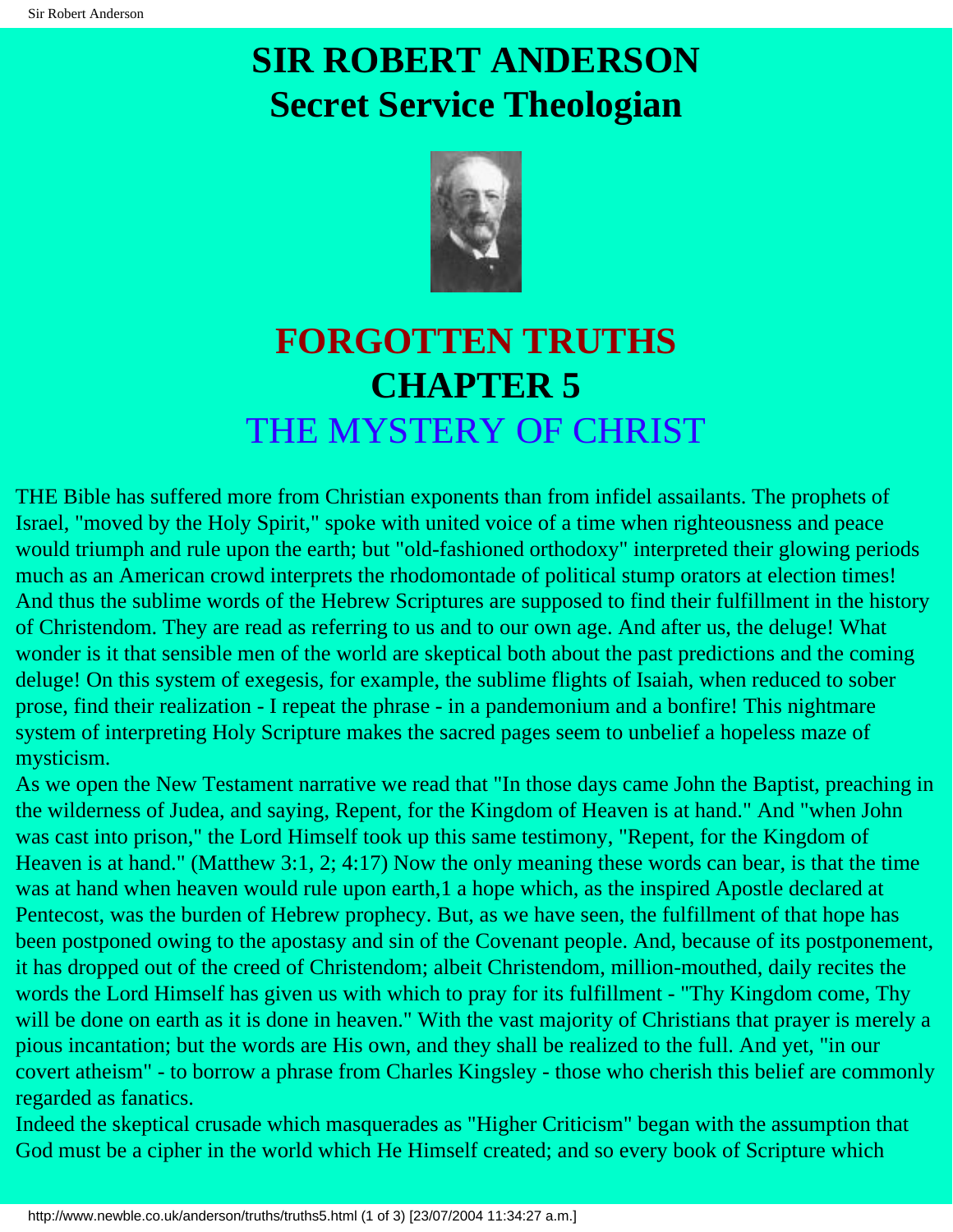records any immediate Divine intervention in human affairs had to be got rid of. But the atheist, who is more intelligent and logical than these "Christian" pundits, triumphantly points to the absence of all such intervention as proof that there is no God at all And the majority even of real Christians are quite indifferent to the amazing mystery of a silent heaven. "The mystery of God" it is called in Scripture; and the time is foretold when "the mystery of God shall be finished." {Revelation 10:7) And, as the Seer declares, when that time comes, "great voices in heaven" will proclaim that "the sovereignty of this world is become the sovereignty of our Lord and of His Christ, and He shall reign." And God will then do that which the thoughtful wonder He does not do now and always, "He will give their reward to His servants and to His saints and to all that fear His name, and He will destroy them that destroy the earth." (Revelation 11:15-18) The first act in that awful judgment drama will include the doom of the professing Church on earth. (Revelation 19:2) And when a mighty voice proclaims that "God hath avenged the blood of His servants at her hand" - the unnumbered myriads of the martyrs - all heaven raises its hallelujah. And the Seer adds: "I heard as it were the voice of a great multitude, and as the voice of many waters, and as the voice of mighty thunderings, saying, Hallelujah, for the Lord God omnipotent reigneth." (Revelation 19:6)

But both the judgment of the Harlot and the restoration of the Covenant people await the close of the reign of grace. For, as we have seen, so long as grace is reigning, not only can there be no punitive action against human sin, but there can be no distinction made between one class of sinners and another. "There is no difference, for all have sinned": (Romans 3:22, 23) "There is no difference, for the same Lord is Lord of all, and is rich unto all that call upon Him." (Romans 10:12, 13) These are the principles of the reign of grace.

But did not the Lord Himself declare that "salvation is of the Jews "? And did He not say, "I am not sent but unto the lost sheep of the house of Israel"? How, then, can we reconcile statements so conflicting? This question has been already answered on a preceding page. Grace in its fullness is a "mystery" truth that could not be revealed until the Covenant people had lost their vantage-ground of privilege. But the same Scripture which records their "fall" declares with explicit definiteness that the economy resulting from that fall is abnormal and temporary; and that when the Divine purposes relating to this present age have been fulfilled, the covenant people shall be restored and "all Israel shall be saved." (Romans 11)2 It is as clear as light, therefore, that this Christian dispensation differs as essentially from the future as it does from the past. I have sought to pillory the belief that earth is merely a recruiting-ground for heaven; but in a sense this characterizes the present age, marked, as it is, by failure and apostasy, and ending, as it will, in judgment. But it was not a forecast of "Christendom religion" that evoked the outburst of praise with which the dispensational chapters of Romans end. As the Apostle's spiritual vision became filled with the truth of a glorious heavenly purpose which God would accomplish in spite of sin and failure, he exclaimed, "O the depth of the riches both of the wisdom and knowledge of God! How unsearchable are His judgments, and His ways past finding out!"

And that purpose is revealed in "the mystery of Christ," which finds its fullest unfolding in the "Captivity Epistles"3 - "the mystery which from all ages hath been hid in God" - namely, that sinners of earth are called to the highest glory of heaven in the closest possible relationship with Christ. The bridal relationship and glory of the heavenly election from the earthly people of the covenant might well seem the acme of everything to which redeemed humanity could ever rise; but this crowning "mystery" of the Christian revelation speaks of a bond more intimate and a glory more transcendent. The figure of the Bride betokens the closest union, but absolute oneness is implied in the figure of the Body.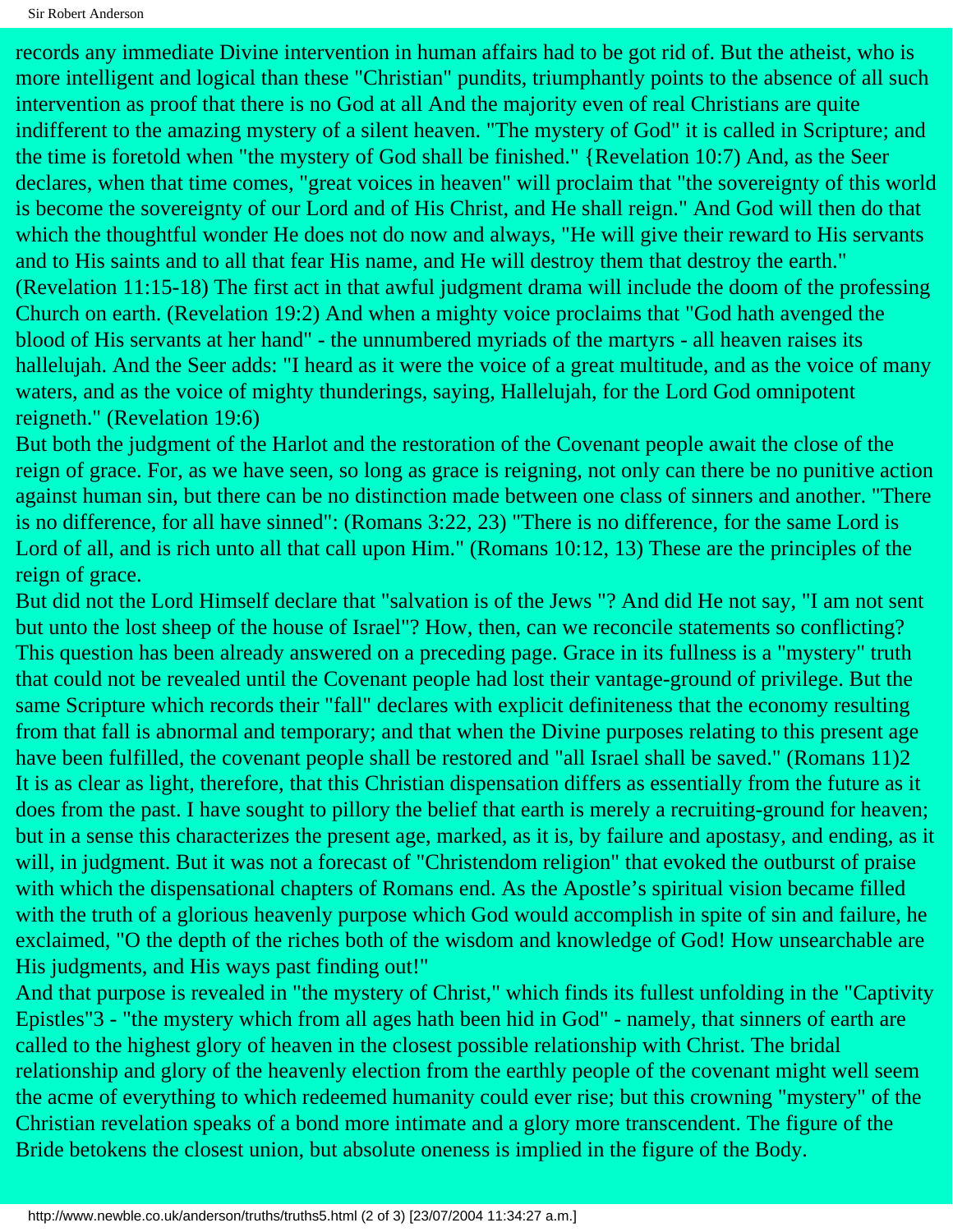Sir Robert Anderson

Some people regard the Old Testament as entirely superseded by the New, forgetting that all Scripture is God-breathed and profitable. And others again regard the New as merely an unfolding of the Old, forgetting that it reveals distinctively Christian truths of which no trace can be found in the Hebrew Scriptures. And in this category is "the mystery of Christ." The Apostle's words could not be more explicit: "By revelation He made known unto me the mystery which in other ages was not made known unto the sons of men." (Ephesians 3:3, 5)

This amazing climax of the New Testament revelation of grace is dragged into the mire by the Church of Rome, trading as it always does on the teaching of the Latin Fathers, who claimed for the professing Church all that pertains to the true and heavenly Church. The Body of Christ is a truth of practical import for the Christian, profoundly influencing his personal life on earth, and his relationships with his fellow Christians. But yet "the Church which is His body" is not on earth, nor can it have a corporate existence until all the members are brought in, and the Divine purpose respecting it is accomplished. The parallel of the bridal relationship of the heavenly election out of Israel may teach us a lesson here. For it is not until the future age of the Apocalyptic visions that the Bride is displayed, and her marriage takes place.4 In like manner the consummation and display of the Body relationship awaits the coming of the Lord. For in the Divine purpose it is entirely for the glory of our Lord and Saviour that these elect companies of the redeemed are given positions of special nearness; and therefore the element of display has prominence.

[Chapter Six](#page-17-0)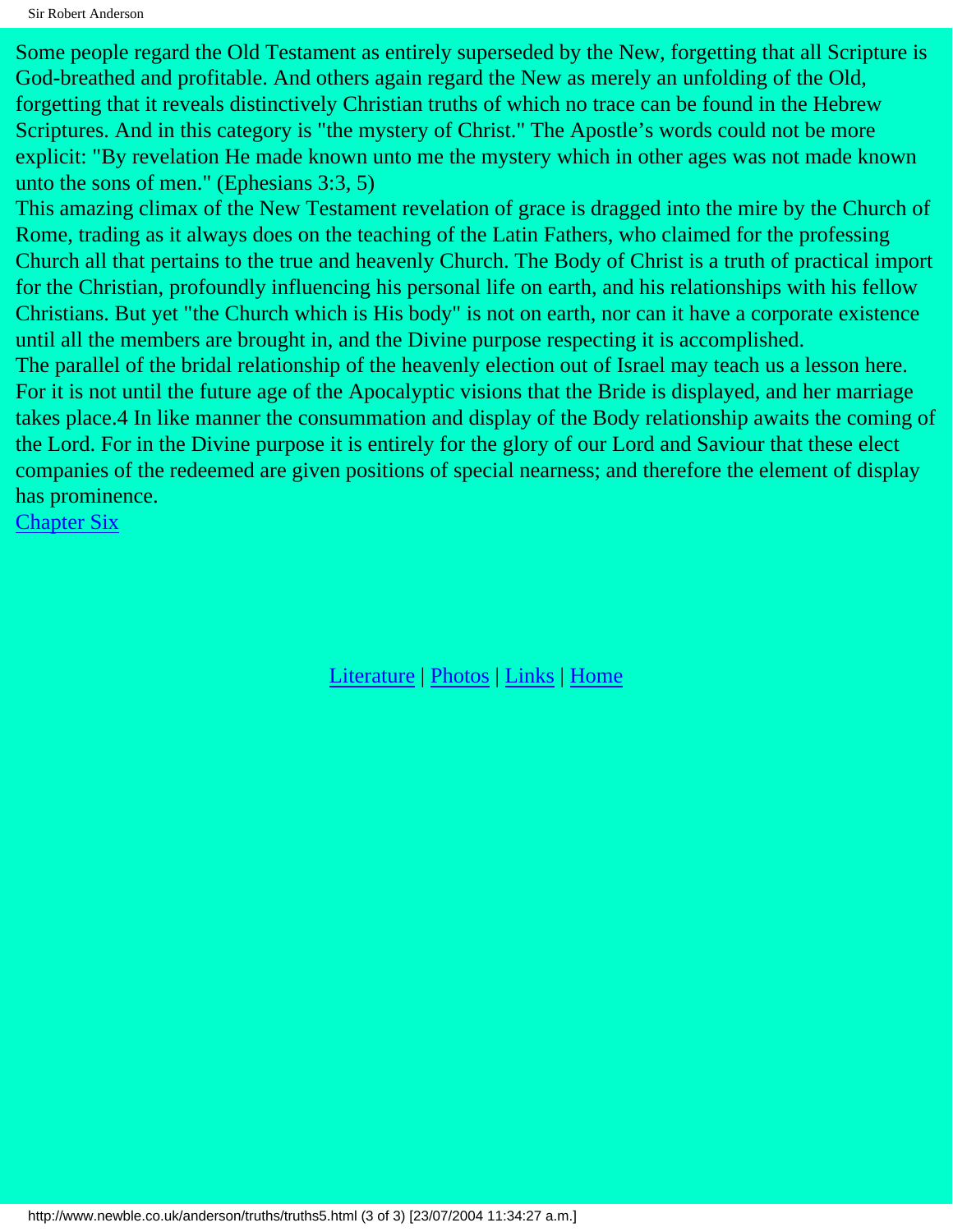

# <span id="page-17-0"></span>**FORGOTTEN TRUTHS CHAPTER 6** THE LORD JESUS' RETURN

A FRUITFUL cause both of skepticism and of error is ignorance of what may be described as the ground plan and main purpose of the Old Testament Scriptures. "The whole Scriptures are a testimony to Christ: the whole history of the chosen people, with its types and its law and its prophecies, is a shewing forth of Him."1 This, however, is the spiritual teaching of the Bible, which of course unspiritual men ignore, and I am here referring to what any intelligent reader ought to recognize. The book relates in the main to the Hebrew race. A brief preface of eleven chapters tells us all that we are concerned to know about "the earth and man," prior to the call of Abraham. We are there told of the creation and fall of Adam: that the human family sprang from a first man, but not as he came from the hand of God; for our first progenitor was a sinner and an outcast. In that same preface are briefly recorded certain great crises in human history, the most notable being the judgment of the flood. A new era was then inaugurated with the family of Noah. In course of time, however, abounding iniquity brought about another crisis, and God once more made a new beginning with a single family; though in fulfillment of His promise to Noah, He did not again destroy the guilty race.

With the call of Abraham begins the main narrative of the Bible, which relates solely to Abraham's descendants, other nations being mentioned only when, and so far as, Israel's interests became in some way identified with theirs. And from that time the continually swelling stream of Messianic promise and prophecy runs in the channel of the national history of Abraham's descendants. In our own days the spade of the explorer has brought to light abundant proofs that, at an earlier period, man had enjoyed a Divine revelation, and that he had utterly perverted and corrupted it. And now the revelation was entrusted to the Covenant people. They were chosen, so to speak, to be the Divine agents upon earth, and "unto them were committed the oracles of God."

Now in commerce an agent is appointed, not to restrict, but to facilitate, the supply of goods to the public; and also to ensure that they shall reach the public pure and unadulterated. And the Divine purpose in giving that position to the Covenant people, and "committing to them the oracles of God," was that the truth of God in its purity, and the blessings which accompany the knowledge of it, might be accessible to all mankind. We know what an employer would do if his agent acted as though the wares entrusted to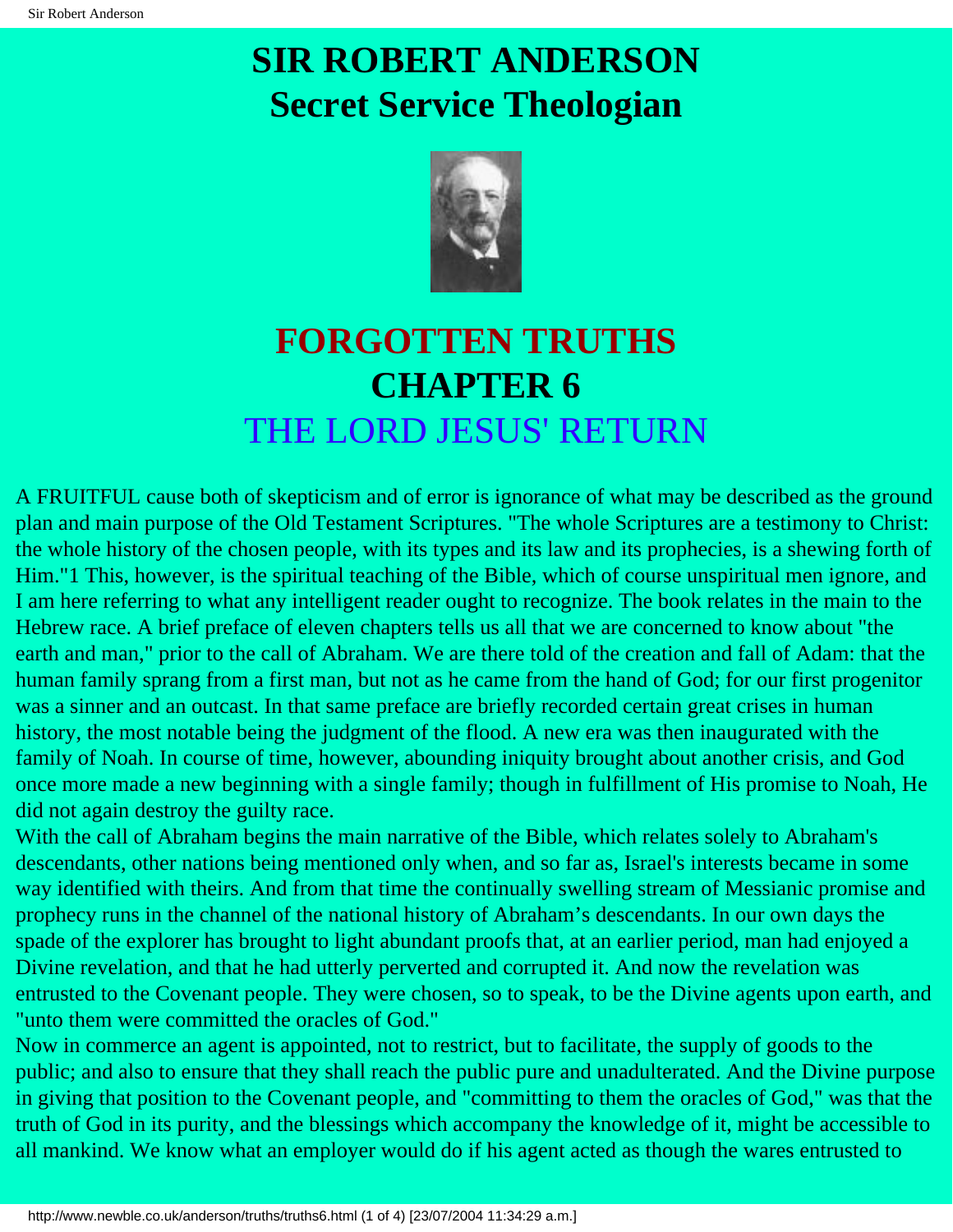him were his own, ignoring the interests of his principal, and treating the public with contempt. And this was precisely the case with Israel. The house of God, designed to be "a house of prayer for all nations," they treated as their own, and ended by making it "a den of thieves." And the Gentiles whom it was their duty to serve, they repelled with scorn.

This agency parable explains the Lord's words, "Salvation is of the Jews." "For Christ was a Minister of the circumcision for the truth of God"; (Romans 15:8) and during His ministry on earth He recognized the divinely accorded position of the Covenant people. But to resume my parable, if the principal dismisses his agent, he begins to deal directly with all who apply to him for supplies, and the dismissed agent must take his place as one of the public. And so was it with reference to Israel's "fall," "the settingaside of them being the reconciling of the world." (Romans 11:15) Thus deprived of their stewardship, they are relegated to the position of other men. And the purpose and effect of their fall are stated in the words, "God hath concluded them all in unbelief that He might have mercy upon all." (Romans 11:32) Thus it was that the way was opened up for the revelation of the great "mystery" truth of grace enthroned. For, as we have seen, that truth is absolutely incompatible with the recognition of special privileges, or of any vantage-ground of favour. Language could not be more explicit "All the world is brought under the judgment of God"; (Romans 3:19) There is no difference between the Jew and the Greek." (Romans 10:12) But the very same Scripture which teaches this declares with equal clearness and emphasis that "the gifts and calling of God are without repentance"; that "God has not cast away His people"; that "they are beloved for the fathers, sakes," and that they are yet to be restored to the favoured position which they have now lost through unbelief.

But Israel's restoration must involve as definite a change in God's dealings with the world as did that which marked the inauguration of the Christian dispensation. In fact that future dispensation must differ as essentially from the present, as the present differs from the past. For just as we aver that "God cannot lie," we may assert that He cannot act at the same time upon two wholly different and incompatible principles. Most certain it is, therefore, that some great crisis must occur in the spiritual sphere before the now pent-up stream of unfulfilled prophecy relating to Israel can again begin to flow. Does Holy Scripture foretell any crisis of the kind? Many students of prophecy believe that the Jews will regain possession of their land, and rebuild their temple, while still in unbelief.2 And in view of recent events in the near East there is nothing improbable in such a forecast. The stage may be thus prepared for the great drama of the prophecies which await fulfillment. But the question here cannot be satisfied by proofs, however striking, of Jewish prosperity and influence on earth — events that might be due to advancing civilization and the exigencies of international politics. The solution of it must be sought for in Holy Scripture.

The preceding pages have dealt with certain "mysteries" of the Christian revelation — truths which were kept secret until Apostolic times, and of which therefore no trace can be found in the Hebrew Scriptures — the "mystery" of Israel's present rejection, and of the resulting economy on earth; the "mystery" of the Gospel; the "mystery of God," and the great "mystery of Christ." But there are also other "mysteries," and one of them seems to point to the very crisis about which we are seeking light. I refer to the neglected truth of the Coming of the Lord Jesus Christ to take His people home from earth to heaven. "For the Lord Himself shall descend from heaven with a shout, with the voice of the archangel, and with the trump of God; and the dead in Christ shall rise first; then we which are alive and remain, shall be caught up together with them in the clouds, to meet the Lord in the air; and so shall we ever be with the Lord." (1 Thessalonians 4:16, 17)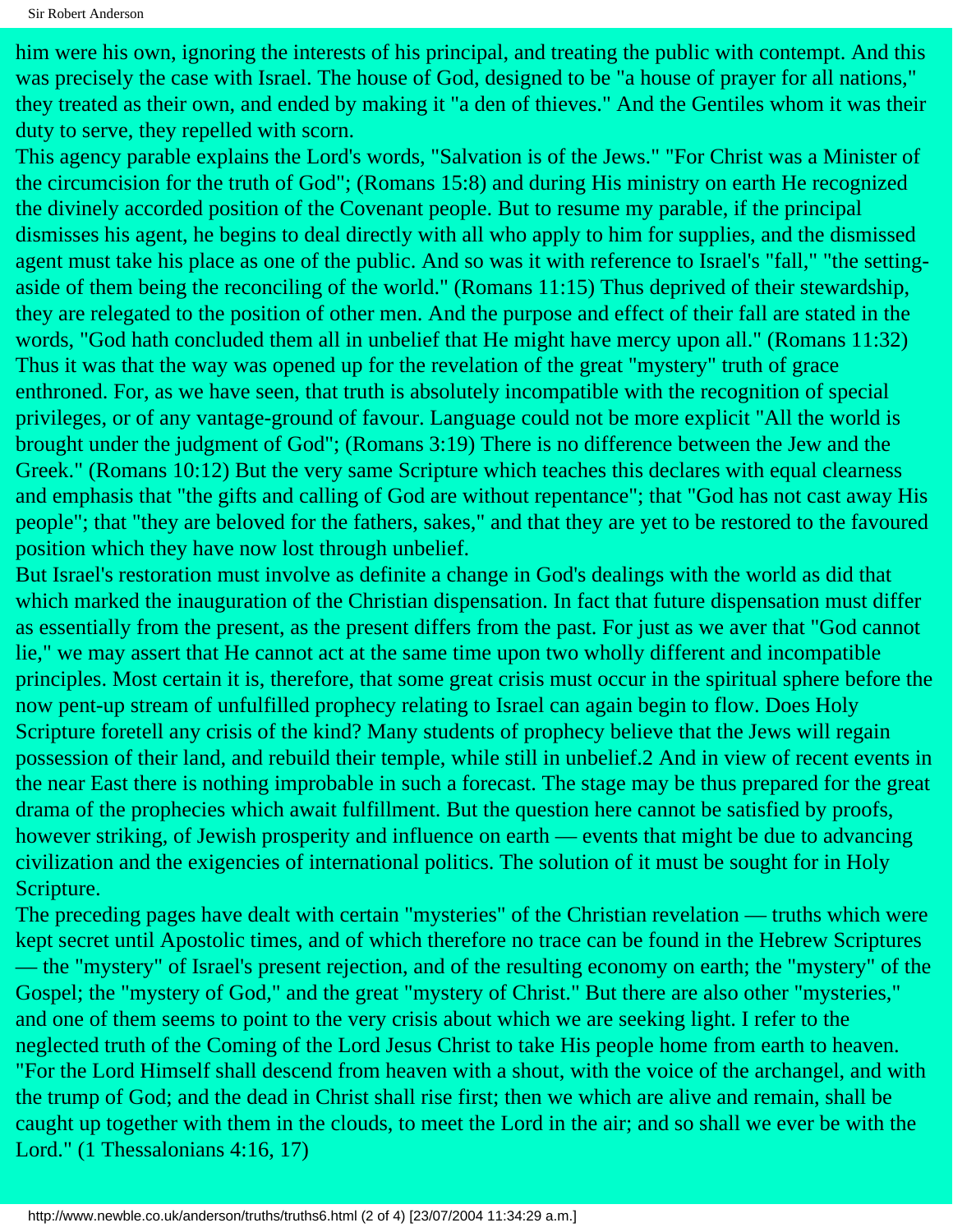The Old Testament speaks plainly of His coming to bring deliverance to His earthly people upon the earth, after their restoration to Divine favor; and it contains many prophecies about His coming in judgment. These events, therefore, though specifically mentioned in the New Testament, are not "mystery" truths. But the language of Scripture is explicit respecting the event which will bring the present dispensation to a close. Here are the Apostle's words: Behold, I shew you a mystery; We shall not all sleep, but we shall all be changed, in a moment, in the twinkling of an eye, at the last trump for the trumpet shall sound, and the dead shall be raised incorruptible, and we shall be changed." (1 Corinthians 15:51, 52)3 This "Coming" is sometimes called "the first stage of the Second Advent." But the phrase "Second Advent" has no Biblical sanction, (Hebrews 9:28)4 it is the badge of the erroneous traditional belief that the Lord will never again appear until the last great judgment. Though the subject is one that calls for caution and reserve, we may assert with confidence that the numerous Scriptures which speak of the return of Christ cannot all refer to the same appearing.

Compare, for example, the "Coming" of the passages above cited from the Epistles, with that foretold by the heavenly messengers on the Mount of the Ascension. While the Lord was standing with His disciples on the Mount of Olives, "He was taken up, and a cloud received Him out of their sight." And as they were gazing heavenward "two men stood by them" and said, "This same Jesus who is taken up from you into heaven shall so come in like manner as ye have seen Him go into heaven." (Acts 1:11) "But surely," some one may exclaim, "this cannot mean that the Lord will ever again stand upon His feet on Mount Olivet" Yes, this is precisely what it means. The words are a confirmation of an Old Testament prophecy relating to times and events that are still future. In Zechariah 14:4 we read, "His feet shall stand in that day upon the Mount of Olives which is before Jerusalem upon the East." Now save that it is the same Christ in both cases, this "Coming" has nothing in common with that described in the Epistles. The one is strictly local, and it has to do with His earthly people in Jerusalem in the circumstances described by Zechariah; whereas the purpose of the other is to take out of the earth His people of "the heavenly calling," scattered the wide world over. And this will suffice to clear our minds of the error suggested by the phrase "the Second Advent," and thus to open the way for an unprejudiced inquiry as to the scope and meaning of the various Scriptures which speak of His coming again.

On such a subject, I repeat, caution and reserve should mark our thoughts and words; but on a few main points we may speak with definiteness and certainty. It is certain, for example, that before "the times of restitution of all things," the Lord will be manifested to put down all open evil and rebellion against God upon earth. Then again, the reign of righteousness and peace will last not less than a thousand years,5 and not until after that period will be His appearing for the last great judgment. The question arises then, whether the "Coming" described in 1 Corinthians and 1 Thessalonians is connected with any of these "Appearings." And here a brief pause for "stock-taking" may expedite the inquiry. We have seen that the Covenant people, though now set aside, are to be again restored to Divine favour, and that "the receiving of them" necessarily implies what is called "a change of dispensation." And we have seen also that "the times of restitution of all things" fall within that future dispensation. Now this obviously creates a presumption that there will be a "Coming" to bring this "Christian dispensation" of ours to an end. It remains to be seen then whether such a presumption is confirmed or vetoed by Scripture. And here, as in the preceding chapters, the appeal shall be neither to authority, nor to prejudice, but only to Holy Scripture itself, and to the intelligence of the reader.

But let us not forget the momentous importance of the issue, for it must decide for us whether the Lord's return is a present hope, or merely an event in the great drama of prophecy to be fulfilled at some future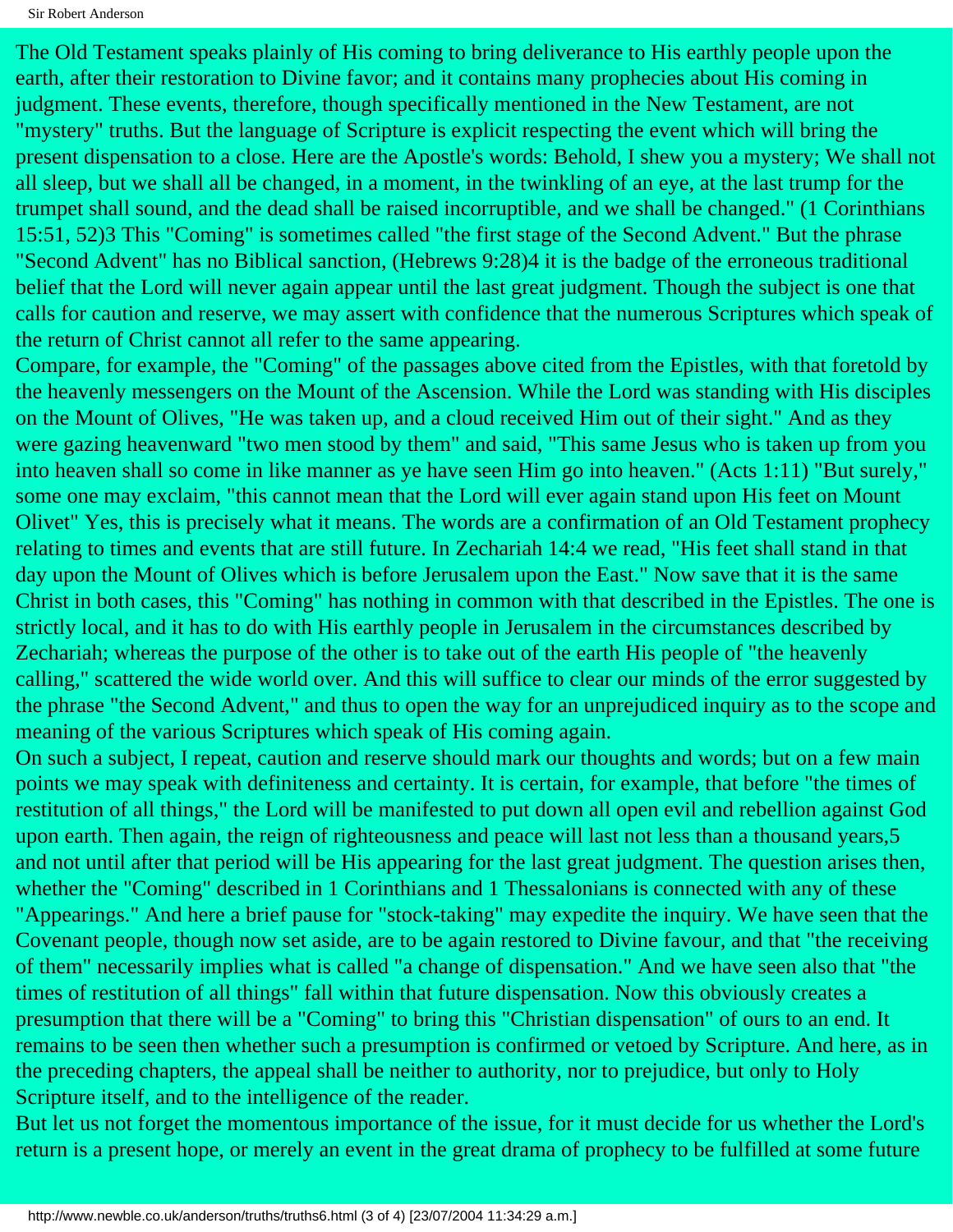Sir Robert Anderson

time, when most, if not all, of us shall have finished our course on earth. And this suggests another thought. If such a hope be a mere delusion, it is a delusion which is full of comfort, and has a sanctifying influence upon the life. Why, then, it may well be asked, should any Christian wish to rob us of it? And yet the belief is attacked with untiring zeal, and at times with acrimony, as though it ranked with heresies that dishonour Christ. It is specially to the ephemeral literature on the subject that this reproach attaches; a literature that is generally marked by confusion of thought and neglect of the main landmarks that guide the intelligent interpretation of Scripture. The following, for example, is a typical sentence: "The Lord Jesus Himself warned His disciples against the thought of an immediate coming, and sketched a whole series of events which should happen before His personal return, adding, For all these things must come to pass, but the end is not yet.' — Matthew 24:6." Some of us have learned to distinguish between "the coming of the Son of Man" in judgment, "to gather out of His Kingdom all things that offend and them which do iniquity," and the coming of the Lord, as Saviour, to call His people out of earth to heaven. (Matthew 13:41)6

In the very same discourse in which the Lord gave the warning above quoted, He gave another warning still more emphatic and explicit. Here are His words "Watch therefore for ye know not what hour your Lord doth come"; and again, "Watch therefore, for ye know neither the day nor the hour wherein the Son of Man cometh." (Matthew 24:42; 25:13) But as the one warning seems to support the writer's argument, whereas the other entirely refutes it, the one is quoted and the other is ignored. Indeed the system followed by writers of this school is to separate texts from their context, and throwing them into hotchpotch, to pick out any that suit their purpose. And it is not open to them to plead that this particular advent is not the same as that described in the Epistles. For their argument depends on the assumption, thus proved to be false, that there cannot be an unheralded advent of Christ; and in view of this Scripture, that argument collapses like a child's house of cards.

This hotchpotch system of exegesis makes it easy to prove or disprove almost anything. And it leaves the Bible open to infidel attacks; for if it be discredited by contradictions, it cannot be Divine, or even true. But the intelligent Bible student has the clew to the seeming labyrinth. What is needed, as Lord Bacon quaintly puts it, is "that every prophecy of Scripture be sorted with the event fulfilling the same." The task of attempting some "sorting" of this kind is reserved for another chapter. [Chapter Seven](#page-21-0)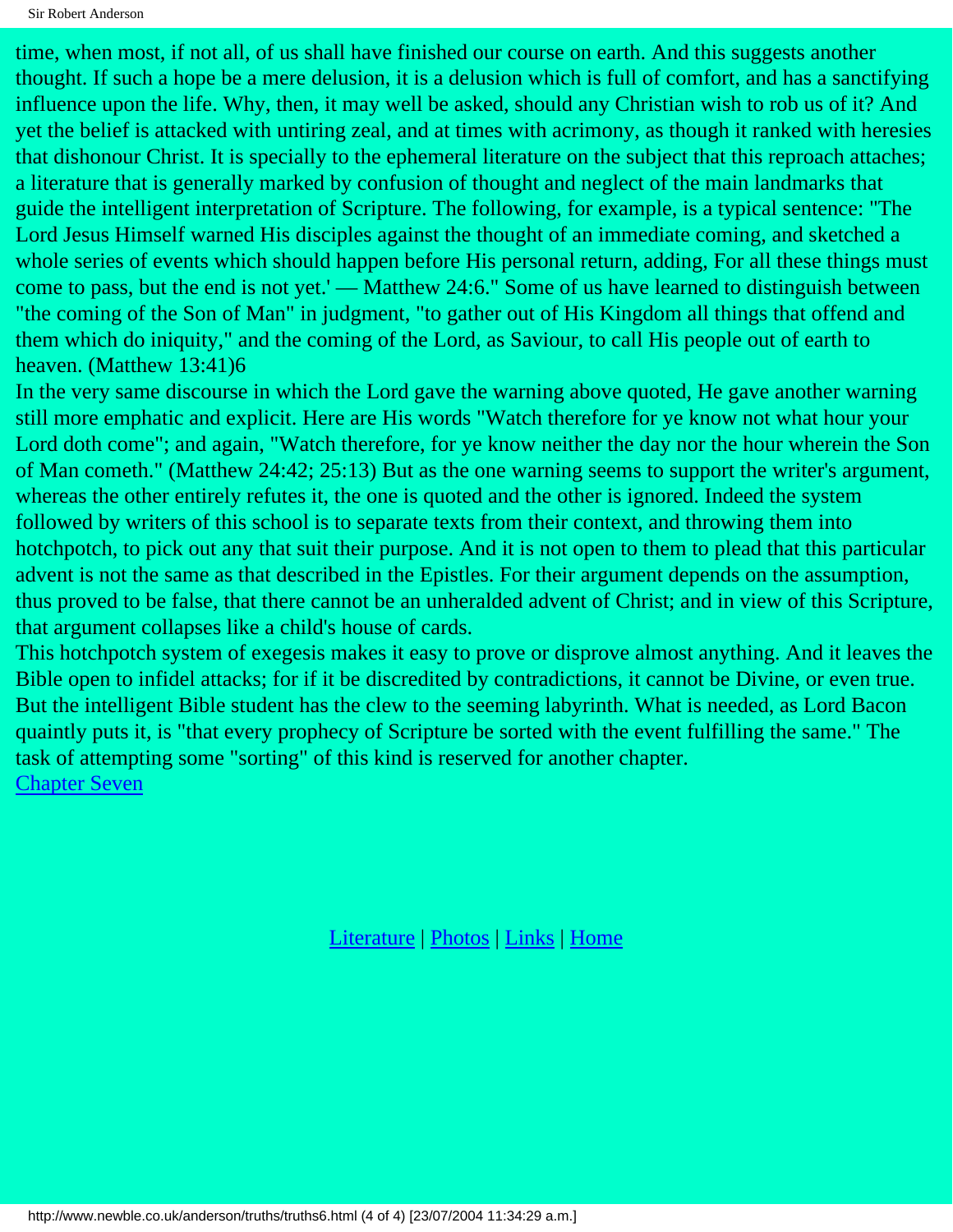

# <span id="page-21-0"></span>**FORGOTTEN TRUTHS CHAPTER 7** THE GENTILE CHURCH

ON the subject of the Coming of the Lord the First Epistle to the Thessalonians has an altogether exceptional importance. And the more closely we study the condition and circumstances of those to whom it was addressed, our sense of its importance will increase.

The opening clauses of the 17th chapter of the Acts contain all that the narrative records about the Apostle's ministry in Thessalonica. And were it not for the incidental reference of verse 11, we might suppose that his preaching in the synagogue was crowned with unusual success; whereas that verse tells us that the Jews refused even to consider the Scriptures on which his appeals to them were based. We may therefore assume with confidence that, after his three Sabbath days' "reasoning" with them, the Apostle "turned to the Gentiles," and that the 4th verse of the chapter gives the results, not of his synagogue ministry, but of all his evangelistic labours in Thessalonica.

We thus learn that some of the Jews believed, "and of the devout Greeks a great multitude." It is often assumed that these Greeks were proselytes, albeit it is most improbable that the whole company of the proselytes connected with the synagogue were numerous enough to justify the phrase "a great multitude." But the question is absolutely settled by the Apostle's explicit statement that these converts had been pagan idolaters. (1 Thessalonians 1:9) And as his Epistle makes no reference to Hebrew Christians, we may assume that the "some among the Jews" who believed must have been few in number. It is certain that the Church of the Thessalonians was essentially Gentile. And the bearing of this fact will appear in the sequel.

How long the Apostle remained among them is a matter of conjecture; but the facts give proof that his sojourn cannot have been brief. For it is quite incredible that a congregation of recently converted pagans, if left to themselves, would have reached and maintained such a standard of saintship as to become a pattern church, exerting an influence "not only in Macedonia and Achaia, but in every place." (1 Thessalonians 1:8) Results like these must have been the fruit of much doctrinal teaching and not a little pastoral care. And that they enjoyed such a ministry is definitely indicated by the many references to it scattered throughout both Epistles. But at last a storm of persecution robbed them of the Apostle's presence. After a brief but happy ministry in Berea he was again obliged to flee, and he journeyed to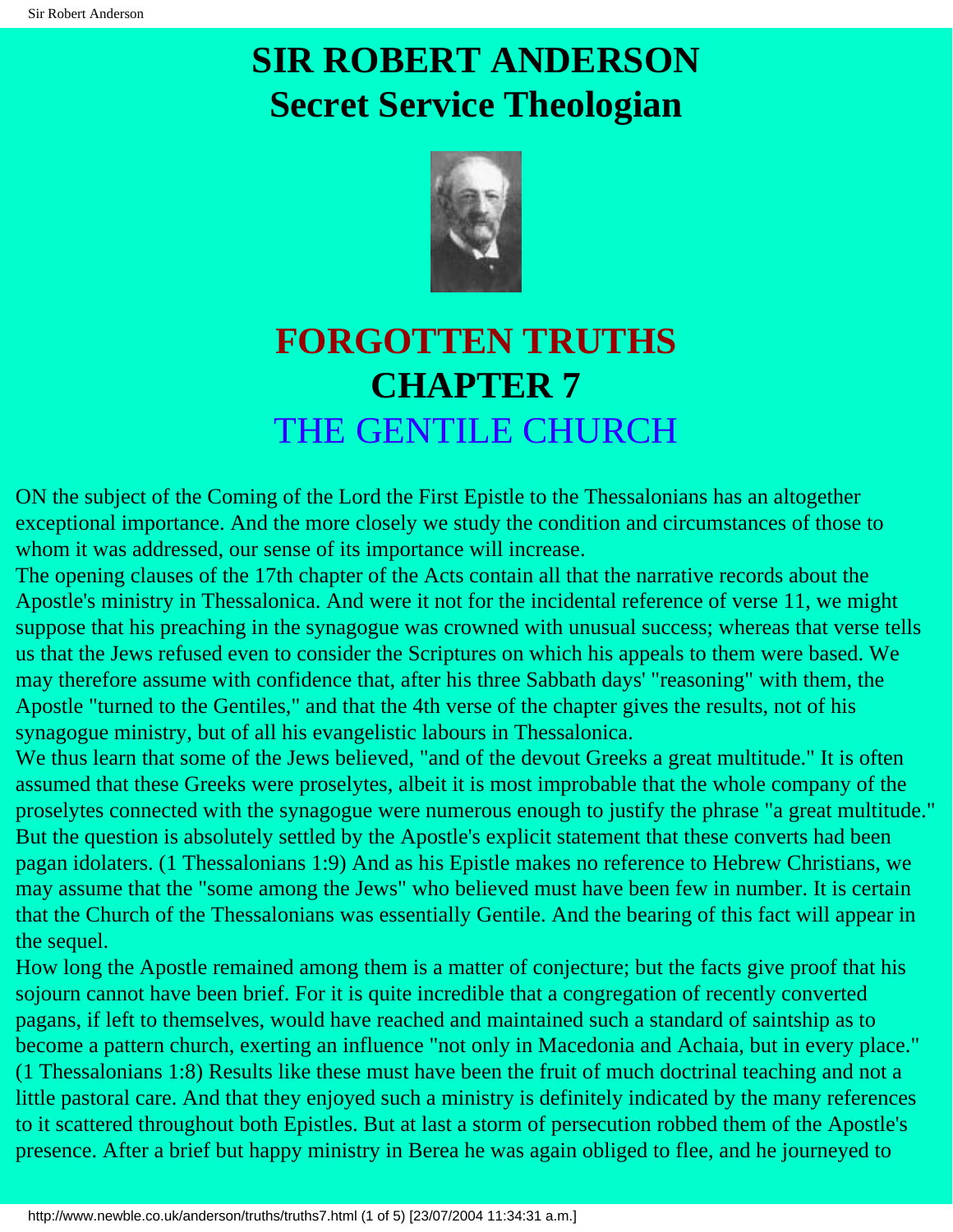Athens. During his stay in Athens some grave tidings reached him about the Thessalonian converts, tidings which raised fears whether all his labours among them had not been in vain. (1 Thessalonians 3:1- 5) And much though he needed companionship and help at such a time, he commissioned Timothy to return at once to Macedonia. He himself passed on to Corinth, where in due course Timothy rejoined him, bringing him the particulars he longed for about the trouble in the Thessalonian Church. And the nature of that trouble is clearly indicated by the letter which he forthwith addressed to them. It was due to no lapse toward either immorality or heresy, but to the fact that certain of their leaders had been martyred. (1 Thessalonians 2:14, 15; 3:4)1 We fail to appreciate the fears and difficulties of these Gentile converts of early days. The faith of the spiritual Christian who has the Bible in his hands, and to whom the story of the Church's sufferings is an open page, may pierce the darkest clouds; but these Thessalonians had no such glorious records of a faith-tried past, and it is doubtful to what extent they had access even to the Hebrew Scriptures. They had been told, moreover, that He in whom they believed had all power in heaven and earth; and yet they had been left a prey to the hate of their heathen enemies. But with exquisite tenderness the Apostle reminds them that they were not only the followers of the Hebrew Christians who had endured similar sufferings from their fellow-Jews, but also the disciples of the Lord Jesus, who had Himself been put to death by them.

The groundwork of the Epistle was evidently supplied by the tidings which Timothy had brought him.2 But the Epistle was (to change the figure) a casket to convey to them a special message which the Lord had entrusted to him, a message to comfort their hearts and confirm their faith. That this was its character is plainly indicated by the words "This we are saying unto you in the word of the Lord." We cannot solve the mysteries of inspiration, but from certain passages in his Epistles it is clear that special revelations were occasionally received by the Apostle Paul with peculiar definiteness. By a revelation of this kind, and at this very time, he had "received" the very words in which to preach the Gospel in Corinth. After the utter failure of his testimony at Athens, we can well believe that, with importunate supplication, he may have pleaded for special guidance in preaching to the Corinthians. And he reminds them of this in his First Epistle, in restating the Gospel he had proclaimed to them. For here the Revised Version of 1 Corinthians 15:2 is explicit' "I make known, I say, in what words I preached it unto you; for I delivered unto you first of all that which I also received" — the identical phrase he uses in the 11th chapter with reference to the revelation accorded him respecting the Lord's Supper.

Here, then, are the words in which he conveyed the Lord's special message to the Thessalonians" (13) But we would not have you to be ignorant, brethren, concerning the sleeping ones, that ye may not sorrow, even as the rest do who have no hope. (14) For if we believe that Jesus died and rose again, even so them also who fell asleep through Jesus will God bring together with Him. (15) For this we say unto you in the word of the Lord, that we who are living, who remain behind unto the coming of the Lord, shall in no wise gain an advantage over them who fell asleep, (16) because the Lord Himself shall come down from heaven with a shout, with the voice of the archangel and with the trumpet of God: and the dead in Christ shall rise first:3 (17) then we who are living who remain behind, shall be caught up all together with them, in the clouds, to meet the Lord, into the air: and so shall we be always with the Lord. (18) So then comfort one another with these words" (1 Thessalonians 4:13-18).

This is Dean Alford's translation of the passage, save only that in verse 18 his version reads, "them that are sleeping." The more literal rendering, "the sleeping ones," makes it still clearer that, whereas the 16th verse speaks of all the dead in Christ, the reference in the preceding verses is to the particular individuals whose loss the Thessalonians were mourning. The popular rendering of the 14th verse, "them that sleep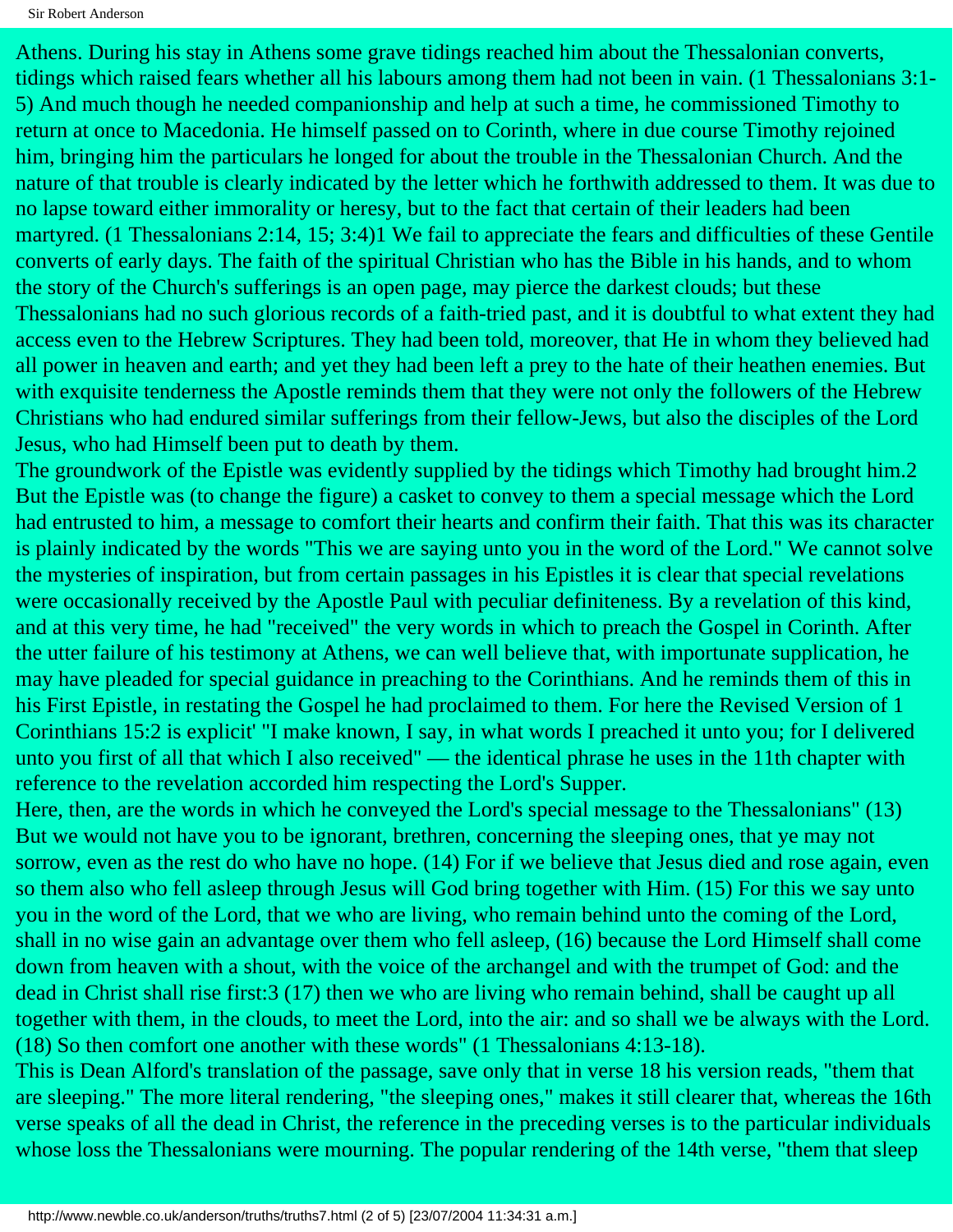in Jesus," is an obvious mis-translation. And a more literal rendering even than Alford's would bring out more fully the exquisite pathos of the Lord's message to them. For the primary meaning of the verb *koimao* is not to fall asleep but to put to sleep. What troubled these sorely-tried disciples was that they regarded the death of their friends as a sign that the Lord had failed them. And this is the Lord's answer. As it was for His own name's sake that they had suffered, He speaks of them as having been put to sleep by Himself. It is as though He said, "Though I was the cause of their death, I have not failed them. Was not I Myself put to death? And as surely as I died and rose again, they too shall rise, and God will bring them with Me at My coming." And our sense of the infinite grace of this is intensified by the fact that the message of hope and comfort is given in the name of His humiliation — the name under which He Himself was slain! It is His first recorded message to His saints on earth after His ascension. And in that same name is His final message, given us upon the last page of Holy Scripture' "I, Jesus…am the bright and morning star…Surely I am coming quickly."

But what voice has this message for ourselves today? This is the question which specially concerns us. And to enable us to answer it, we do well to consider what it meant, and what it was intended to mean, for those to whom it was primarily addressed hence the importance of this inquiry respecting the condition and circumstances of the Thessalonian Christians. Let us keep clearly in view that they were Gentile converts. They had no share, therefore, in Israel's national hopes; nor do the Epistles give us any reason to believe that they had any doctrinal knowledge of those hopes. The Pentecostal promise which, as a present hope, the Jews had already forfeited, was that, in fulfillment of Hebrew prophecy, Christ would come to His earthly people to put all things right upon the earth. And the literal definiteness of that hope appears from the promise of the Ascension day, confirming Zechariah's explicit words. (Acts 1:11; Zechariah 14:4) But these Thessalonians had "turned to God from idols…to wait for His Son from heaven." And the Lord's message to them plainly indicates the meaning of that special hope of theirs. Now if His coming to call away His heavenly people signifies the same thing as His coming to deliver Jerusalem and the Jews from Gentile armies, we must conclude that in Scripture words may mean anything, and all discussion of them is idle.

It may be said perhaps that although the earthly hope and the heavenly hope differ so essentially, they will be fulfilled at the same advent. But any presumption there may be in favour of this view rests entirely on popular misbeliefs about "the Second Advent." There is no proof whatever of it, and it clashes with the teaching of the Epistles. The Thessalonians were waiting for the Lord. But, for some reason unknown to us, they believed that at His coming it was only the living who would be called away. The martyred dead therefore had lost their part in this "blessed hope," and as their "call" would thus be deferred till a resurrection in the distant future, their death was mourned with a hopeless sorrow. Now if our popular misbeliefs were true, the Apostle would surely have told them that their grief was due to the error of expecting the speedy return of Christ they had mistaken a future for a present hope, and before the Advent could take place they would all have joined their martyred friends "beyond the veil." But in striking contrast with this, mark the God-given words of the Epistle, "that we who are living, who remain behind unto the coming of the Lord, shall in no wise gain an advantage over the sleeping ones." "WE who are living": if they were wrong in believing that the Lord might come in their own lifetime, could even a trained lawyer have drafted words better fitted to confirm them in the error! I repeat, therefore, with increased emphasis, that the knowledge which the Thessalonian Epistle gives us of the circumstances of those to whom it was written, and of their special griefs and difficulties, lends to its teaching a peculiar definiteness and importance. Indeed if our expectation of the Lord's return had no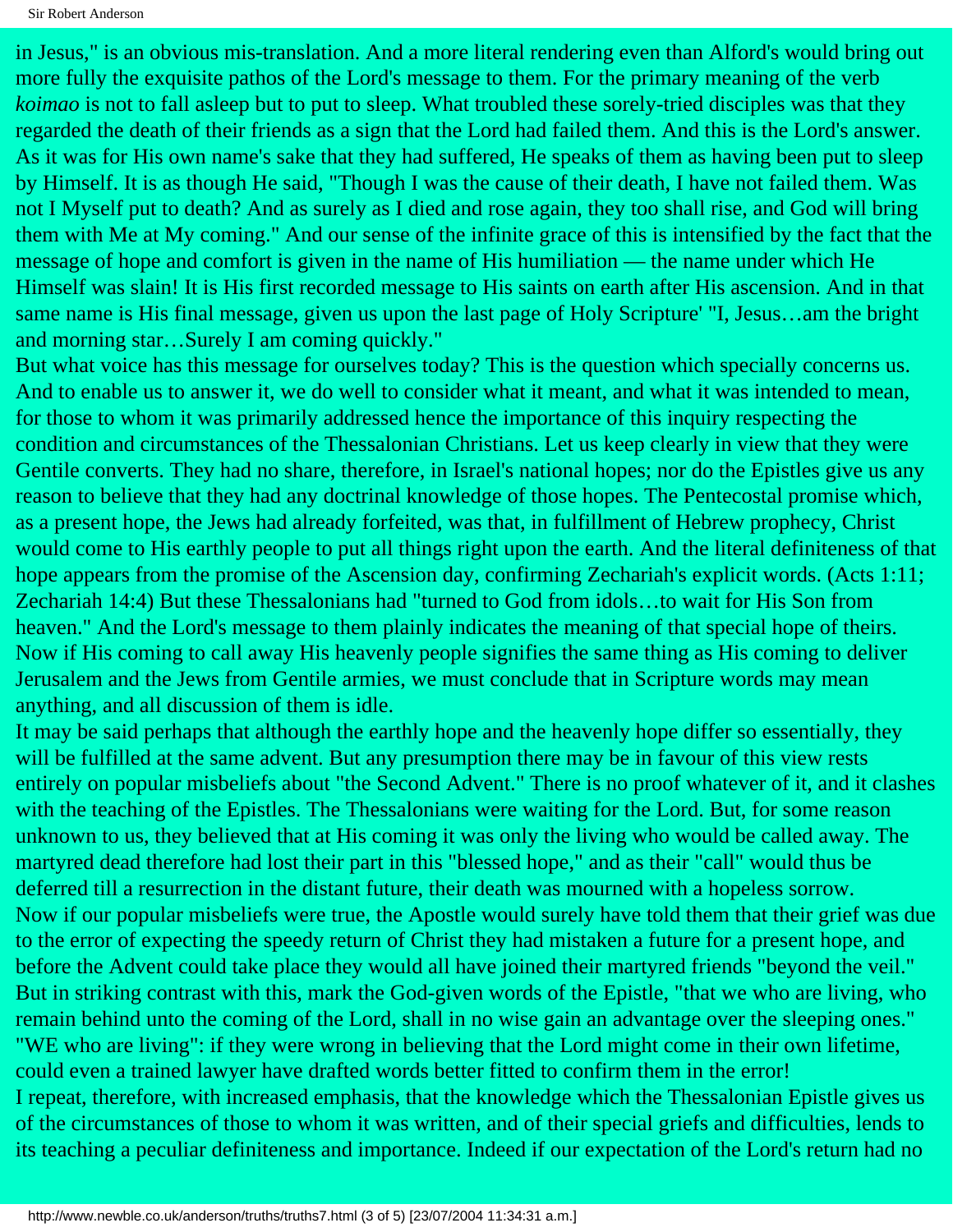other Scriptural warrant, this Epistle might suffice us. But the references to the hope are many in other Epistles also. To deal with them in full detail, however, would be foreign to the scheme of these pages, and a few leading passages will here suffice.

The 15th chapter of 1 Corinthians claims very special notice. That wonderful exposition and defense of the great truth of the resurrection leads up to the following pregnant words: —

"Behold, I shew you a mystery; We shall not all sleep, but we shah all be changed, in a moment, in the twinkling of an eye, at the last trump: for the trumpet shall sound, and the dead shall be raised incorruptible, and we shah be changed. For this corruptible must put on incorruption, and this mortal must put on immortality. So when this corruptible shall have put on incorruption, and this mortal shall have put on immortality, then shall be brought to pass the saying that is written, Death is swallowed up in victory. Oh death, where is thy sting? Oh grave, where is thy victory? The sting of death is sin; and the strength of sin is the law. But thanks be to God, which giveth us the victory through our Lord Jesus Christ. Therefore, my beloved brethren, be ye steadfast, unmoveable, always abounding in the work of the Lord, forasmuch as ye know that your labour is not in vain in the Lord."(1 Corinthians 15:51-58) "We shall not all sleep"' Is this to be read as a mere recital of the obvious fact that when the Lord returns He will find some of His people living upon earth? What an empty platitude to introduce into one of the sublimest passages in all the New Testament Epistles! The purpose of the words is clear. The Corinthians were "waiting for the coming of the Lord Jesus Christ"; (1 Corinthians 1:7) and he thus seeks to confirm them in that attitude, and (as the 58th verse so clearly indicates) to make it increasingly a present hope, fitted to influence heart and life. Therefore is it that, though he speaks of the dead in the third person, he always speaks of the living in the first — "We shall not all sleep." For while the Resurrection is the hope of those who fall asleep, the Coming is the hope of living saints. But if he had known that the advent was an event in a remote future, this would have been so misleading that in a merely human writing it would be regarded as almost a suggestio falsi!

A like thought is suggested by his reference to this truth in his Second Epistle. The symbolism of the 5th chapter is as simple as it is graphic. Our "natural body" is likened to a tent, the spiritual body to a house. Not a house like the Jerusalem temple, built on earth by human hands, and liable to perish; but a building of God, eternal, and in the heavens. Then the symbolism assumes another phase. Death is likened to our being unclothed; and in contrast with being thus stripped naked, our receiving the heavenly body without passing through death is symbolized by our being "clothed upon." Three distinct conditions are thus indicated — clothed, clothed upon, and found naked. The first is our condition during our life on earth, and the last is that to which death reduces us. This is plain to all; but the "being clothed upon" is apt to be misunderstood. It does not refer to the Resurrection, but to the change which the Coming of the Lord will bring to those "who are alive and remain."4

Death is an outrage upon life, a hideous and hateful outrage. And yet (as the Apostle wrote to the Philippians)"to have died is gain";5 for at death do we not pass from earth to be "with Christ," which is "far better"? So here he says, We are "willing rather" to be absent from the body and to be "at home with the Lord." "Willing rather" denotes a bare preference; but when he speaks of the hope to be realized at the Coming, "earnestly desiring" is the phrase he uses. And his purpose in all this, as the sequel plainly shows, is not to instruct them in eschatology, but to enforce the practical bearing of the hope upon life and conduct. How unreasonable this would be, if the Coming were not a present hope! The closing sentence of the 3rd chapter of Philippians is of special interest in this connection' "Our citizenship is in heaven; from whence also we wait for a Saviour, the Lord Jesus Christ; who shall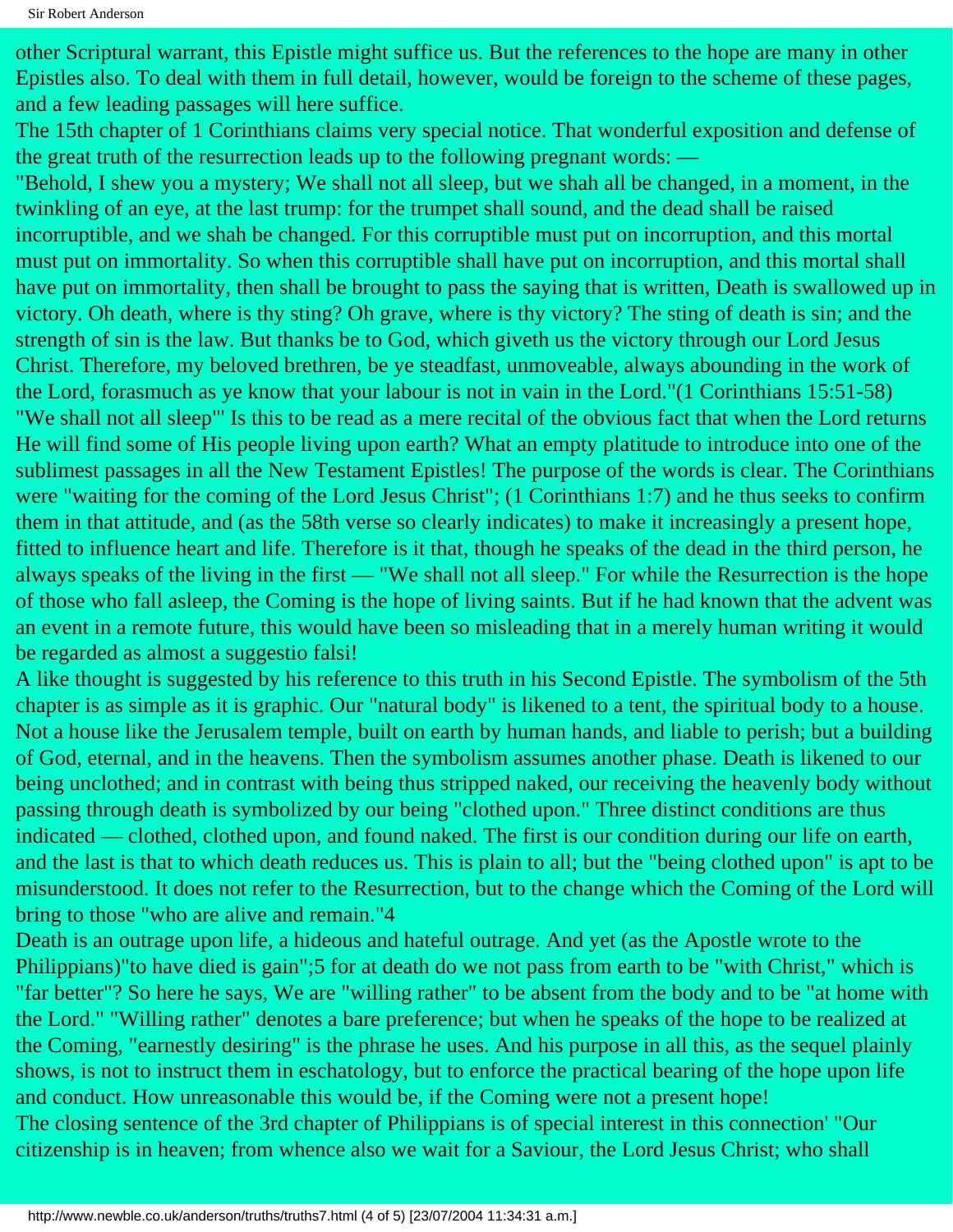Sir Robert Anderson

fashion anew the body of our humiliation, that it may be conformed to the body of His glory, according to the working whereby He is able even to subject all things unto Himself." (Philippians 3:20, 21, R.V.) Here again, mark the form of the sentence — the present tense, and the first person plural — "We are expecting a Saviour." But this is not all. When challenged by the question, "How are the dead raised up and With what body do they come!" the Apostle's answer was, "Thou fool!" But when in that same chapter he came to speak of the living, his words were explicit, "We shall all be changed." And here to the Philippians he uses a kindred, but still stronger word — the body of our humiliation shah be transformed. The holy dead, it need not be said, will be raised in bodies like the Lord's. But it is not of the Resurrection that he is speaking here, nor yet of the buried dust of them that are "fallen asleep," but of the "flesh and blood" of the living men whom he is addressing; and to them he says, "We are waiting for the Saviour who will transform the body of our humiliation."

First Corinthians was one of the Apostle's earlier Epistles' Philippians was written toward the close of his life, and after the close of his special ministry to Israel. But the doctrine of the Coming is unchanged the hope is the same; the only difference being that, when writing from his Roman prison, he uses a stronger word than ever before — "We are assiduously and patiently waiting for the Savior."6 And still further to impress upon the Philippian saints the reality and definiteness of that hope, he adds, "The Lord is at hand."7

The Apostle's words to Titus may fittingly conclude this notice of his teaching about the Coming of the Lord. In this Epistle, believed to have been written in the very year of his martyrdom, we find the same glad note of comfort and hope. "For the grace of God hath appeared, salvation-bringing to all men, disciplining us in order that, denying ungodliness and worldly lusts, we should live soberly, justly and godly in this present world, looking for that blessed hope, even the glorious appearing of our great God and Saviour Jesus Christ." (Titus 2:11-13)8

Will any one dare to rob us of these words by referring them to "the great and terrible day of the Lord". True it is that the Lord Jesus shall be "revealed in flaming fire to take vengeance on them that know not God." But to call that a "blessed hope" would savor of the spirit of the Spanish Inquisition, rather than of the Christian's grace-taught heart! One word more. In common with certain other distinctive truths of the Christian revelation, this of the Coming has peculiar prominence in the Epistles of the Apostle Paul. But in proof that it was a hope shared by "all saints" in the Apostolic age, appeal may be made to the following words of the Apostle Peter "Knowing that I must shortly put off this tabernacle, even as our Lord Jesus Christ hath shewed me." (2 Peter 1:14) Me emphatic. And the student of evidence will ask what need there could have been for such a special revelation to Peter, if death were the common lot of all; for when these words were written he must have been nearing his threescore years and ten. [Chapter Eight](#page-26-0)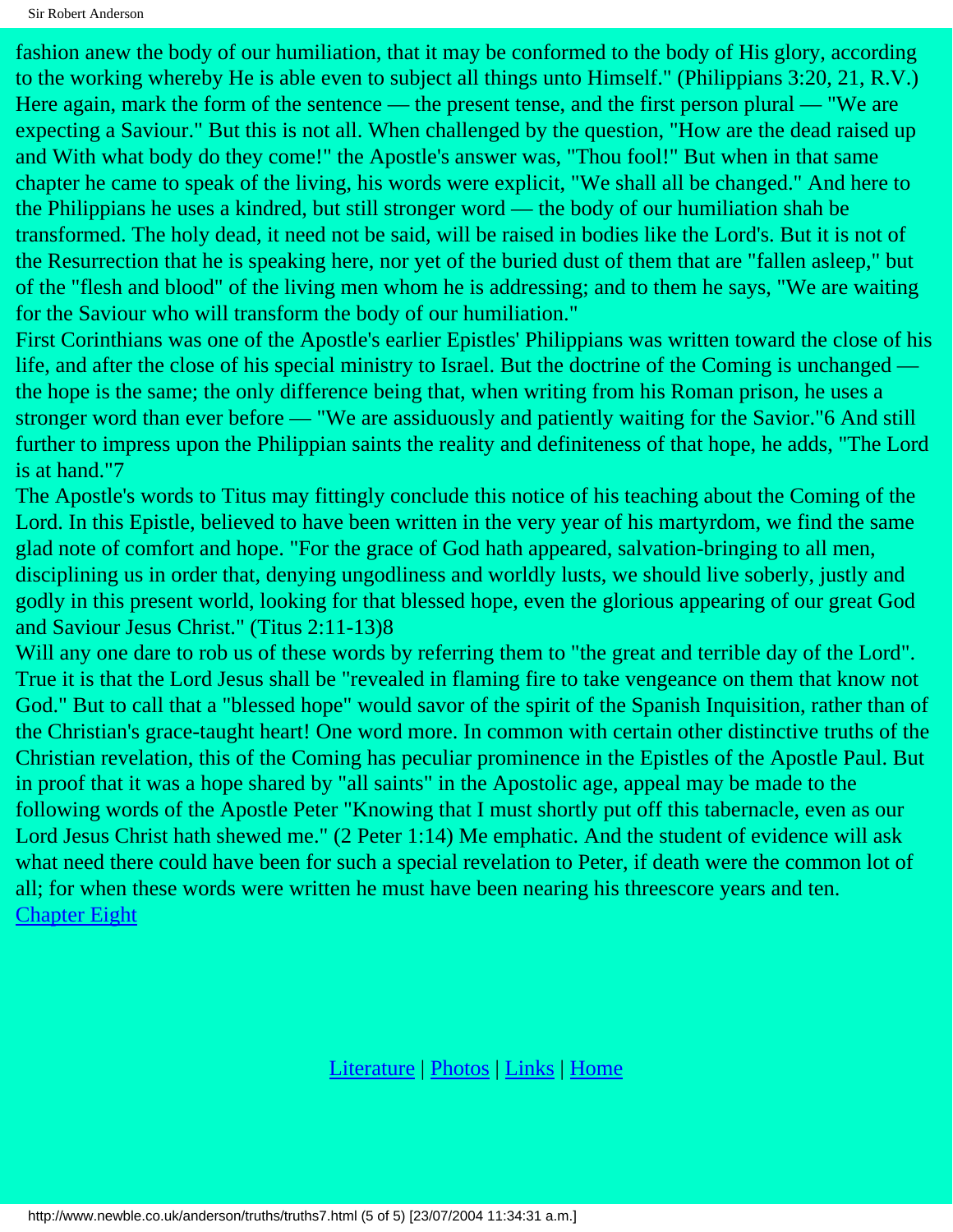

# <span id="page-26-0"></span>**FORGOTTEN TRUTHS**  CHAPTER 8 **THE SECOND COMING, WHEN?**

IT is a fact of great significance that the Coming of the Lord is never mentioned in the Epistles of the New Testament save in an incidental manner - never once as a doctrine that needed to be expounded, but only and always as a truth with which every Christian was supposed to be familiar.

This is strikingly exemplified by the passages already cited. And it explains what to some may seem strange, that there is no notice of the Coming in Ephesians or Colossians. If these were the latest of the Apostle Paul's Epistles, the omission might possibly suggest to some that the hope had been abandoned. But not only does it appear in Philippians, which was also written from his Roman prison; but, as we have seen, one of the fullest and clearest references to it is contained in Titus, which was written at a still later date than "the Captivity Epistles." The Coming is not mentioned in Ephesians and Colossians; but neither is justification by faith. A "Higher Critic" might find in this a proof of different authorship. And a lawyer might think that each book of the New Testament ought to begin with recitals, and with many a "whereas," referring to the contents of earlier writings; but happily the Scriptures are not written in that fashion The fact is clear then, that in Apostolic times the converts were taught to expect the Lord's return. So certain is this indeed, that discussion would be useless with any who deny it.1 But what explanation can be found for the no less salient fact that, although we have reached the twentieth century of the Christian era, the hope appears to be no nearer its fulfillment? Rejecting the infidel taunt that the teaching was erroneous, and the hope which it inspired a delusion, we are shut up to choose between the following alternatives. Either the promise has been cancelled or withdrawn; or else, owing to some cause which came fully into operation after the close of the sacred Canon, its fulfillment has been delayed. But all the promises of God are assured in Christ, (2 Corinthians 1:20) and there is no variableness with Him. The one alternative, therefore, we reject: the other shall be considered in the sequel.

Some indeed would seek to escape from this conclusion by a mistaken reading of First Thessalonians. They take the day of the Lord in chapter 5 to be a synonym for the Coming of the Lord in chapter 4; and they appeal to the Second Epistle in proof that notable events must precede its happening. Even if this were tenable, it would have no bearing upon the Epistles to the other Churches, And that it is quite untenable appears from the fact that the Coming of the Lord is a distinct event, whereas the day of the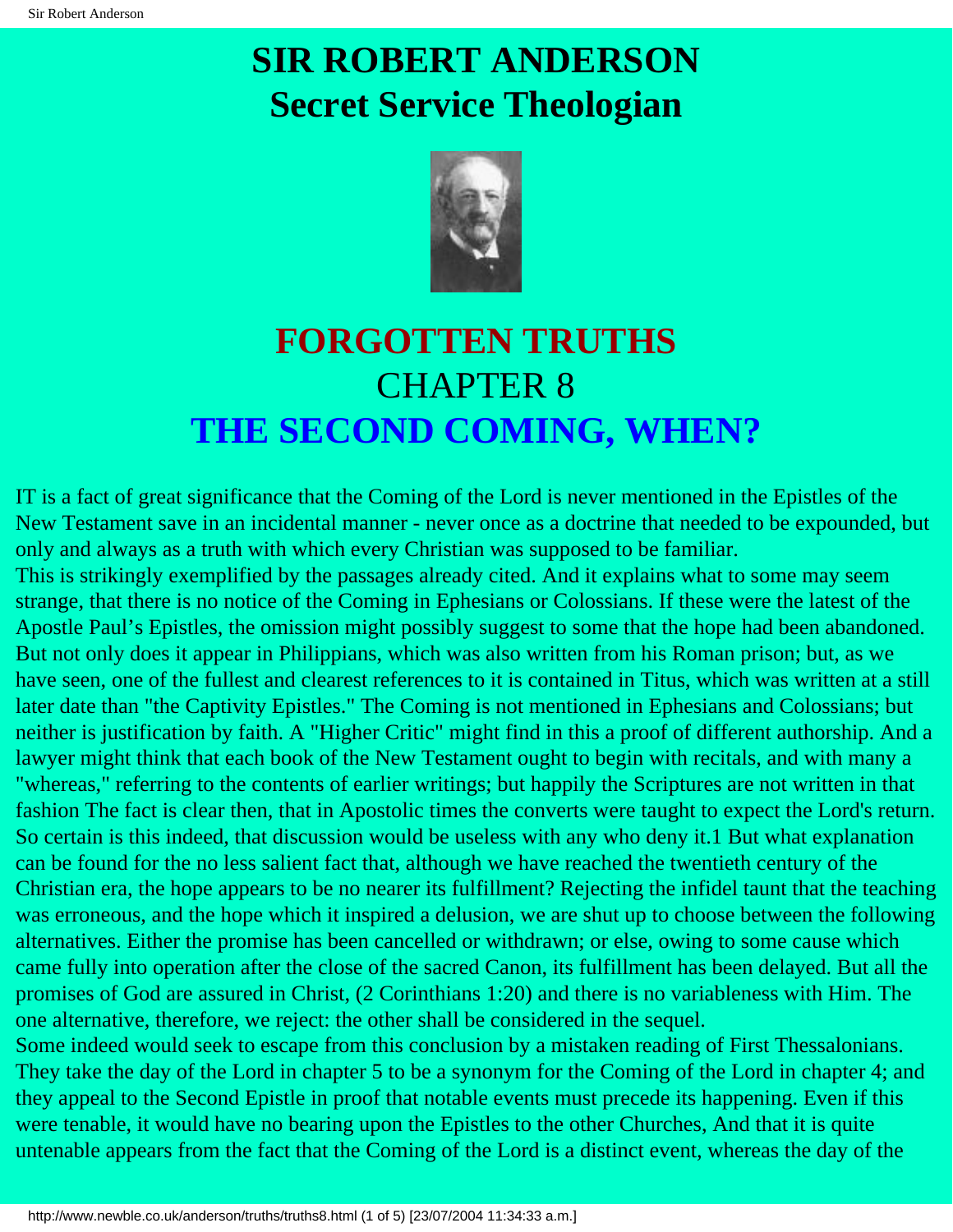Lord is an era, the course and character of which are described both by the Hebrew prophets, and by the Lord Himself in the "Second Sermon on the Mount." (Matthew 24)

But it may be asked, Does not that sermon definitely declare that the Lord will come at the close of "the great tribulation"? Yes, truly; but the seeming relevance of this to the present question depends entirely on the prevalent error respecting "the Second Advent." The promise of the Incarnation was so utterly incredible that it may well have staggered faith. But now that He has lived upon earth and gone back to heaven, His coming again seems a natural sequence to His ascension. Indeed if we were left to reason out the matter, we should expect Him to return again and again. And this is precisely what Scripture tells us to look for. Common sense might veto the suggestion that His coming as Avenger and Judge is the event described as "that blessed hope." And it is no less clear that the message received by the disciples on the Mount of the Ascension does not relate to the same Coming as the Apostle's words to the Thessalonians and the Corinthians. But the Coming of the Lord as Saviour is now confounded with "the day of the Lord" - the day of wrath. In fact the error which the Second Epistle to the Thessalonians was designed to correct is now in the creed of Christendom!

Are we to believe that the Gentile converts were taught to live in expectation of the Coming, although, *ex hypothesi,* before that hope could be realized the people of God were doomed to pass through a time of horror unparalleled in all the ages? And yet no Epistle except that to the Thessalonians contained a warning word about that awful time. And the Apostle's words to them, if intended as a warning, could scarcely have been more deceptive. For after speaking of the Coming as a present hope with which to comfort one another, he went on to speak of the day of the Lord as pertaining to the "times and seasons" of Israel's national history. To the world that day would come as a day of wrath, for, "when they shall say peace and safety, then sudden destruction cometh upon them." But in contrast with this, the Apostle adds, "God has not appointed us to wrath, but to obtain deliverance by our Lord Jesus Christ." What meaning could the Thessalonians put upon these words, save that the appointed deliverance was by the Coming of the Lord? And to make this still more clear he again exhorts them to comfort one another with his words. "Times and seasons" these well-known words come from the Book of Daniel. The Lord made use of them when, on the Mount of the Ascension, the disciples asked Him, "Wilt Thou at this time restore the kingdom to Israel?" "It is not for you (He said)to know times or seasons." And this reply confirmed the truth that underlay the question. The word which He had spoken by the mouth of Daniel shall be fulfilled, and the Kingdom shall yet be restored to Israel; but "the times and seasons" are with God. I will offer no conjectures as to what the course of events would have been if the nation had accepted the Divine amnesty proclaimed at Pentecost. Certain it is, however, that none of the words of Christ will fail of their ultimate fulfillment on account of Israel's rejection of the proffered mercy But so long as Israel's national position is in abeyance, the stream of fulfillment is tided back; or to change the figure, the hands upon the dial of prophetic time are motionless. Without this clew to guide us in our study of them, the Scriptures appear to be full of confusion, if not of error. "The times and seasons" rest with Him to whom a thousand years are as one day. And when in Matthew 24, for example, the Lord addressed His hearers as though they themselves would pass through the Great Tribulation, we recognize that this would have proved literally true if the Jews had accepted Him as their Messiah. But with Romans 11 before us, we recognize also that, when Israel was cast aside the clock of prophetic time was stopped, to be set in motion once again at the close of this intercalary "Christian dispensation." And then the Lord's prophetic words shall be fulfilled as though this age of ours had never intervened.

And now, if we will but rise above the mists of controversy, and arguments based on isolated texts, and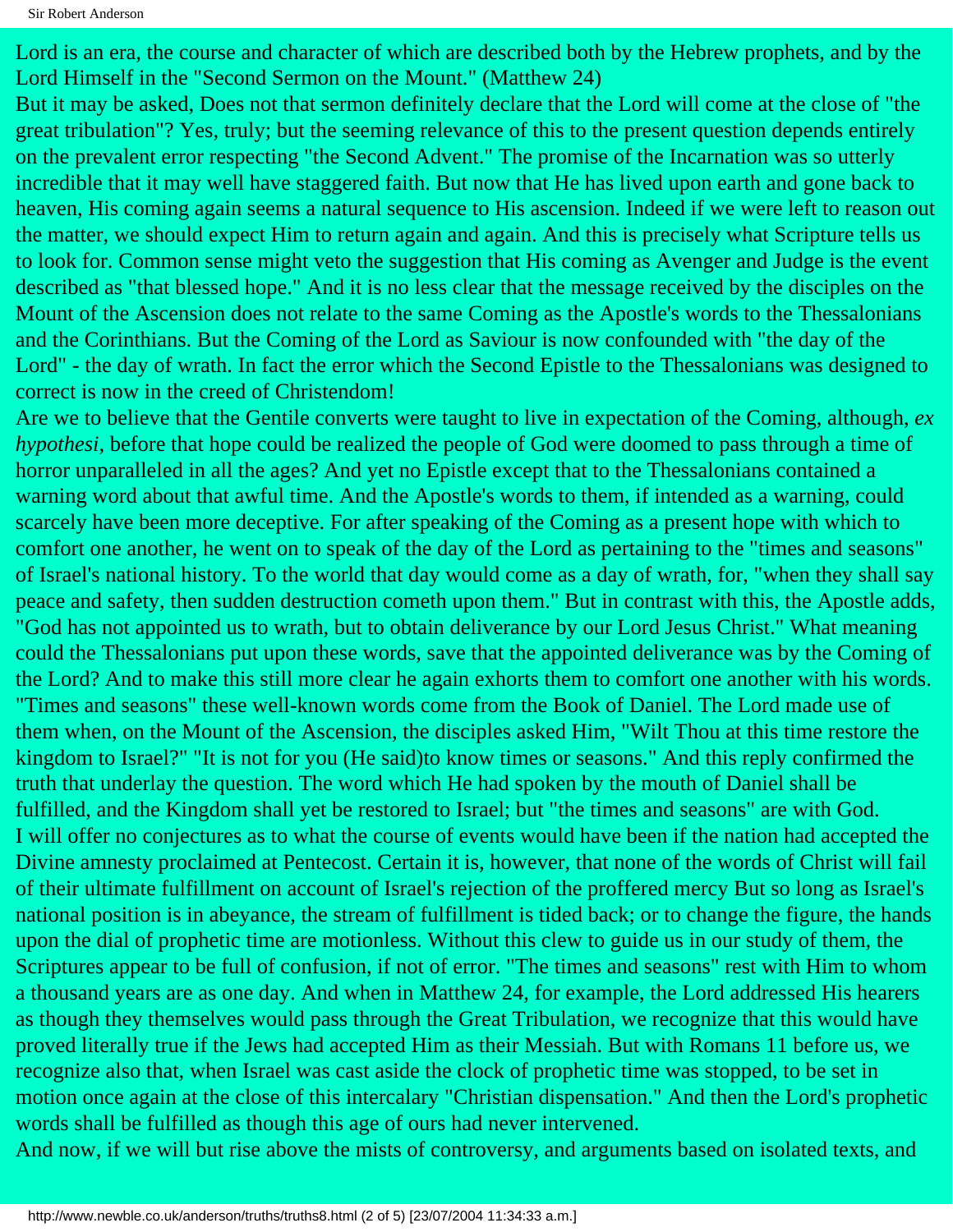take note of the prominent landmarks of prophetic interpretation, and the distinctive truths of the Christian revelation, we shall find abundant proof that the fulfillment of Matthew 24. belongs to a future age, and to an economy essentially different from our own.

The last verse of Daniel 9 might almost be paraphrased in the language of modern diplomacy. The "prince" of that prophecy - the last great Kaiser of Christendom - will make a seven years' treaty with the Jews, guaranteeing respect for the ordinances of their religion. But in the middle of that term he will violate the treaty, and defile the Temple by enthroning himself within it. This last particular we learn from 2 Thessalonians 2:4. And the Lord's own words, spoken with express reference to this very prophecy, for the guidance of His Jewish people who will witness its fulfillment, warn them that the defilement of the holy place is to be the signal for immediate flight; "for then shall be great tribulation such as never was since the beginning of the world." (Matthew 24:21) Daniel's prophecy, to which the Lord explicitly refers, describes it as "a time of trouble such as never was since there was a nation," (Daniel 12:1) and other references to it might be quoted from the Hebrew prophets, such for example as the words of Jeremiah, who calls it "the time of Jacob's trouble." (Jeremiah 30:7) Here is something to disturb the complacency of Christians who are in the habit of treating the Bible as though it were a lottery bag of texts, rejecting what they slightingly call "dispensationalism." The Apocalyptic visions indicate that Christendom will come within the awful persecution of the latter days, whereas these Old Testament prophecies relate only to Judah and Jerusalem, and in the Lord's own teaching there is never a word to suggest that they will have any wider range. How is this to be explained? Not by saying, with the Higher Critics, that the Lord was ignorant, but by recognizing that this "Christian Dispensation" is a New Testament "mystery," unknown to the people of God, and unnoticed in the Word of God, until after Israel had been set aside, and the Apostle to the Gentiles had received his call. Therefore was it that, from the standpoint of the Mount of Olives, the world consisted of Israel and heathendom, and the Lord spoke of the tribulation in relation only to His earthly people; whereas from the standpoint of Patmos, He took account of the new element of Christendom. But the words He spoke on Olivet were the words of God, and no dispensational change affects their eternal truth. And from them we learn that, when the time of their fulfillment comes, the Covenant people will have regained their normal status as the people of God, and that a believing community of Israelites will be living in their own land and their own "city," with a restored sanctuary accredited as "the Temple of God." Not "Jewish Christians" in the present-day sense,2 but Jews whose faith will be akin to that of the Lord's disciples during His earthly ministry. And the very words which these disciples heard from the Master's lips will reach His disciples in that future age, just as they reach us today, by means of the printed page on which they are recorded.

Once we shake free from the influence of traditional exegesis, we can see with noontide clearness that the entire scene, and all the circumstances, portrayed by the Lord's teaching in the 24th chapter of Matthew, pertain to the future age of a restored Israel. And therefore, prior to their fulfillment this "Christian dispensation" must have been brought to an end. And as it was in the past, so possibly it will be in the future, the change will be unheralded by any portents upon earth. But it will be ushered in by an event of vastly greater solemnity than any sights or sounds in the natural sphere. For then shall come the fulfillment of the word, "the Master of the house is risen up and hath shut to the door." The Lord will have passed from the throne of grace to the throne of judgment; and "the acceptable year of the Lord" will have run its course, and will soon be followed by "the day of vengeance of our God." Great reserve is needed in attempting to map out the future as revealed in prophecy. But the Book of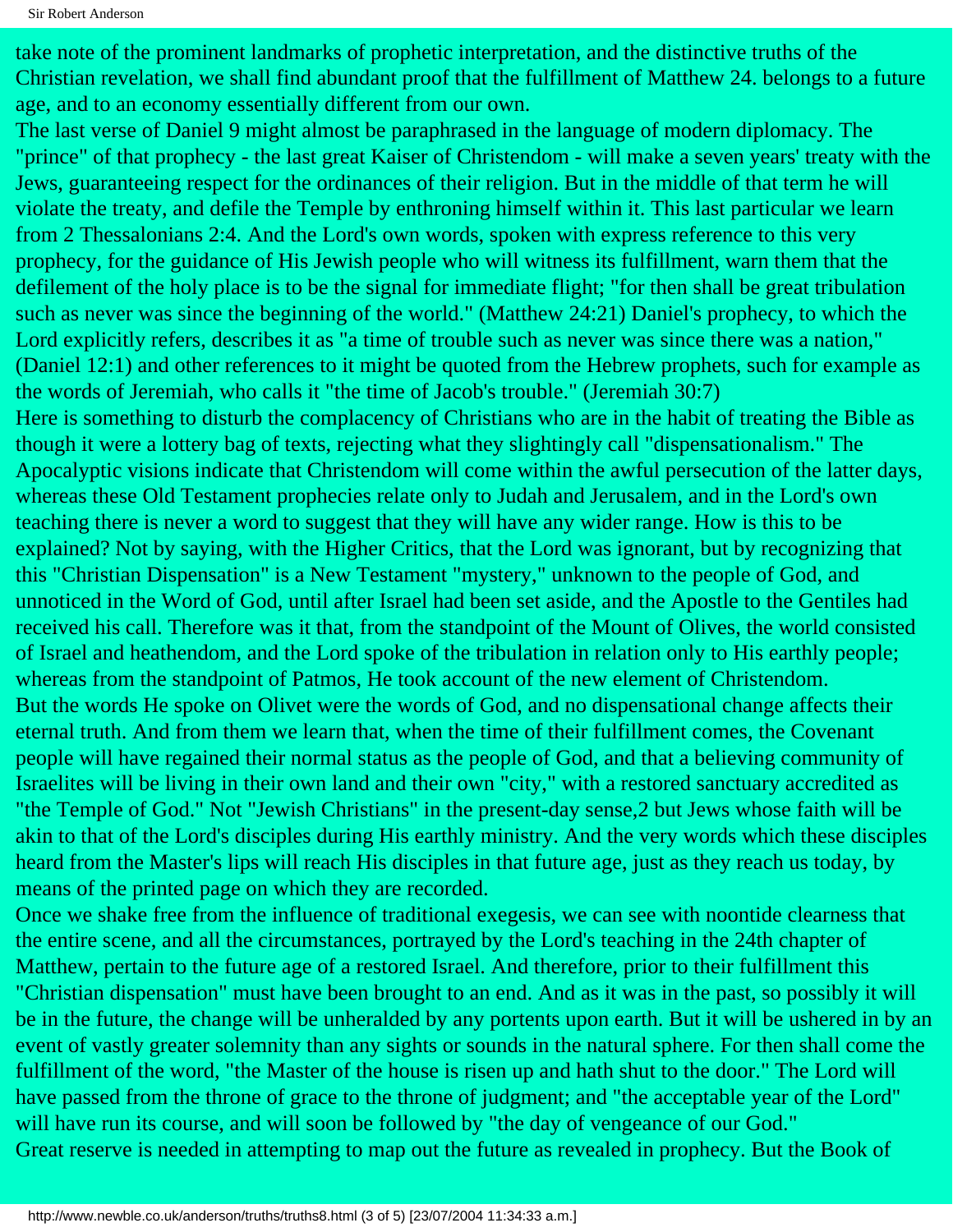Daniel (9:27) tells us explicitly that the event predicted in Matthew 24:15 will take place in the middle of the 70th "week" of the prophetic era. And the Lord's words are perfectly explicit that the Tribulation will be followed immediately by the awful signs and portents which are to herald the coming of "the great and terrible day of the Lord" (Joel 2:31). But the 30th verse is commonly misread as though "the Coming of the Son of Man" were contemporaneous with the appearing of "the Sign of the Son of Man in heaven." So far from this being the case, the Lord's words which follow teach unmistakably that the "Coming", will be separated from the "Sign" by an interval sufficiently prolonged to allow the worldling to forget the awful portents of the coming judgments, and to make His people need exhortations to continued watchfulness. When verse 15 is fulfilled, His people will know that a definite period of three years and a half (1260 days) will bring the fulfillment of verse 29; but none save the Father Himself can tell when the Son of Man will come. Hence the significance of the warning, "The day of the Lord shall so come as a thief in the night." For it is "the coming of the Son of Man" that will usher in that awful period of judgment.3 But let us not forget that Matthew 24:25 relate to the Coming of the Son of Man. In our hymnology, and indeed in our Christian literature generally, the Lord's names and titles are used just as the caprice of the writer, or the exigencies of rhythm or rhyme may suggest; but it is far otherwise in Scripture. And never once does the Lord's title of Son of Man occur in the Epistles of the New Testament: never once is it used in Scripture in relation to the Church of God or the people of God of this dispensation. Surely this fact alone might save us from the error of confounding the Coming of the Son of Man for the deliverance of His earthly people and the judgment of living nations upon earth, with the Coming of the Lord to call His heavenly people home, and to bring this "Christian dispensation" to an end.

And yet the question will be asked in unison by many otherwise discordant voices, "Will not the Church pass through the tribulation?" If the question refers to the professing Church on earth, it has been already answered.4 But if to the Church, the Body of Christ, it is unintelligent; for it ignores the great truths of the Christian revelation, noticed in preceding chapters. The Body of Christ is not on earth, nor can it have a corporate existence until the Divine purpose respecting it has been fulfilled. And moreover, as we have seen, the Lord's own teaching is most explicit, that a restored Israel will be, so to speak, the prime objective in that awful persecution; and a restored Israel implies the close of this Christian dispensation of grace.

Most strange it is that any Christian who studies the 24th chapter of Matthew can tolerate the thought that the Lord would tell us to live looking for His Coming, if intervening events barred the fulfillment of His words. For here in His teaching about His Coming as Son of Man, He warns His earthly people to look, not for His Coming, but for "things that must come to pass" before His Coming. And His words, "Watch, for ye know not what hour your Lord doth come," relate to a time when every intervening event has actually come to pass, and not a line of prophecy has to be fulfilled before His return.

And in view of all this we may surely ask, Would the Lord be less gracious - less true, I might almost add - in dealing with His heavenly people in this dispensation? We are taught to look for Him, and that a crowning blessing will be theirs "who are alive and remain unto the Coming of the Lord." Are we then to believe that this involves our passing through such times and scenes of terror as would make us "praise the dead that are already dead more than the living that are yet alive!" In his Patmos vision of that awful time the Seer hears a voice from heaven proclaiming, "Blessed are the dead." (Revelation 14:13) And if this Tribulation theory were true, should we not, in the spirit of those words, cry to God with earnest importunity to be allowed to die, rather than to await the Coming of the Lord?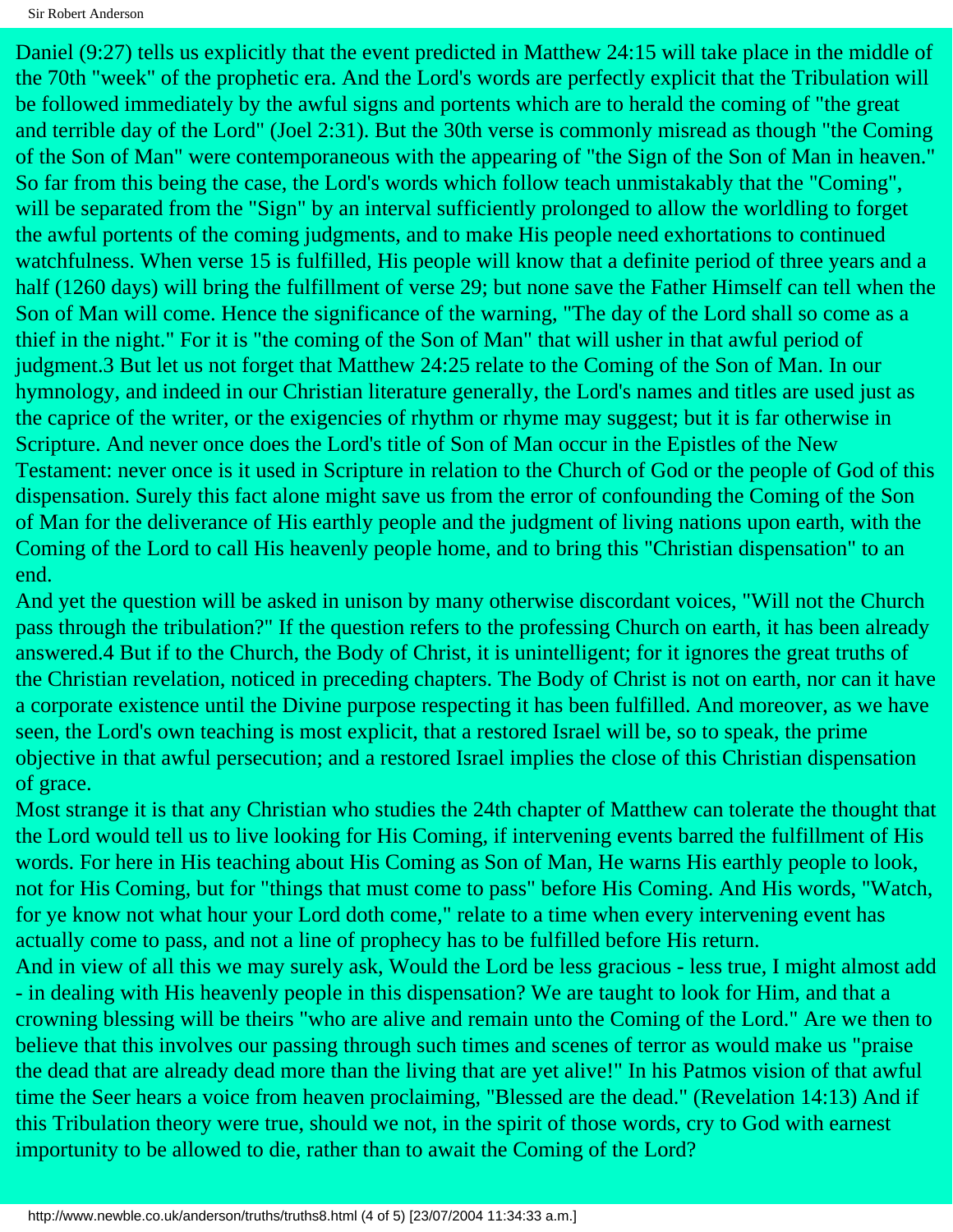And now we raise again the question, Are we who cling to the belief that the words of Holy Scripture mean what they seem to mean - are we the dupes of a blind delusion? Well, be it so. Some of us at least will cling to the delusion; and even if the "blessed hope" be no more than a happy dream, we shall refuse to change it for the hideous nightmare of "the Tribulation." But is it a delusion? The opening sentence of the present chapter may seem a startling statement. How was it then, some may ask, that all the early saints were led to expect the Lord's return? The answer is not far to seek. Never a week went by, never a Lord's day passed, without their hearing those charter words, "Until He come." And who among them could fail to ask their meaning! Whatever else of Christian truth they lacked, this at least they knew from the day they first took part in the sacred rite - the Lord who died for them would return again, and they were to live looking for His Coming.

**[Chapter Nine](#page-31-0)**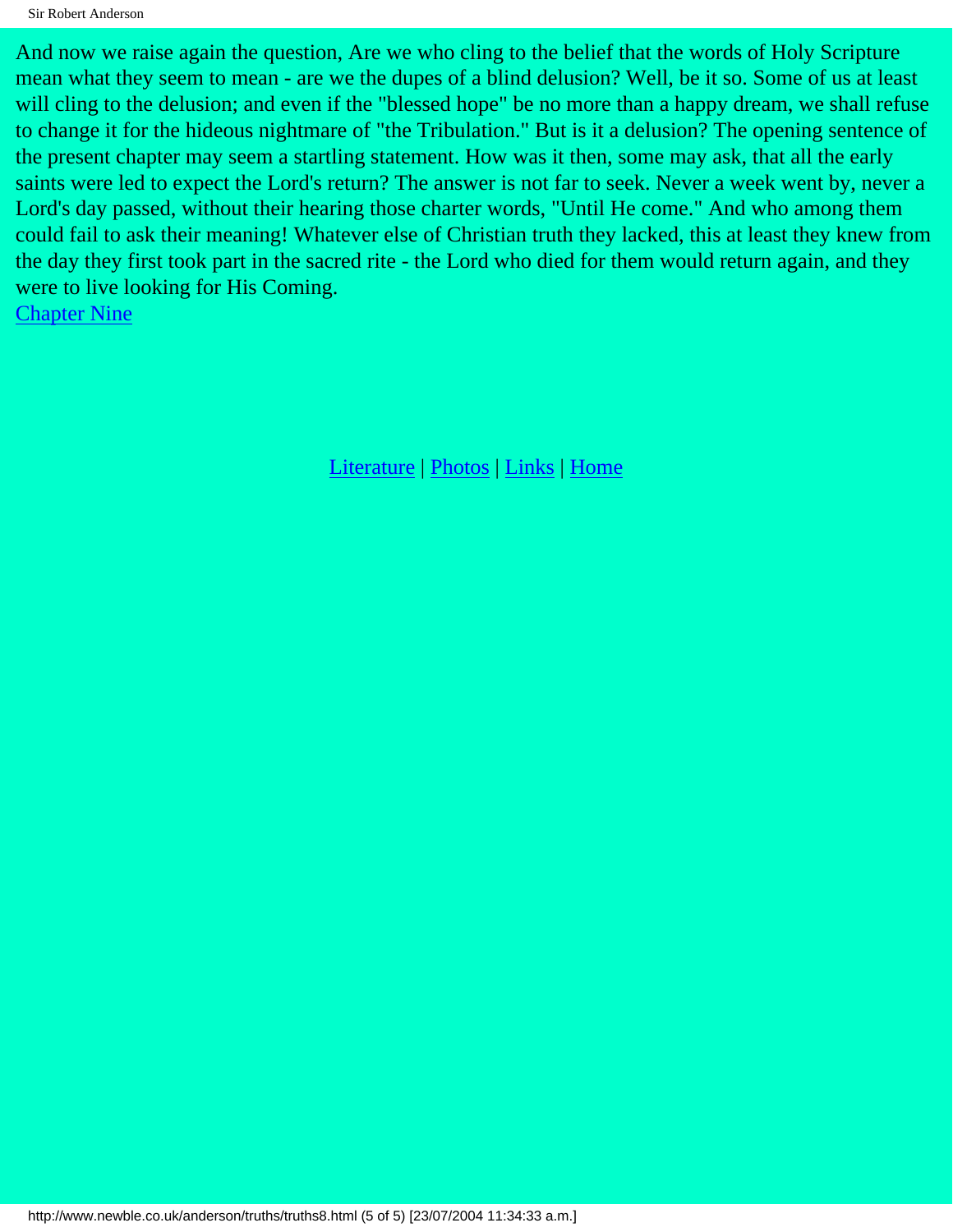

# <span id="page-31-0"></span>**FORGOTTEN TRUTHS CHAPTER 9 MEANTIME, THE CHURCH AGE**

"MY people doth not consider." Such was the reproach cast upon Israel in the days of Isaiah's prophecy. And surely a like reproach rests upon the people of God today in regard to the promise of the Lord's return. During all His ministry He spoke of His coming again; and He confirmed the promise after His resurrection from the dead. The teaching of His inspired Apostles gave prominence to the hope. And in His final message to His people, as recorded on the last page of Scripture, the words are three times repeated, "I am coming quickly."

"Surely I am coming quickly." No reference here to a thousand-year day of the eternal God, but to the time calendars of men. "The time was long," was Daniel's lament as he pondered the revelation made to him, that seven times seventy years would pass before the realization of the promised blessings to his people. And more than four centuries elapsed between the promise of the land to Abraham, and the day when his descendants took possession of it. But nineteen centuries! And in view of such a promise, "Surely I am coming quickly"! Here it would be the pettiest quibble to raise the question of the Tribulation - persecution definitely limited to a term that might be covered twenty times within a single lifetime. At this point, then, let us turn aside from controversy. Let us awake to realities and think. And if we do but think, the staggering fact of a nineteen centuries' delay will lead us to "consider" with a solemnity and earnestness we have never known before.

Under the guidance of the Holy Spirit, given to "lead them into all truth," the Apostles taught the saints to look for the Coming as a present hope. The suggestion of subterfuge or mistake would be profane. The facts are not in dispute. how then can they be explained? Israel's story may teach us something here. When the people were encamped at Sinai, Canaan lay but a few days' march across the desert. And in the second year from the Exodus, they were led to the borders of the land, and bidden to enter and take possession of it. "But they entered not in because of unbelief." The Canaan rest, moreover, was only a type of the promised rest of the Messianic Kingdom. That rest was preached again "in David," (Hebrews 4:7) but lost again through unbelief and the apostasy which unbelief begets. And in the exile it was revealed to Daniel that it would be further deferred for seven times seventy years. Lastly it was preached at Pentecost, and lost once more by unbelief. And to continued unbelief is due the fact of these nineteen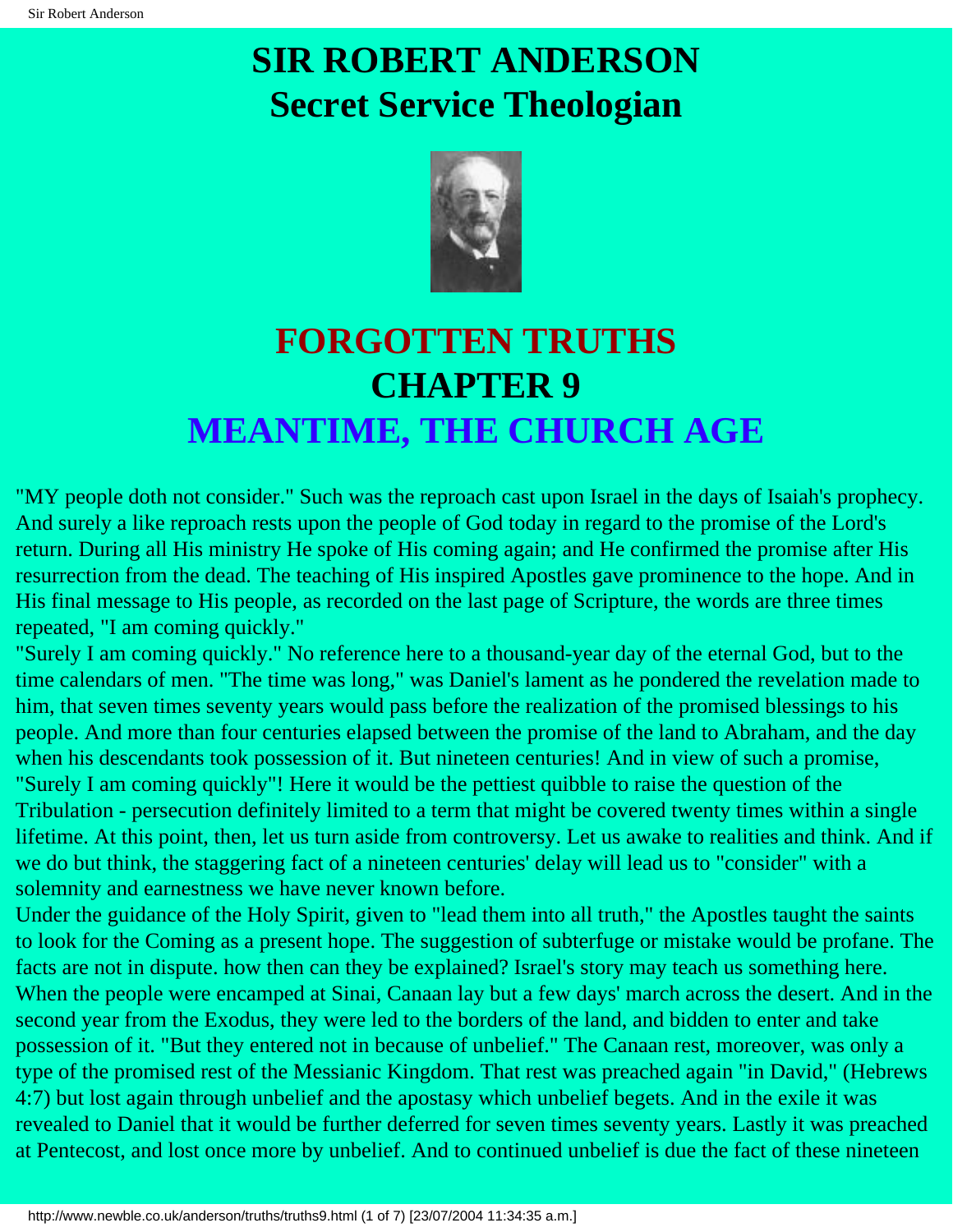Sir Robert Anderson

centuries of Israel's rejection. Does not this throw light on the seeming failure of "the hope of the Church"? Putting from us the profane thought that the Lord has been unmindful of His promise, are we not led to the conclusion that this long delay has been due to the unfaithfulness of His people upon earth? The third chapter of 2 Peter has no bearing upon the question. In that passage the Apostle is not dealing with either the hopes or the heresies of Christians, but with the scoffing of the unbeliever who mocks at the Divine warning that the world shall at last be given up to judgment fire. The scientist may possibly be right in thinking that "for untold millions of years this earth has been the theatre of life and death."1 All that we know is that "in the beginning" (whenever that was) God created it, and that He did not create it "a waste," albeit it had become a waste (Isaiah 45:18, R.V. Cf. Genesis 1:2, R. V.,)2 before the epoch of the Adamic creation. And 2 Peter 3:5, 6, points to the cataclysm referred to in Genesis 1:2, by which "the world that then was, being overflowed with water, perished."

"Where is the promise of His coming!" is not the appeal of an inquirer as to the Coming of Christ, but the taunt of a scoffer about the coming of "the day of God."3 And the Apostle answers his appeal to the permanence of "all things from the beginning of the creation" by referring to the aeons of Genesis 1:2, and to a God with whom a thousand years are as one day.4 But what bearing can this passage in Peter's Epistle have upon the question here at issue? The long-suffering of God explains His tiding back the sea of fire by which the world is at last to be engulfed, but it cannot explain the Lord's delaying to fulfill His promise to His believing people. "The coming of the day of God" means endless destruction for all the ungodly inhabitants of the earth; whereas beyond the coming of the Lord Jesus there lies the fulfillment of the hope of Israel, which is to be "as life from the dead" to the nations of the earth; and beyond that again there lies the deliverance of a groaning creation.

No, no; the question here cannot be solved in that way. Nor can we tolerate the thought that the promise has failed. Sometimes in the past, God has not fulfilled His word, but only when His word threatened wrath. (See, e.g., Exodus 32:11-14; Joshua 3:10) No Divine promise of blessing has ever failed. But if we reject that solution of the difficulty, what other can be found? No event or influence of a transient nature deserves a moment's consideration; nothing partial or merely local in its effects. We must find a cause of which the influence began to be felt before the Apostles left the earth, and which has been in operation during all the centuries until the present hour. And by a process of negative induction the suggestion forces itself upon us that the evil history of the Church on earth may afford a solution of the mystery.

Christian thought, I again repeat it, is leavened with the error of failing to distinguish between the heavenly Church and the Church on earth. But here I would fain shirk the role of an iconoclast, and I will shelter myself behind the. words of others in seeking to expose the prevalent; superstitions to which that error has given rise,, superstitions which are inconsistent with undivided loyalty to our Lord Jesus Christ. The following sentences are quoted from Canon T. D. Bernard's Bampton Lectures of 1864,5 a great book which ought to find a place in every Christian library:

"How fair was the morning of the Church! how swift its progress! what expectations it would have been natural to form of the future history which had begun so well! Doubtless they were formed in many a sanguine heart but they were clouded soon… "While the Apostles wrote, the actual state and the visible tendencies of things showed too plainly what Church history would be; and at the same time prophetic intimations made the prospect still more dark…

"I know not how any man in closing the Epistles could expect to find the subsequent history of the Church essentially different from what it is. In those writings we seem, as it were, not to witness some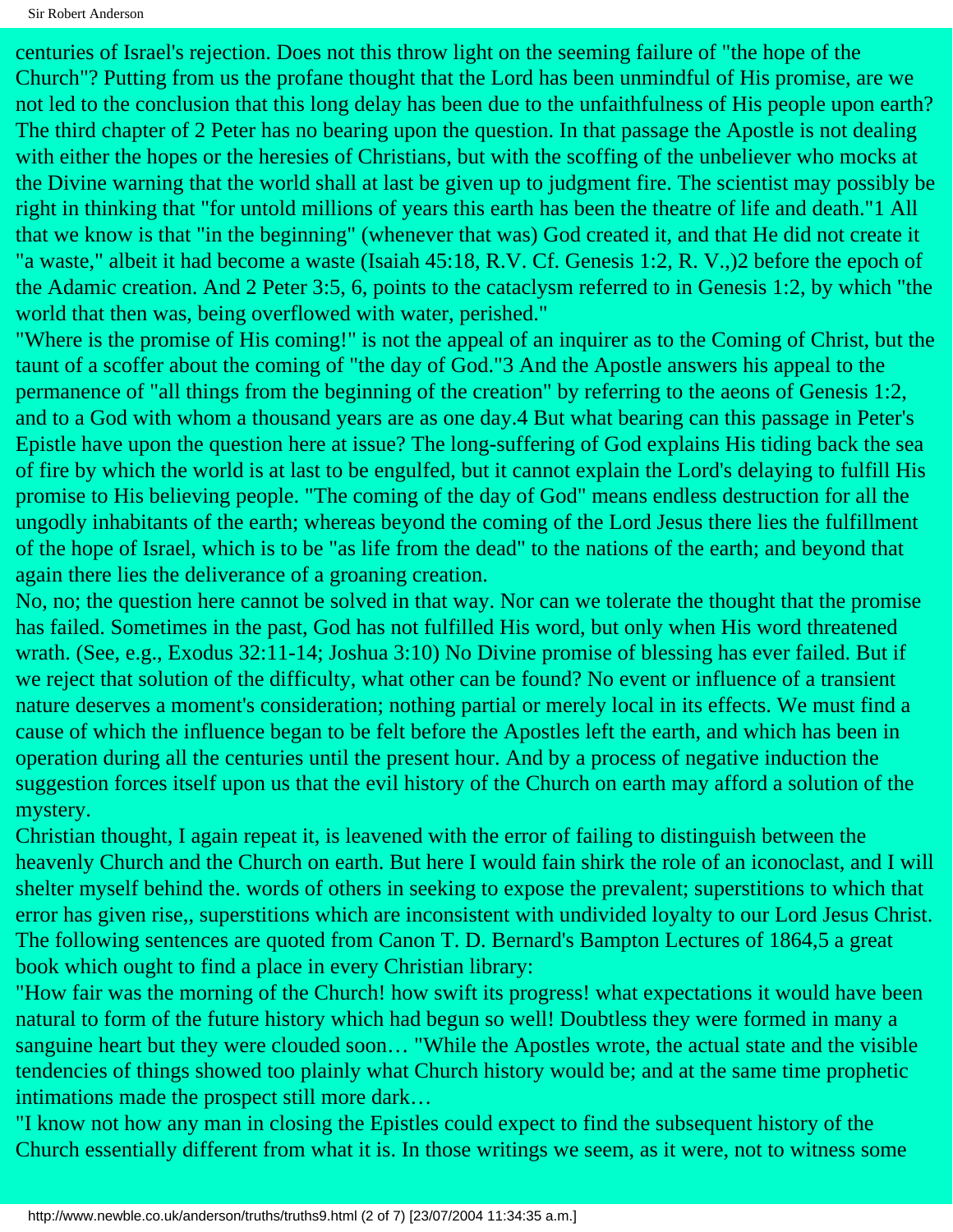passing storms which clear the air, but to feel the whole atmosphere charged with the elements of future tempest and death…

"The fact which I observe is not merely that these indications of the future are in the Epistles, but that they increase as we approach the close; and after the doctrines of the Gospel have been fully wrought out, and the fullness of personal salvation and the ideal character of the Church have been placed in the clearest light, the shadows gather and deepen on the external history. The last words of St. Paul in the second Epistle to Timothy, and those of St. Peter in his second Epistle, with the Epistles of St. John and St. Jude, breathe the language of a time in which the tendencies of that history had distinctly shown themselves; and in this respect these writings form a prelude and a passage to the Apocalypse." The Church's story from the close of the New Testament Canon to the era of the Patristic theologians must be gleaned from the revelations their writings afford of its condition in their own time. Who can doubt that then, as in the days of Israel's apostasy, there were many who feared the Lord and thought upon His name? But here I am speaking of the Church as a whole. Protestantism delights in attributing to the Romish apostasy the vices which disgraced the Church of Christendom during the Middle Ages; but in this regard the Church of Rome was merely the product and development of the much-vaunted "primitive Church" of the Fathers. Abundant proof of this will be found in the acts and words of some of the great and holy men who sought in vain to stem the evil tide. The facts are disclosed in various standard works; here of course s few characteristic extracts must suffice.

The birth of Cyprian occurred about a century after the death of the last of the Apostles. Born and bred in Paganism, he was converted in middle age, and three years afterwards he became Bishop of Carthage. Ten years later he suffered martyrdom in the Valerian persecution. The following words may indicate the condition of the Church in his time -"Serious scandals existed even among the clergy. Bishops were farmers, traders, and moneylenders, and by no means always honest. Some were too ignorant to teach the catechumens. Presbyters made money by helping in the manufacture of idols."6

In Cyprian's day "the virgins of the Church" ("nuns" we call them now) were held in special honour on account of their reputed sanctity. What, then, passed for superior sanctity may be gleaned from the following words of that eminent and holy man - "What have the virgins of the Church to do at promiscuous baths, there to violate the commonest dictates of feminine modesty! The places you frequent are more filthy than the theatre itself; all modesty is there laid aside; and with your robes your personal honour and reserve are cast off."7 Half a century before these words were written, Clement of Alexandria had bewailed the low morality which prevailed among Christians, even at a time when, as he said, "the wells of martyrdom were flowing daily." Referring to their attendance at church he wrote: "After having waited upon God and heard of Him, they leave Him there, and find their pleasure without in ungodly fiddling, and love songs, and what-not - stage plays and gross revelries."

The "conversion of Constantine" set free the Church to put her house in order, and pursue her mission to the world without hindrance from without. But her condition in those halcyon days may be judged by the fact that at a single visitation the great Chrysostom deposed no fewer than thirteen bishops for simony and licentiousness. Nor was this strange, having regard to the means by which men secured election to the episcopal office. Here are Chrysostom's words: "That some have filled the churches with murders, and made cities desolate when contending for this position, I now pass over, lest I should seem to say what is incredible to any." He was equally unsparing in dealing with the vices of the lower orders of the clergy. The natural result followed. The "historic Church" convened a packed council, which deprived him of his archbishopric, and he was banished to Nicaea. Moved, however, by the indignant fury of the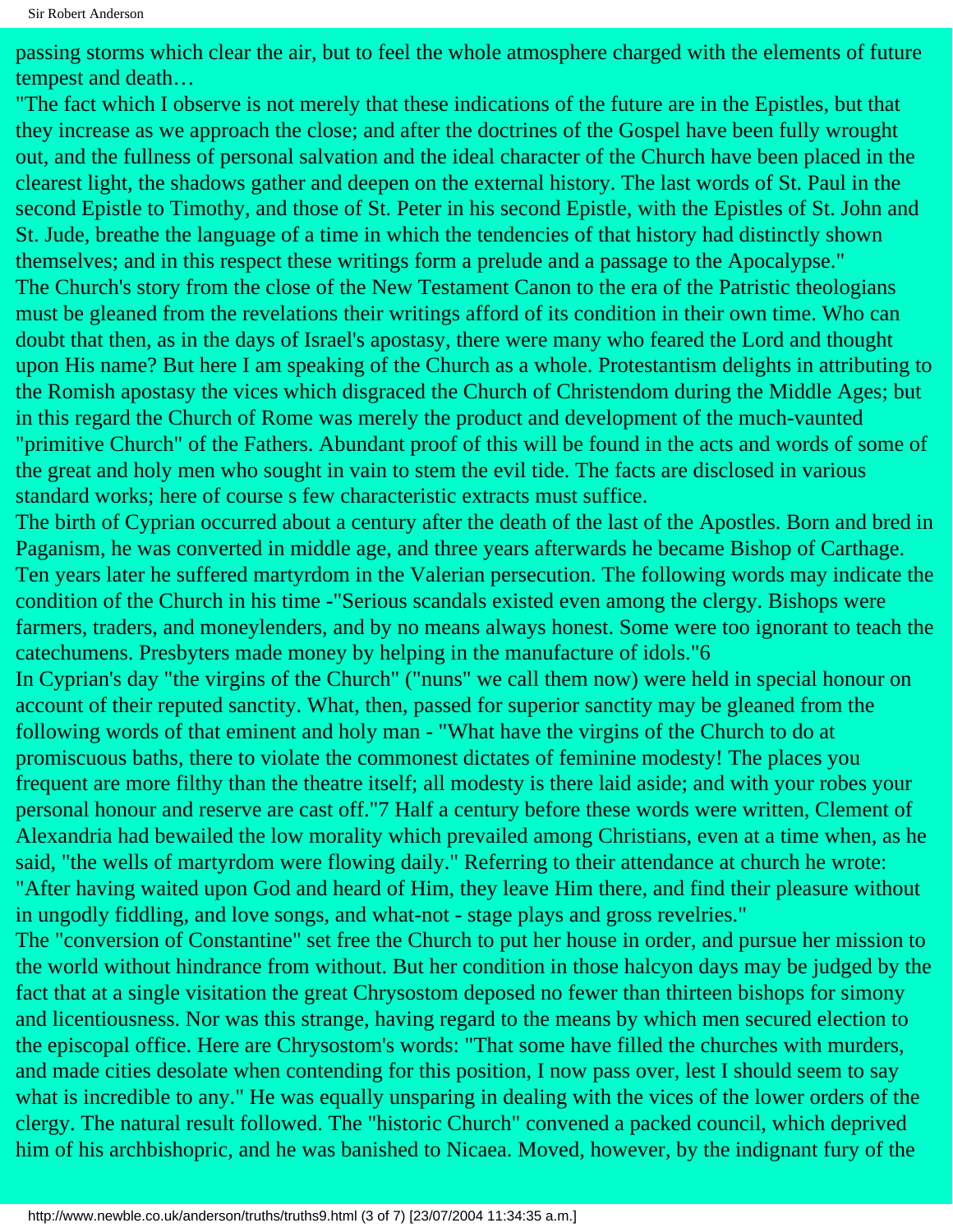laity, the Emperor recalled him, and his return to Constantinople was like a public triumph. But his fearless and scathing denunciations of the corruptions and immoralities of Church and Court led to the summoning of another council, more skillfully arranged; and his second banishment was intended to be, as in fact it proved, a death sentence. He practically died a martyr - one of the first of the great army whose blood cries to God for vengeance upon the "historic Church."

Nor were licentiousness and simony evils of recent growth in the Church; nor were they peculiar to the see of Chrysostom. In A. D. 870 an imperial edict was read in the churches of Rome, prohibiting clerics and monks from resorting to the houses of widows or female wards, and making them "incapable of receiving anything from the liberality or will of any woman to whom they may attach themselves under the plea of religion; and (the edict adds) any such donations or legacies as they shall have appropriated to themselves shall be confiscated."

This edict, sweeping though its terms were, had to be confirmed and strengthened by another twenty years later. And here is the comment of Jerome on the subject: "I blush to say it, heathen priests, players of pantomimes, drivers of chariots in the circuses, and harlots are allowed to receive legacies; clergy and monks are forbidden to do so by Christian princes. Nor do I complain of the law (he adds), but I am grieved that we deserve it."8 According to Jerome, so great was the evil, that men actually sought ordination in order to gain easier access to the society of women, and to trade upon their credulity. He, at least, maintained no reserve about the vices of the clergy of his day. And the picture he draws of the state of female society among the Christians is so repulsive that, as a recent writer remarks, we would gladly believe it to be exaggerated; but (he adds) "if the priesthood, with its enormous influence, was so corrupt, it is only too probable that it debased the sex which is always most under clerical influence."9 Of "Saint" Cyril of Alexandria, Dean Milman writes' "While ambition, intrigue, arrogance, rapacity, and violence are proscribed as unchristian means, barbarity, persecution, bloodshed, as unholy and unevangelical wickednesses, posterity will condemn this orthodox Cyril as one of the worst of heretics against the spirit of the Gospel."

A kindly estimate this, of a man who was morally guilty of the murder of Hypatia, and who was a notorious mob leader, and the brutal persecutor of the Jews, whom he drove out of Alexandria in thousands, giving up their houses to pillage. This turbulent pagan claims notice here only because he was the ruling spirit in the Council of Ephesus (A.D. 481), which dealt with the heresies of Nestorius. Cyril had hurled anathemas against him for refusing to acknowledge the Virgin Mary as the "Mother of God," and he procured his condemnation by means that would discredit the lowest political contest, including the free use of a hired mob. So disgraceful was the disorder which prevailed that the Emperor dissolved the Council with the rebuke' "God is my witness that I am not the author of this confusion. His providence will discover and punish the guilty. Return to your provinces, and may your private virtues repair the mischief and scandal of your meeting."10

No one need suppose that a wider outlook would lead us to reverse the judgment to which these facts and testimonies point. A portly volume would not contain the evidence available to prove the utter apostasy of "the primitive Church of the Fathers." One more testimony, however, is all I will here adduce. In his early life Salvian of Marseilles was the contemporary of Jerome and Augustine, the greatest of all the Latin Fathers. A century had elapsed since "the conversion of Constantine." The "persecution" which the Christians had most to fear from the State was due to their vices and crimes, and to the operation of penal laws of drastic severity, designed to prevent their lapsing back to paganism. Why was it then that God seemed to have forsaken the Church? Here is Salvian's answer -"See what Christians actually are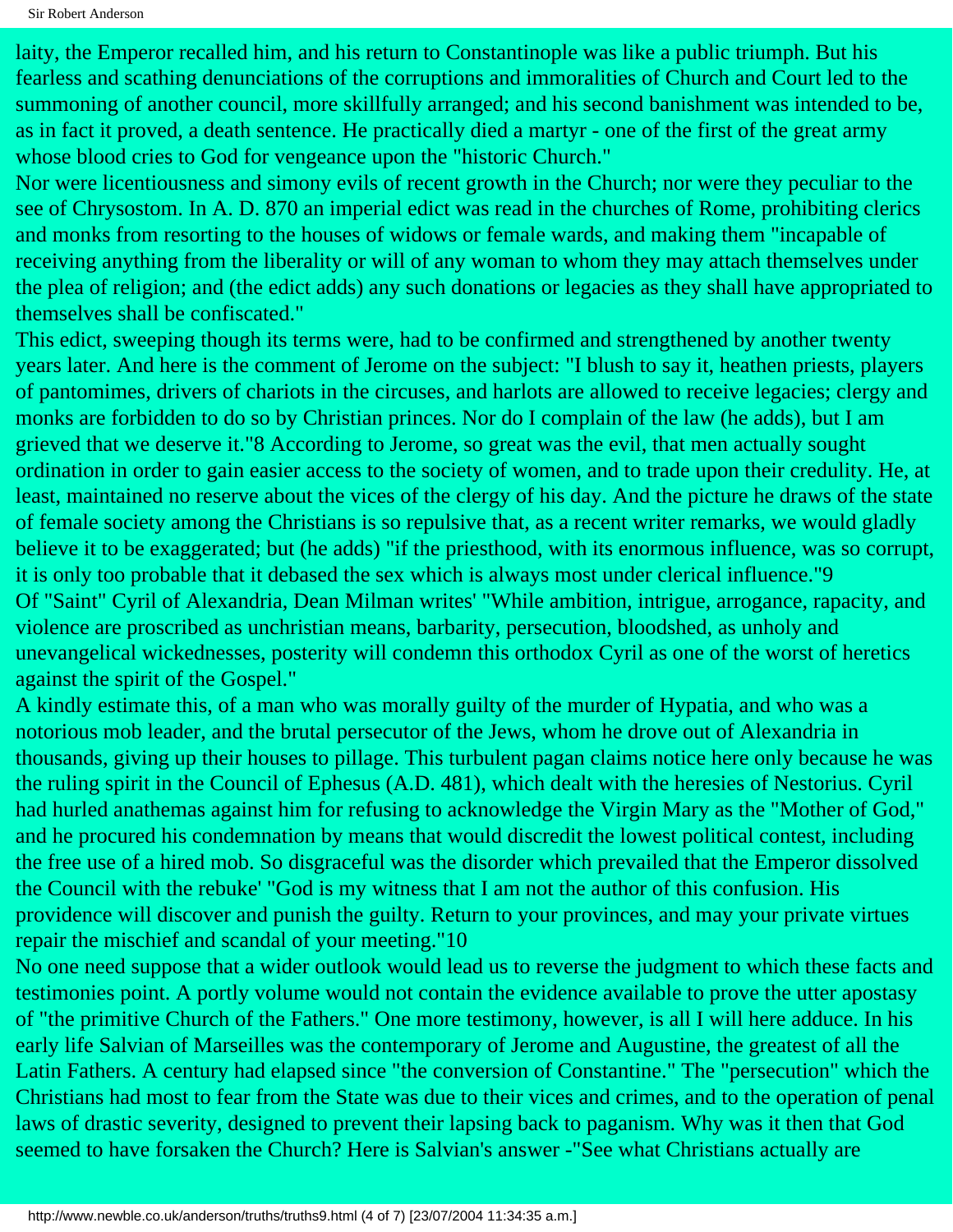everywhere, and then ask whether, under the administration of a righteous and holy God, such men can expect any favour? What happens every day under our very eyes is rather an evidence of the doctrine of Providence, as it displays the Divine displeasure provoked by the debauchery of the Church itself." The following are further extracts from the same treatise:

"How can we wonder that God does not hearken to our prayers…Alas! how grievous and doleful is what I have to say! The very Church of God, which ought to be the appeaser of God, is but the provoker of God. And a very few excepted who flee from evil, what is almost every assembly of Christians but a sink of vices. For you will find in the Church scarcely one who is not either a drunkard or a glutton, or an adulterer, or a fornicator or frequenter of brothels, or a robber or a murderer. I put it now to the consciences of all Christian people whether it be not so…

"The Churches are outraged by indecencies…You may well imagine what men have been thinking about at church when you see them hurry off, some to plunder, some to get drunk, some to practice lewdness, some to rob on the highway…

"How should we exult and leap for joy if we could believe that the good and bad were nearly balanced in the Church as to numbers!…How happy should we be in so thinking, but in fact we have to mourn over almost the whole mass as guilty."

In accounting for the growth of Christianity in early days, Gibbon the infidel gives prominence to the morality of the Christians. And Tertullian declared that no one who transgressed the rules of Christian discipline and propriety was recognized as a Christian at all. And yet two centuries later, "almost every assembly of Christians had become a sink of vices!"11

There is no need in this connection to speak of the Church of the Middle Ages - the fiendish enemy and persecutor of all who feared the Lord and followed righteousness and truth. The estimates formed of the number of the martyrs are unreliable; for though not one of those many millions is forgotten in heaven, the records on earth are altogether faulty. This at least is certain, that for long ages God was on the side of the martyrs, and that the Church of Christendom was the most awful impersonation of the powers of hell that earth has ever known. "No means came amiss to it, sword or stake, torture chamber or assassin's dagger. The effects of the Church's working were seen in ruined nations and smoking cities, in human beings tearing one another to pieces, like raging maniacs, and the honour of the Creator of the world befouled by the hideous crimes committed in His name. All this is forgotten now, forgotten and even audaciously denied."12

And what of the Churches of the Reformation? Here I will call another witness whose words should command attention. The following is a quotation from Dean Alford's Commentary on the Lord's Parable recorded in Matthew 12:48-44. After explaining the direct application of the parable to the Jewish people, he proceeds:

"Strikingly parallel with this runs the history of the Christian Church. Not long after the apostolic times, the golden calves of idolatry were set up by the Church of Rome. What the effect of the captivity was to the Jews, that of the Reformation has been to Christendom. The first evil spirit has been cast out. But by the growth of hypocrisy, secularity, and rationalism, the house has become empty, swept, and garnished by the decencies of civilization and discoveries of secular knowledge, but empty of living and earnest faith. And he must read prophecy but ill, who does not see under all these seeming improvements the preparation for the final development of the man of sin, the great repossession when idolatry and the seven worse spirits shall bring the outward frame of so-called Christendom to a fearful end." With what increased emphasis might Dean Alford write these words today if he were still with us! Half a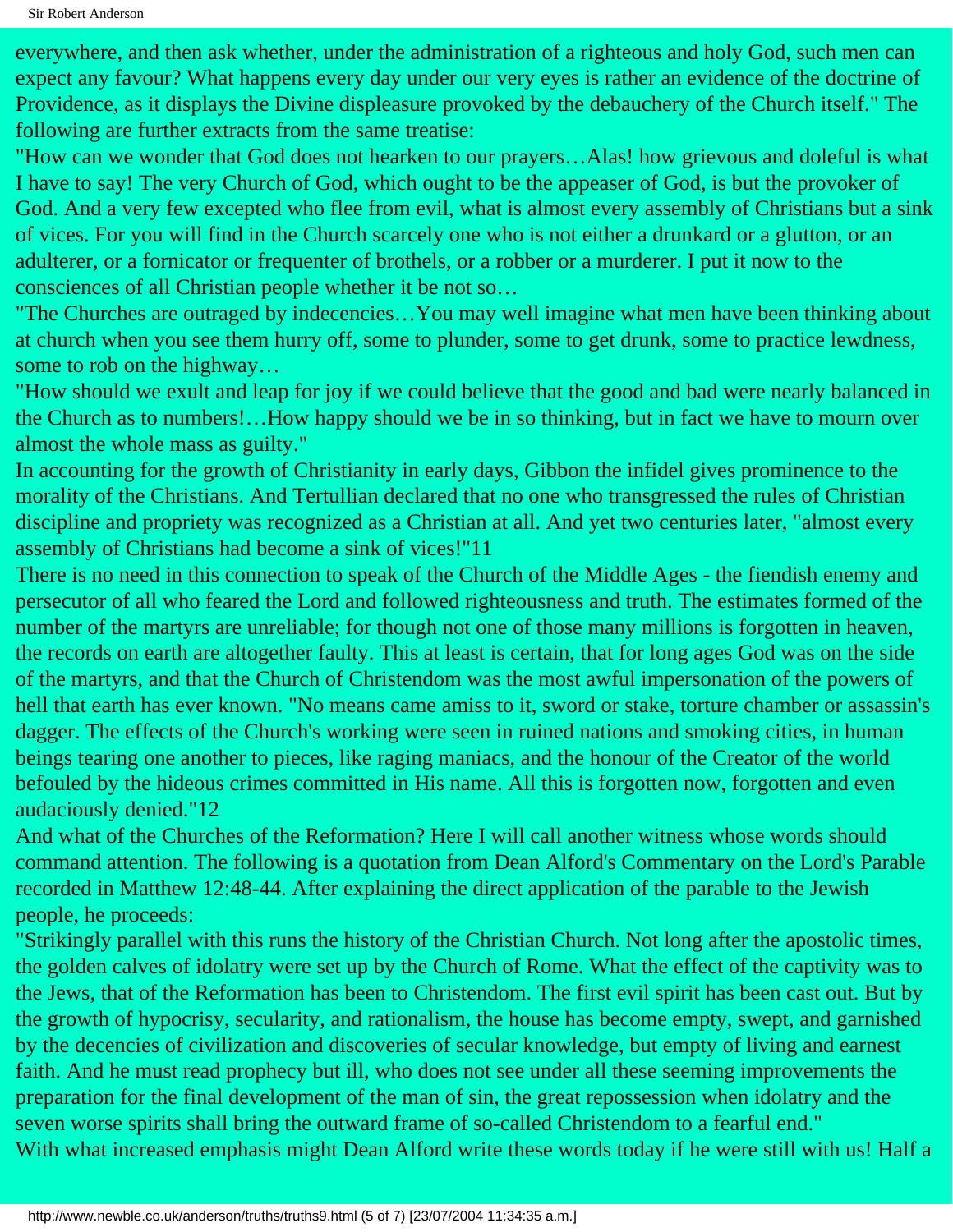century ago the Church of England was giving a bold testimony to the principles of the Reformation, or, in other words, to the Divine authority of Scripture, and the great truths which Scripture teaches. And Nonconformity was a great spiritual power throughout the land. But today the Epistle to Laodicea is finding its fulfillment on every hand. For though "empty of living and earnest faith," the Churches were never so boastful of their condition. "The tree of knowledge, now, yields its last, ripest fruit," for men sit in judgment on the Word of God!

The Philadelphian Epistle promised an open door that none could shut; and at the Reformation the Bible was given to the people. The Devil has thus been baffled for centuries; for a return to his former methods is barred by the printing-press. But quite as effectually, and by far more subtle means, the Old Serpent is now filching the Bible from us. It is acclaimed as the best of books, but it is not the Word of God. And the agency by which he is seeking to achieve this fell design is the same as that which he used in pre-Reformation times - the Professing Church on earth.

And the Churches of the Reformation are his chief agents in this evil work. Within living memory they stood together in defence of the Bible, but there is not one of them that corporately maintains that testimony today. Stier's epigram about the teaching of German Rationalists applies to the teaching of most of our Theological Colleges and numberless quasi- Christian pulpits -"Heaven and earth will never pass away, but the words of Christ pass away in time!"

Some one may object, perhaps, that all this refers only to the Professing Church, and not to the true Church. But there are not two Churches on earth in this dispensation, any more than in that which preceded it. "The Jewish Church" was Divine in its origin, but it was apostate; and so is it with the Church on earth today. The only true Church is that which the Lord is building, and it has no corporate existence upon earth. But it may be said that the real Christians, though within the Professing Church, are in no way responsible for its apostasy. In the age of the martyrs this plea might, perhaps, have been sustained, but never before or since. And certainly not today; for their apathy amounts in effect to positive connivance with evils which are undermining true Christianity. If they stood together in refusing to enter any church in which an altar, with its pagan furniture, has supplanted the Communion Table, or where, in the ministry of the pulpit, the "Higher Criticism" has dethroned the Word of God, the very apostasy itself might prove a blessing in disguise. But faithfulness to the Lord is subordinated to the maintenance of "Church unity." And so "the salt has lost its savour," and all hope of recovery is gone. It seems to be forgotten that discipleship is a personal bond. "Follow Me" is not addressed to congregations, but to the individual Christian. To love father or mother more than Christ is to be unworthy of Him; but it is deemed allowable to love one's Church more than Him? In the Epistles to the Seven Churches, from Ephesus to Laodicea, the ruling note is individual faithfulness - "to him that overcometh." A similar note vibrates in the Apostle Paul's address to the Elders of Ephesus. The future of the Church was dark. Grievous wolves would enter in among them, and of their own selves there would arise fomenters of heresy and leaders of schism. And what was to be their resource? "I commend you to God and to the word of His grace." (Acts 20:29-32)

It marks a crisis in the Apostle's ministry. His earlier Epistles had been addressed to churches; but Ephesians, Colossians, Philippians, written during his Roman imprisonment, were addressed to "saints." In sympathy with the Apostle's words, Chrysostom, writing three centuries later, lamented that "all things which are Christ's in the truth" were counterfeited in the prevailing heresies of that age, and he urged that Christians "should betake themselves only to the Scriptures." And in our own day all this found an echo in the exhortation of the late Bishop Ryle, that Christians should expect nothing from churches, but look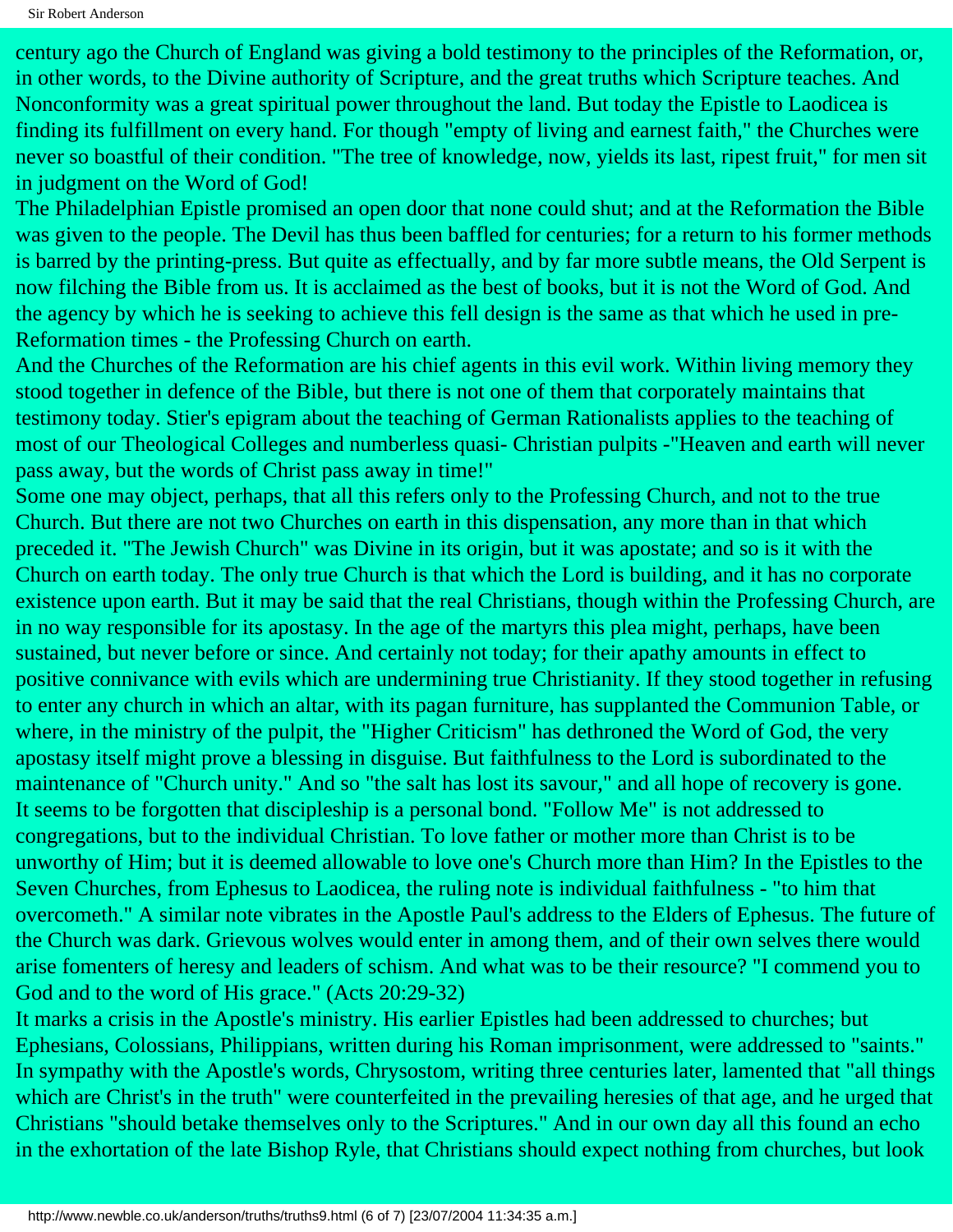Sir Robert Anderson

### only to the Lord.

The student of human nature who has adequate means and opportunities of inquiry respecting the vices and crimes of men finds no need of a devil to account for everything in that sphere. But, without the Satan of Scripture, the religion of men is an insoluble enigma. For Satan is the god of this world, and therefore the religion of the world is the normal sphere of his activities. And, as Luther said, all his assaults are aimed at Christ Himself. He blinds the minds of men to the revelation of a Christ who is "the image of God." (2 Corinthians 4:4-6) The Deity of Christ is thus his main objective, for upon that depends everything that is vital in Christianity.

Hence his campaign against the Bible. For no one whose mind is not warped or blinded by the superstitions of religion can fail to recognize that it is only through the written Word that we can reach "the living Word." The man who denies the Divine authority and inspiration of Holy Scripture and yet clings to a belief in the atonement of Calvary and the Deity of Christ is a superstitious creature who would believe anything.13

[Chapter Ten](#page-38-0)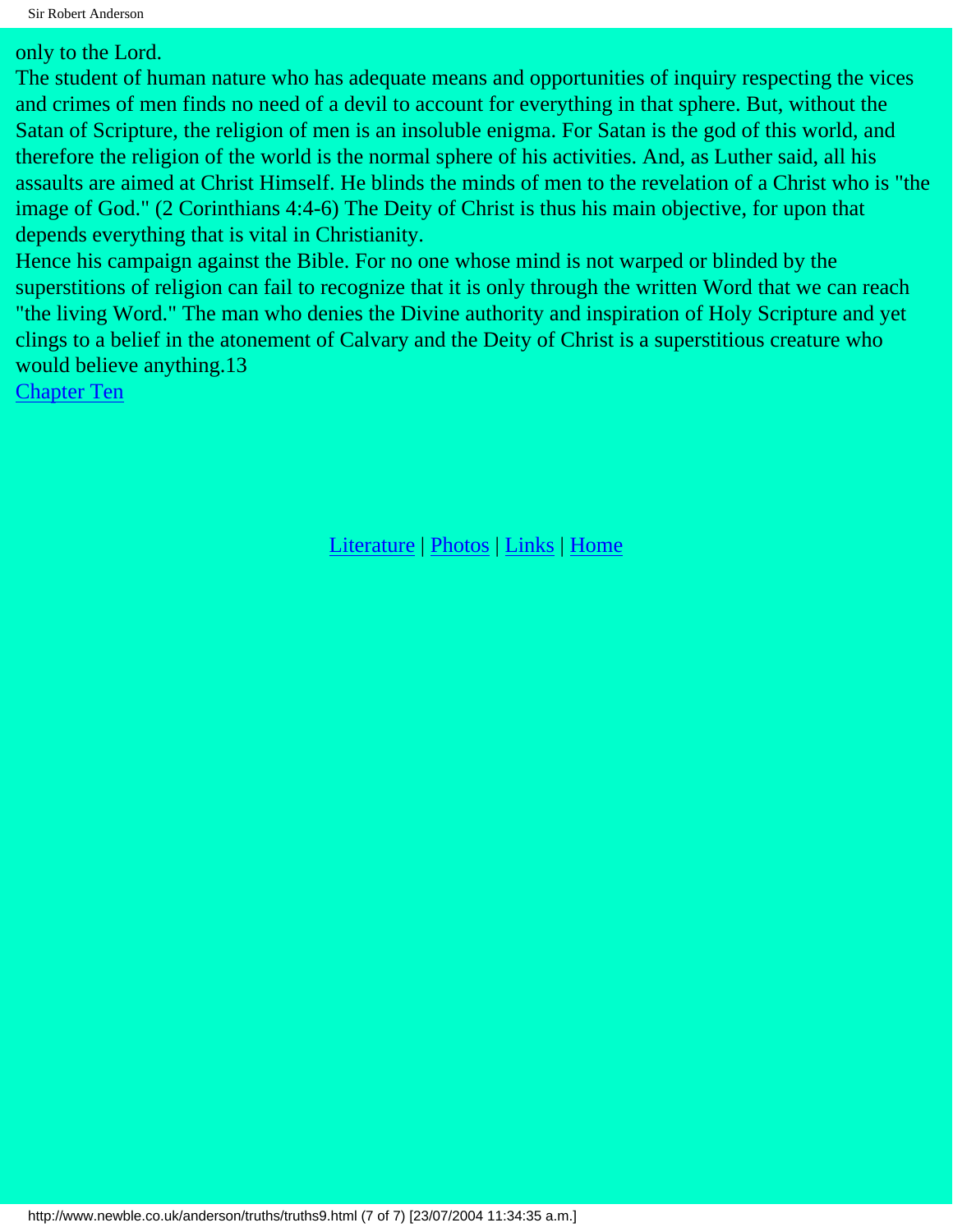

# <span id="page-38-0"></span>**FORGOTTEN TRUTHS CHAPTER 10** WHY THE DELAY?

FULL well I know that the preceding chapter will give offence and be resented.1 But having regard to the awfully solemn import of the question here at issue, considerations of that kind must be ignored. For what concerns us is whether the lapse of nineteen centuries gives proof that the Lord has been false to His promise, or whether the history of the Professing Church during all the centuries, down to the present hour, does not amply explain why the fulfillment of His promise is delayed. Coupled with the promise are the words in which He expects His people to respond - "Even so, come, Lord Jesus." But there is not one of the Churches of the Reformation that would corporately identify itself with that prayer. And the Church that claims to be the Divine oracle and interpreter of Scripture, displays its enlightenment by an error that might disgrace a schoolboy, for it interprets the Lord's words about "the consummation of the age" to mean the end of the world. The blunder is as crassly ignorant as that of finding in the parable of the tares a warrant for murdering the martyrs. But the Churches of the Reformation, while of course rejecting the heresy which found expression in the fires of Smithfield, have adopted the heresy which relegates the "Second Advent" to the "end of the world"; and as the result (to quote Bengel's words) "the Churches have forgotten the hope of the Church."

And yet the Coming is inseparably linked with the Cross. Much there is in Scripture that the thoughtless can ignore; but not the words, "Ye do shew the Lord's death till He come." The many who dismiss the Coming to the end of all things, would presumably wish us to believe that, at the Lord's Supper, the cup which points back to the blood of our redemption, points forward to the blood of Isaiah's prophecy of "the day of vengeance"; and some who are too enlightened for this would find us a half-way house amid the horrors of the Great Tribulation. But all this betokens either ignorance of Scripture, or a mistaken exegesis. "Till He come"' the words are an implicit renewal of the promise, and an appeal to every heart that has learned by grace to look for "that blessed hope." Doctrines are for the head, but the heart reaches out to a person; and here it is Himself that the Lord brings before His people. "This do in remembrance of ME." - not the Christ of the crucifix, not a dead Christ, but an absent Lord who has promised to come again.

But here the ways divide, and we must choose between the teachings of theologians of repute and the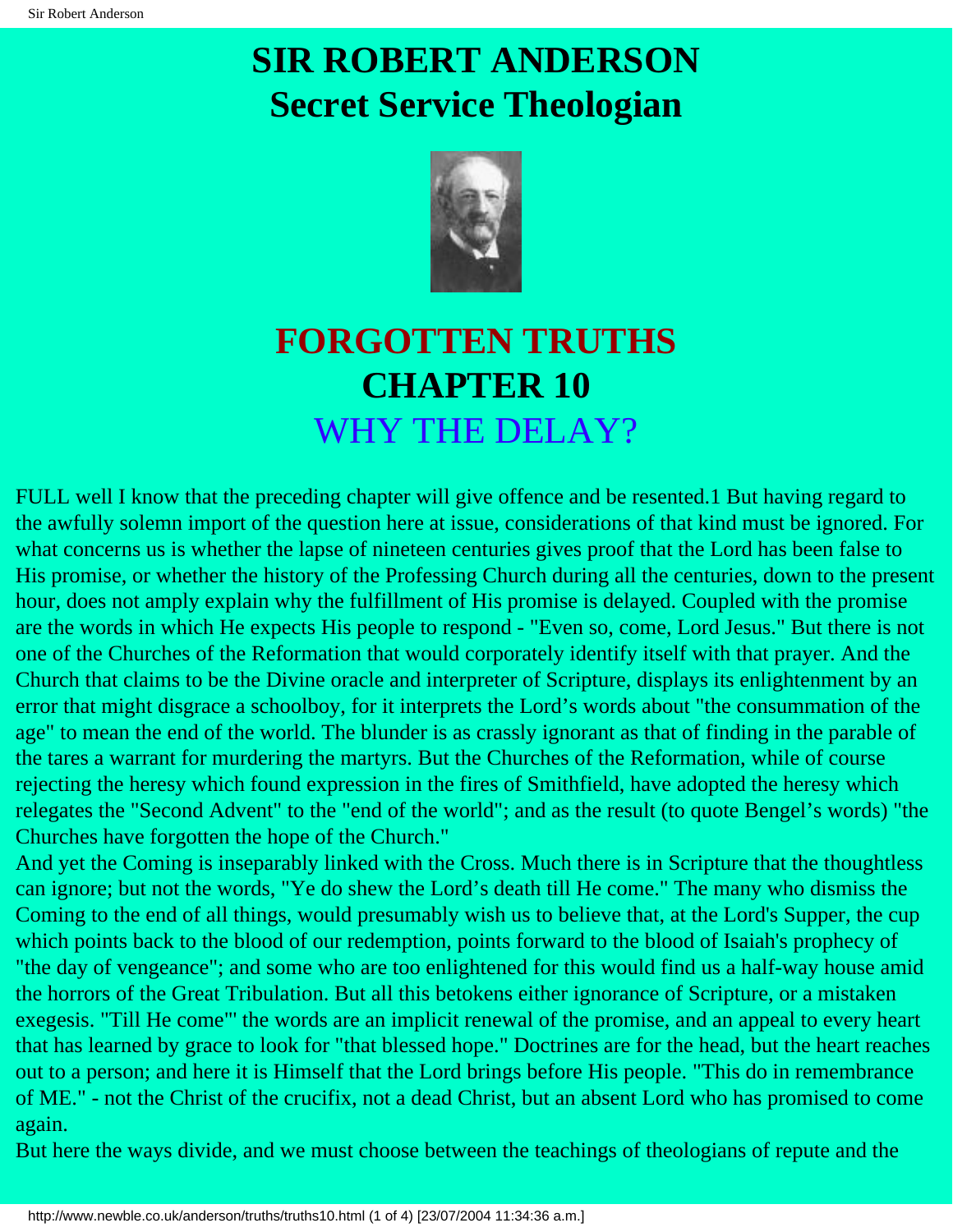words of Holy Scripture. In the 11th chapter of I Corinthians, the Apostle declares that the Church's charter relative to the Lord's Supper had been specially revealed to him, and he proceeds to deliver to them what he had thus "received of the Lord." And yet here is what a great commentator has to say upon the 26th verse "The words are addressed directly to the Corinthians, not to them and all succeeding Christians; the Apostle regarding the coming of the Lord as near at hand, in his own time."2 Many a page might be filled with quotations from other eminent divines, all testifying to the fact that the Lord's return was a present hope with the early saints, and offering a similar explanation of the seeming falseness of that hope. The momentous question here under consideration is thus disposed of by the assumption that, in regard to this vital truth, the Apostles were in error, and misled the Church entrusted to their care. I repeat, therefore, that here we reach a parting of the ways; for we cannot consent to escape from a difficulty by undermining faith in Holy Scripture. "Gird up the loins of your mind" is a muchneeded exhortation, and in no sphere more than in relation to this very truth. For let us face the facts once again. The inspired Apostles taught their converts to expect the Lord's return. And "I am coming quickly" was His own last message to His people, before the era of revelation ended, and the era of a silent heaven set in. But He did not come quickly, nor has He come at all. Were it not for the "slovenly-mindedness" that characterizes thought in the religious sphere, this overwhelming fact would lead to searchings of heart on the part of all spiritual Christians.

Scattered among the various Churches there must surely be very many who cherish the hope, and are troubled at the Lord's continued absence. And is it idle to suggest that they should come together for earnest inquiry and prayer upon this subject? Even in the dark days of Elijah's prophecy, there were 7000 true-hearted seekers after God in Israel; is it possible then that, in this seven-million peopled London, there are not seven thousand Christians who would eagerly devote a day to such a purpose! And let them be of one mind. Opinions may differ as to which phase of His Coming the Lord had in view in His parting message, and as to whether any events must precede the fulfillment of it. But in presence of the fact that we are in the twentieth century of the Christian era, to raise questions of this kind would betoken a spirit of controversy or of mere quibbling. In regard to what Bengel calls "the hope of the Church" let us have an eirenicon. It is sad that truth which ought to unite all spiritual Christians should lead to strife. And the fault is not all on one side. "The secret rapture," "the Coming of the Lord for His Church," "His coming back with His Church" - these and other kindred phrases are used as though they expressed revealed truth, whereas they express mere inferences from Scripture, which may be true or may be false. The Fourth Gospel closes with an incident which every Bible student ought to study. On receiving the command, "Follow Me," Peter pointed to his companion and asked, "What shall this man do?" And his inquiry brought the Lord's rebuke, "If I will that he tarry till I come, what is that to thee?" How natural the inference the disciples drew, "that that disciple should not die"! What other inference would anyone draw? But the Evangelist cites the Lord's words a second time, in order to make it clear that He did not say what the disciples inferred to be His meaning. And the moral is that in all such matters we are not to draw inferences from Divine words, but to accept them with childlike simplicity.

The language of Zechariah 14:4 and Acts 1:11 may seem to indicate that the Coming there foretold will be secret, in the sense in which the Ascension was secret - with no attendant angels, no manifestation to the world. But of another Coming it is said, "Every eye shall see Him." And if some sceptic demands how that is possible on this round earth, let him ask the first schoolboy he meets how it is that, day by day, every eye can see the sun! When "the King of Glory passes on his way," then, "From earth's wide bounds, from ocean's furthest coast," "every eye shall see Him." But whether this will be true of the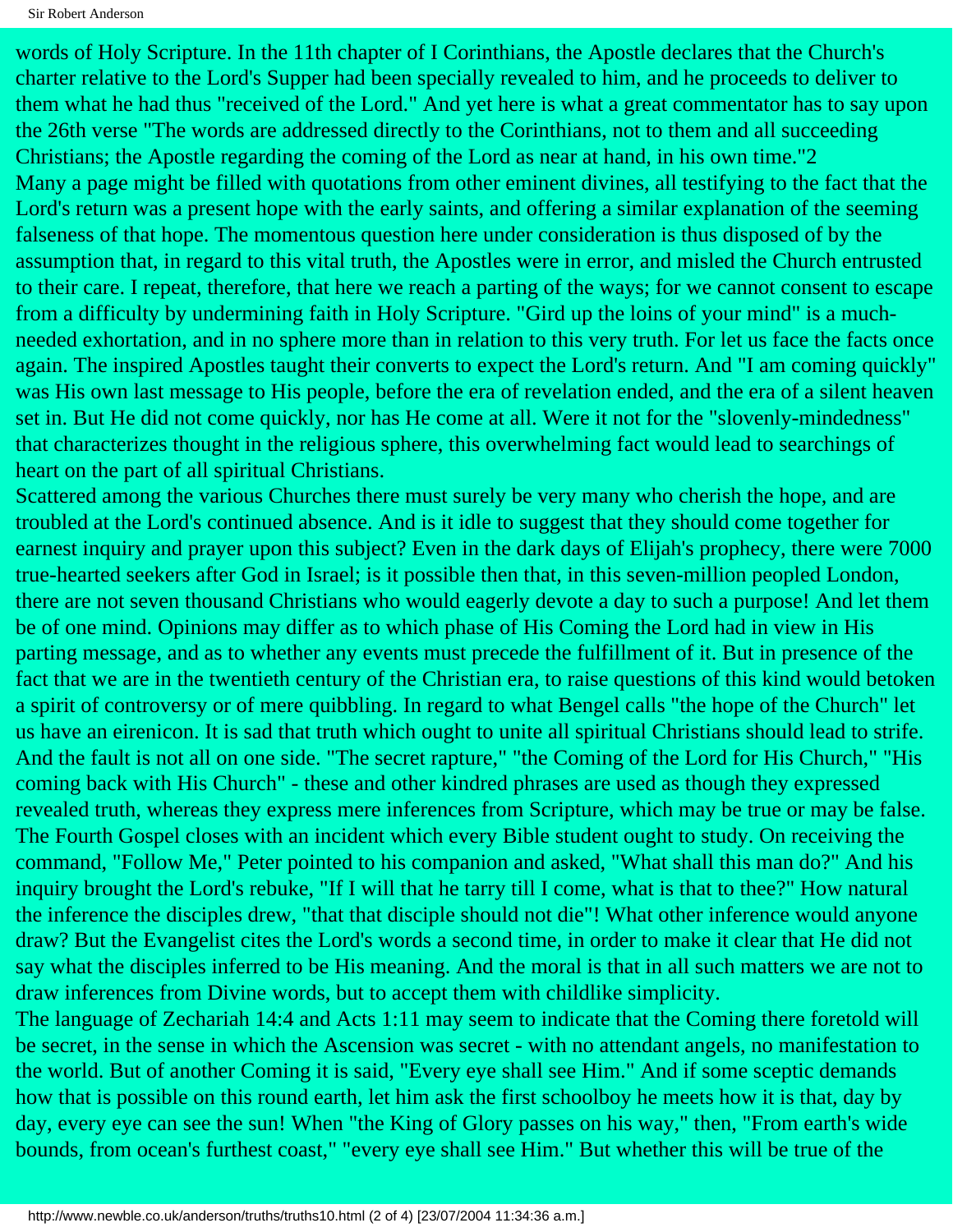Coming of "that blessed hope" Scripture does not tell us; and we must not corrupt or add to Scripture with our own inferences and "pious opinions."

Scripture teaches explicitly that, after this Christian dispensation ends, Israel will be restored to Divine favour; and the question is sometimes asked, how this will be brought about - "How can they hear without a preacher?" for, *ex hypothesi,* all Christians will previously have been called away to heaven. And in our day-dreams the thought arises at times whether the devout among His earthly people may not see Him when He comes to call His heavenly people home. But this is a day-dream, nothing more. Then as regards the Lord's coming for His Church, the phrase is incorrect, not merely on grounds already indicated, but also because it seems to imply that none of the holy dead of former ages will have part in that resurrection; and for this we have no Scriptural warrant. Not that we would dare to assert the contrary. It behooves us to know whatever the Scripture teaches, and to be content not to know where Scripture is silent. And this applies no less to the theory of His coming back with His Church. Here again some of us have day-dreams. May it not be that "the holy ones" of His glorious escort, when He comes to execute vengeance upon earth, will be "the angels of His power," and that the redeemed of this age of grace will have no part in that dread ministry?

Allied with this is that other phrase, "the personal reign of Christ on earth "; as though the Lord of glory is ever to live in a palace in Jerusalem! In our day-dreams here, the redeemed of the heavenly glory are not upon the earth, but with the Lord as He reigns over the earth. Not in a heaven "beyond the stars," but in a heaven as near as it seemed to be in the Patmos visions, or when the martyr Stephen's eyes were opened to behold it. But these again are only dreams; and men who dogmatize on these subjects are quite as silly, though neither as harmless nor as interesting, as a set of babies in the nursery, prattling about things that are beyond their ken.

These criticisms and suggestions are designed merely to eliminate certain elements that tend either to prejudice, or to obscure, the consideration of the question here at issue. We often wonder that the Jews are not startled into repentance by the fact that, though we have reached the twentieth century of the Christian era, their national hope is still unfulfilled. And are we to remain indifferent to the fact that our Christian hope is also unrealized? "Yet a very little while and the Coming One will come and will not tarry": (Hebrews 10:37) such words as these cannot be explained away by the theory of a thousand-years' day. What then should be our action and our attitude in this matter?

Has the past no lesson for us? "The Jewish Church" had a right creed, and the coming of Messiah was a vital part of it. But with the "Church" as a Church it was merely a doctrine. They did not want Him; and when He came they cast Him out. It was only with the few that it was a hope, and a heart-longing hope. They were really looking for Him - "waiting for the consolation of Israel," like the old saint who took the infant Saviour in his arms and said, "Now, Lord, lettest Thou Thy servant depart in peace…for mine eyes have seen Thy salvation." They had a divinely appointed "Church," with a ritual divinely ordered in every detail. And the Lord took His place within it, as did the disciples under His teaching. But though in it, they were not of it. "The existing communities, the religious tendencies, the spirit of the age, assuredly offered no point of attachment, only absolute and essential contrariety, to the kingdom of heaven."3 And this has its parallel today. Ministers and congregations that cling to "the faith once delivered," reverencing the Scriptures as the Word of God, and cherishing the hope which the Scriptures inspire, find themselves daily more and more out of sympathy with the "organized Christianity" of which they are outwardly a part. In these "latter times," strikingly characterized, as they are, by "departing from the faith," the unity of the Church can be promoted only by giving up the faith, and truckling to rationalism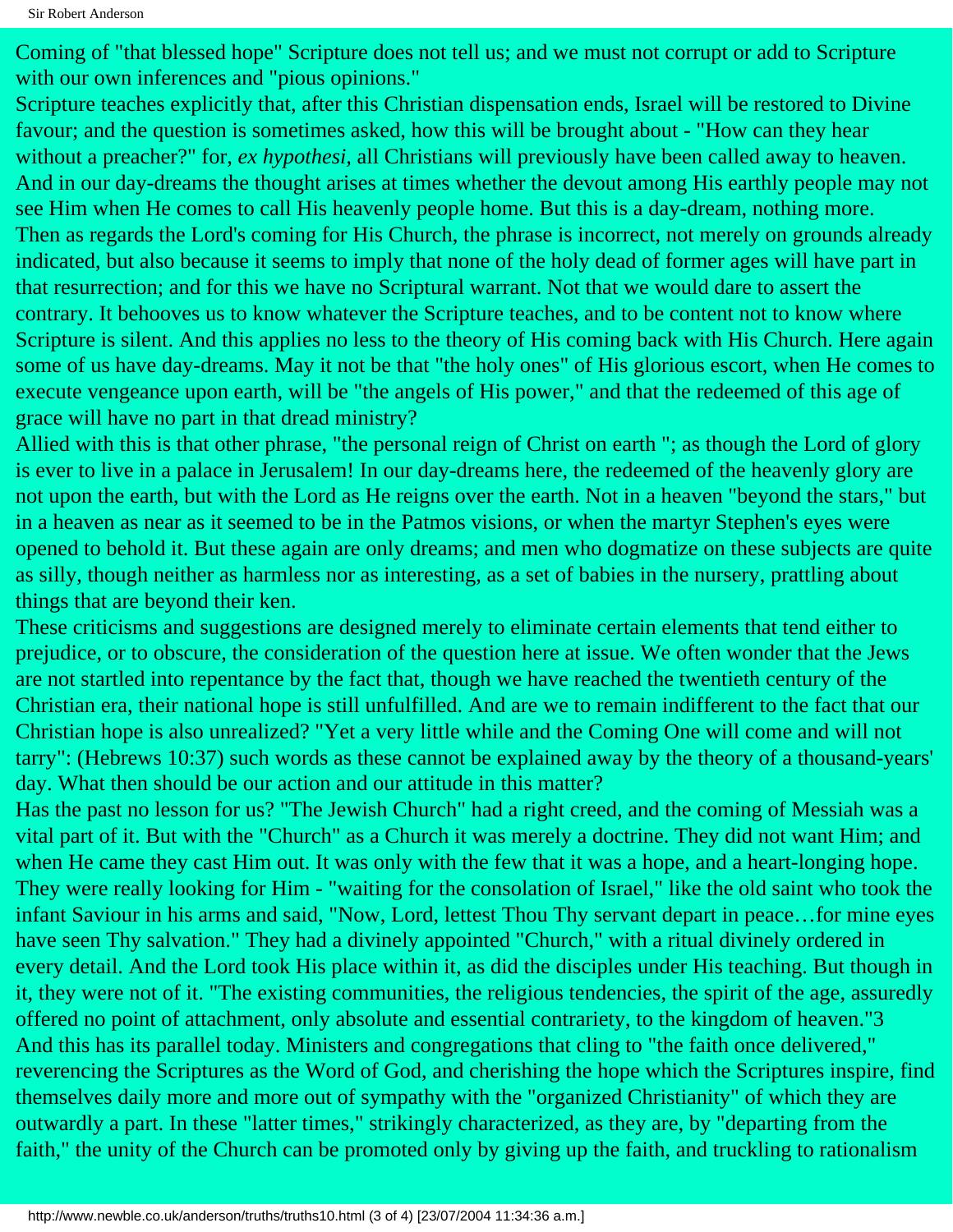and ritualism. But "to keep the unity of the Spirit" ought to be the aspiration and the aim of all who are true to Christ. And this is the true "Communion of Saints" - "not the common performance of external acts, but a communion of soul with soul, and of the soul with Christ. It is a consequence of the nature which God has given us that an external organization should help our communion with one another...But subtler, deeper, diviner, than anything of which external things can be either the symbol or the bond is that inner reality and essence of union - 'the unity of the Spirit'"4

And no influence can be more fitted to promote this unity than the confession of a common hope, and the longing which the hope inspires. No need here, moreover, for large assemblies or eloquent exhortations. Enthusiasm thus produced is transient. And He Himself it was who spoke of the "two or three" gathered together in His name. Among Christians everywhere there must surely be some "who love His appearing." And if today, for the first time in all the sad history of Christendom, such would come together in every place the wide world over, wherever Christians can be found, we might look up in hope that He who is called "The Coming One"5 would fulfill the promise of His name. [Chapter Eleven](#page-42-0)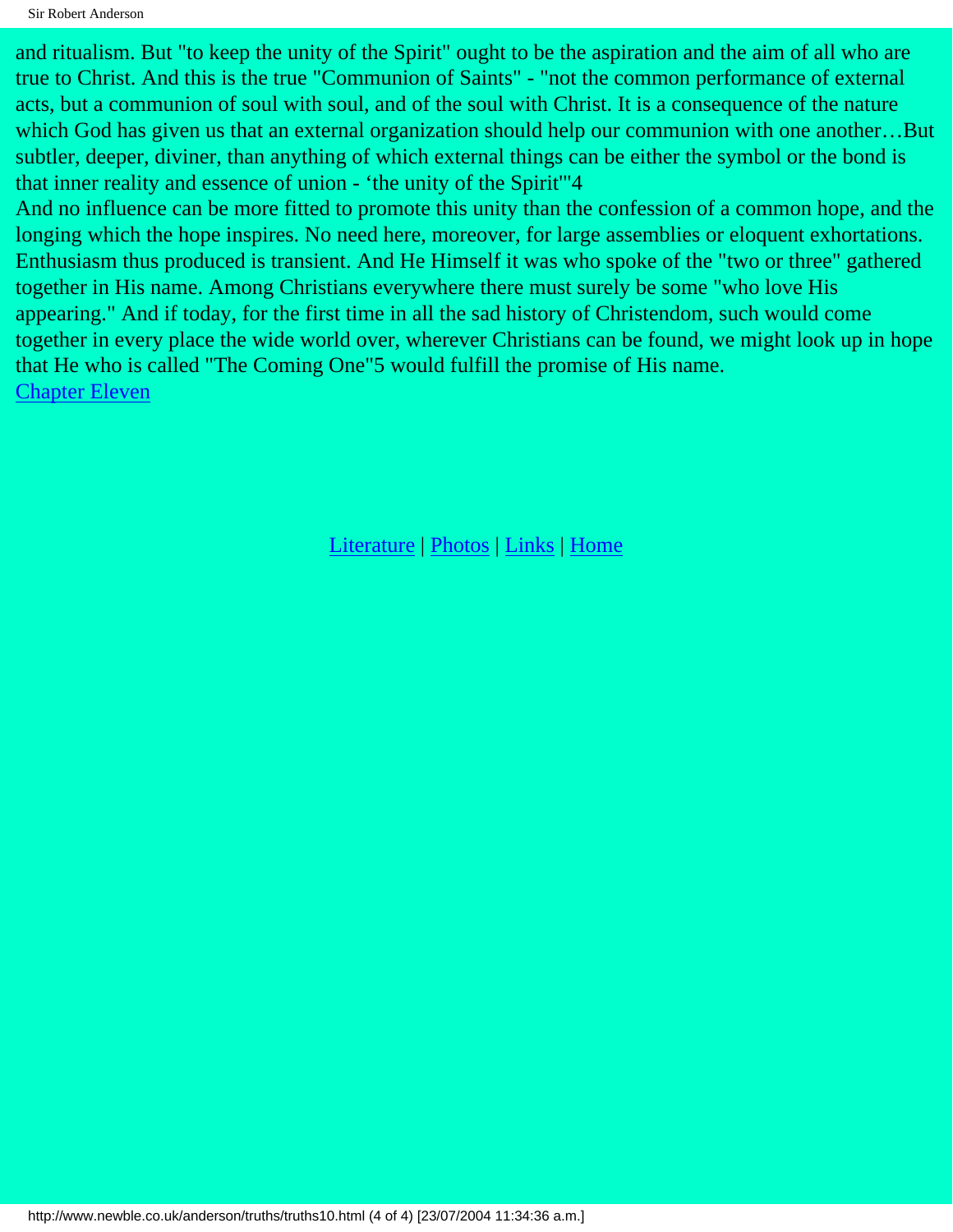

# <span id="page-42-0"></span>**FORGOTTEN TRUTHS CHAPTER 11 "BEMA" OF CHRIST**

IN the Apostle Paul's farewell words to Timothy there is nothing more pathetic than his reference to the hope. In the school of grace he had learned to live looking for the Lord's appearing. (Titus 2:11-13) But now he writes, "the time of my departure is at hand." Perhaps it had been revealed to him, as it was revealed to Peter, that he was about to be "offered up" - to die a martyr's death. But this gives rise to no suspicions of his having been misled respecting the hope, or of his having misled the converts. The only change in his language is the use of a new verb and a different tense. He had been looking for the appearing; now, he speaks of having loved it. And taking his place with all who, like himself, would have to enter the promised land through the waters of the Jordan, he says "Henceforth there is laid up for me the crown of righteousness, which the Lord, the righteous judge, shall give me at that day and not only to me, but also to all them that have loved His appearing." (2 Timothy 4:8) In connection with his epigram already quoted, Bengel notices that, in the New Testament, exhortations to faithfulness are based upon the hope of the Coming. And the failure of Christian life is largely due to the fact that the truth of grace is commonly separated from that hope. A certain great Jewish Rabbi astonished his disciples by teaching that every man should repent the day before his death. How, they asked him, could they know the day of their death? They could not know it, was his reply, and therefore every one should act as if each day was his last. If men could count on a few years' warning of death, "deathbed repentances" would become the rule. And certain it is that if great events foretold in Hebrew prophecy must precede the Lord's return, His coming will have less power to mould the character and influence the life than it had in Apostolic times. In these strange days of "stress and strain," cases of" loss of memory" are becoming frequent. People are "found wandering." Who they are, and where they came from, they cannot tell. Their past is all a blank; they remember nothing. And many Christians expect to reach heaven in that condition. The cloud on which they will be poised, as they sing the New Song of the redeemed, will shut out every memory of life on earth, with its unnumbered mercies and its unnumbered sins! Some there are, again, whose case is like that of another famous Rabbi, who, when he came to die, burst into tears through fear of Divine judgment; and when his disciples who stood around his deathbed expressed surprise that he, "the light of Israel," should be a prey to such misgivings, he told them that he knew not by which of the two roads his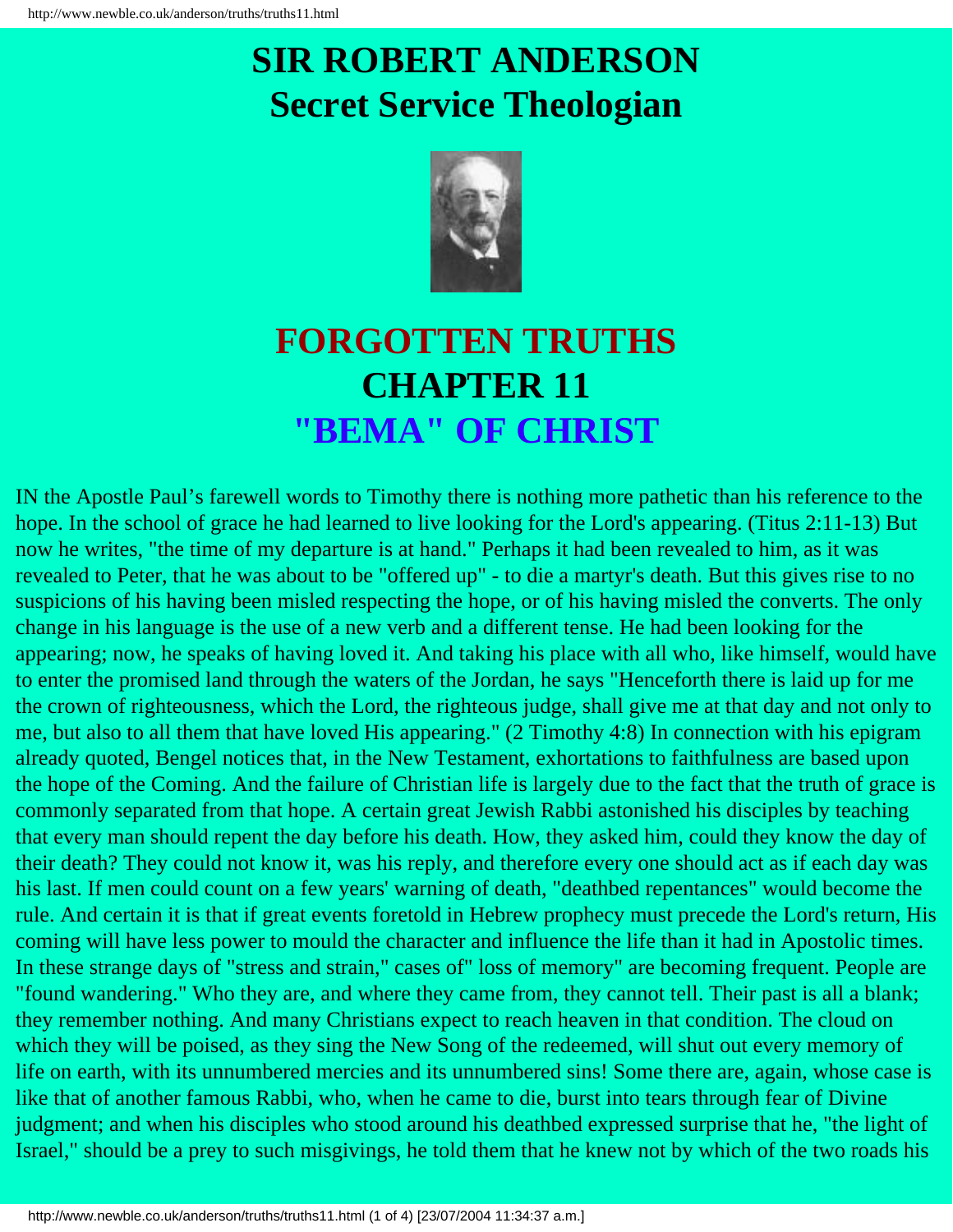journey lay, to Paradise or to Gehenna.

Most Christians seem to oscillate between these two extremes of error. Many are strangers to settled peace, because they fear to trust "the word of the truth of the Gospel." And those who know what it means to have "a heart established by grace" need to be reminded of the solemnities of the judgment-seat of Christ. For this subject of the judgment of the redeemed falls within the category of neglected truths. Chrysostom's exposition of the 5th chapter of 2 Corinthians has been described as "one of the grandest efforts of human eloquence." But, intensely Christian though he was in heart and life, that great saint and teacher misread the Apostle's words. And the mistranslation of the passage in our English version is a testimony to the far-reaching influence of his brilliant homily. To be "accepted of Him" is not the aim of the Christian life, nor is "the terror of the Lord" its constraining motive. For "the judgment-seat of Christ" is not the dread tribunal of "the great white throne" of the Patmos vision. The "we" of the tenth verse is the "we" of all the verses that precede and follow it. The whole passage breathes confidence and courage. God has "wrought" us for immortality, and He has given us the Holy Spirit as the earnest of that which is our assured destiny. And it is to us that the entire chapter refers. Here are the Apostle's words: "Being therefore always of good courage, and knowing that, whilst we are at home in the body, we are absent from the Lord (for we walk by faith, not by sight); we are of good courage, I say, and are willing rather to be absent from the body, and to be at home with the Lord. Wherefore also we make it our aim, whether at home or absent, to be well-pleasing unto Him. For we must all be made manifest before the judgment-seat of Christ; that each one may receive the things done in the body, according to what he hath done, whether it be good or bad. Knowing therefore the fear of the Lord, we persuade men, but we are made manifest unto God; and 1 hope that we are made manifest also in your consciences." 2 Corinthians 5:6-11

The salvation of the soul is not a prize to be won by saintship, but a blessing bestowed by Divine grace upon the sinner who believes in the Lord Jesus Christ. It is not the goal, but the starting-point, of the Christian's life. Upon two main points the teaching of Scripture is explicit; the consequences of accepting or rejecting Christ are eternal; and the destiny of all will be declared by the resurrection. For the resurrection will be either "unto life" or unto judgment; and the saved will be raised in bodies "fashioned like unto His glorious body." And it is as thus; "raised in glory" that we shall be judged.

This disposes of the Patristic interpretation of the passage, by which our translators were misled. Even the word "appear" lends itself to the error, for it suggests arraignment before it criminal tribunal on the issue of guilty or not guilty, whereas the "resurrection unto life" will be a public proof that every question of guilt has been for ever settled. The judgment of 2 Corinthians 5:10 will possibly be a public manifestation of the Father's judgment of 1 Peter 1:17, which is at present a secret matter between the child of God and his heavenly Father. Perhaps, indeed, the forensic tone given to the passage by the word "judgment-seat" may be foreign to its intention.1

This suggestion is greatly strengthened by the Revised Text, where "bad" is displaced by *phaulos* - one of those words, as Archbishop Trench notices, "which contemplate evil under another aspect, that, namely, of its good-for-nothingness." And, he adds, "This notion of worthlessness is the central notion of *phaulos*," though the word runs through other meanings until it reaches "bad"; "but still bad predominantly in the sense of worthless."2

All this immensely deepens both the scope and the solemnity of the Apostle's words. Many who could say with him, "I know nothing against myself," miss the significance of what he adds - "yet am I not hereby justified, but He that judgeth me is the Lord." And the Apostle Peter's words about a "vain (or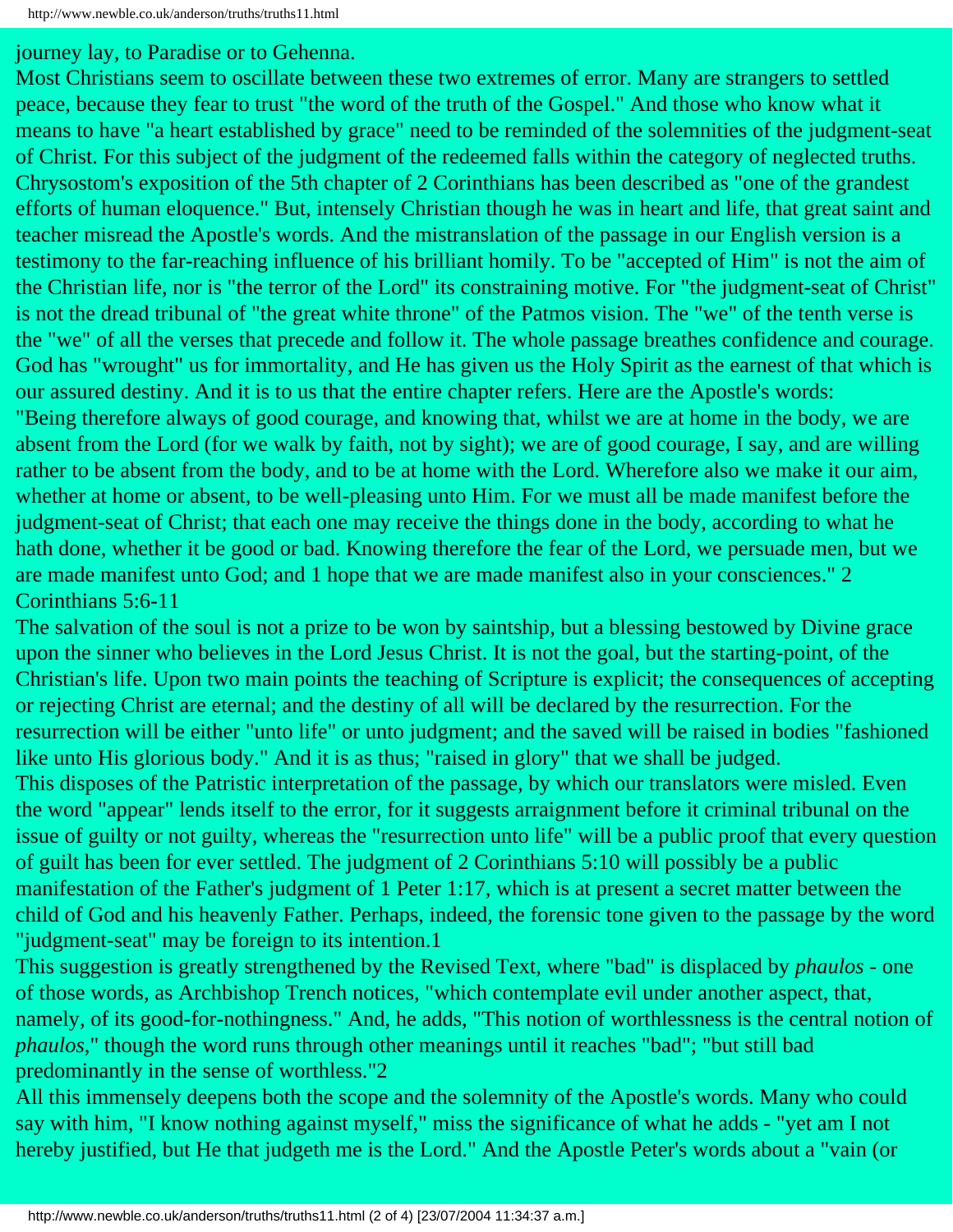resultless) manner of life" come to mind in this connection. (1 Peter 1:18) Writing to Hebrew Christians, his words refer to the strictly moral and religious life that characterized devout Judaism after the Ezra revival. And are there not very many pious people nowadays who, though leading exemplary lives, will have no garnered sheaves "against that day"?

I deprecate the thought that I wish to fritter away the solemn truth of the bema of Christ. My purpose is merely to explain the words in which it has been revealed. For the passage has been so perverted that even the word "receive" is commonly read with a police-court flavour attaching to it. (The following are the passages where it occurs: Matthew 25:27; Luke 7:37 (brought); 2 Corinthians 5:10; Ephesians 6:8; Colossians 3:25; Hebrews 10:36; 11:19, 39; 1 Peter 1:9; 5:4; 2 Peter 2:13.) And this leads to efforts to get rid of the truth altogether. Such efforts are as discreditable as they are vain. Even in this life no one of generous feeling can fail to be distressed by the consciousness that he is unworthy of the estimate his fellows form of him; and he is always glad to be "made manifest," unless indeed where the result might do harm to others. And how could it be otherwise when we shall be freed from all the meanness, as well as from the grosser evil, of our Adam nature? And what meanness could be baser than to desire that everything which would bring us praise might be brought to light, but. that all our faults and failings and sins might be concealed. Moreover, as Bengel beautifully puts it, "The everlasting remembrance of a great: debt which has been forgiven, will be the fuel of the strongest love."

And there is another element here involved, which our theology ignores. A Christian with the Bible in his hands does not need the well-accredited facts of Spiritualism to teach him that the denizens of the spirit world take notice of the acts of men. The declaration of God's righteousness in remitting sins committed prior to the death of Christ (Romans 3:25) was certainly not to satisfy the sinners whom He pardoned. It had reference, doubtless, to the high intelligences of heaven. For the salvation of fallen men is no "backstairs business." It will be in open view of all the angelic host that God will raise the sinners of the earth to heavenly glory. And may not the judgment of the bema of Christ have some reference to them?3 And there is yet another consideration which is of such transcendent importance that it ought to silence every cavil. God has a purpose in our redemption, and that purpose is "the praise of the glory of His grace." Is it possible that anyone who knows anything of a true spiritual experience can believe, or even wish to believe, that ought will be concealed that tends to further that purpose? And there are two sides to this. Peter's denial of his Lord, and Demas "turning back in the day of battle," will be remembered there. But so will the widow's two mites, and Mary's alabaster box of ointment. It was in circumstances of trial such as we have never known that Demas and Peter failed. But who is there who has not failed at times when faithfulness would have cost nothing more than reproach or ridicule? And let us not forget that the widow's sacrifice would have been unrecorded had not the Lord been present to notice it; and that, but for Him, the reproach of "Why this waste" would have rested upon Mary. And in that day surely we shall have the grace to rejoice when service which brings honour from men will be appraised at its true worth, and many a humble Christian will be rewarded for sacrifices that no eye but His has noticed, or that men have noticed only to condemn.

A forgotten truth it is indeed, this of the bema of Christ. And the wish to get rid of it is a grave reflection upon the Christianity of our own times. If we are to "have confidence, and not to be ashamed before Him at His coming," (1 John 2:28) it behooves us, instead of ignoring truth - which makes us ashamed here and now, to judge both heart and conduct in the light of it. The Christian who has an expurgated version of 2 Corinthians, from which the judgment-seat of Christ has been eliminated, would do well to turn his attention next to the following solemn words in Colossians - "Knowing that of the Lord ye shall receive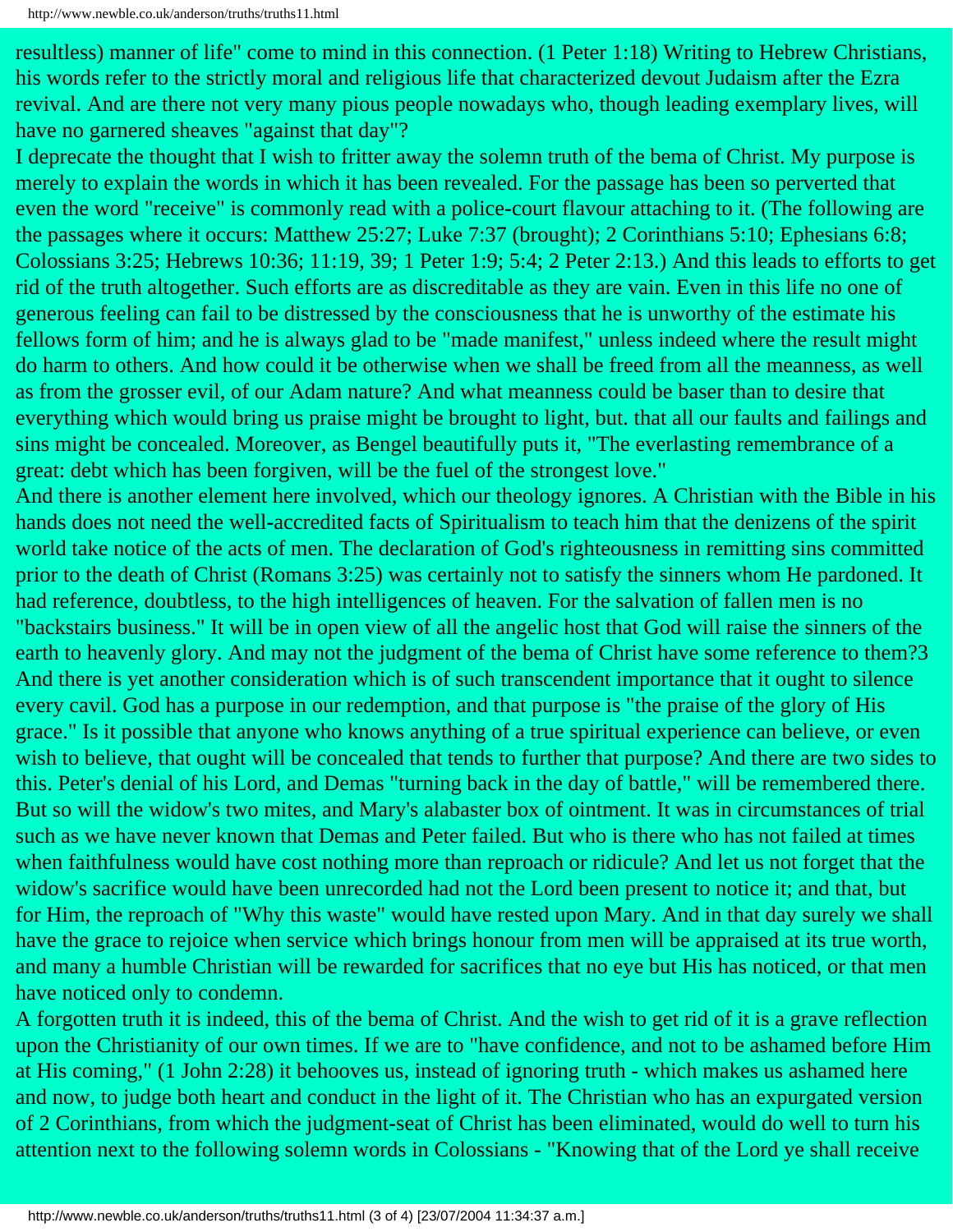the reward of the inheritance for ye serve the Lord Christ. But he that doeth wrong shall receive for the wrong which he hath done' and there is no respect of persons." [Chapter Twelve](#page-46-0) (Colossians 3:24, 25; cf. Ephesians 6:9)4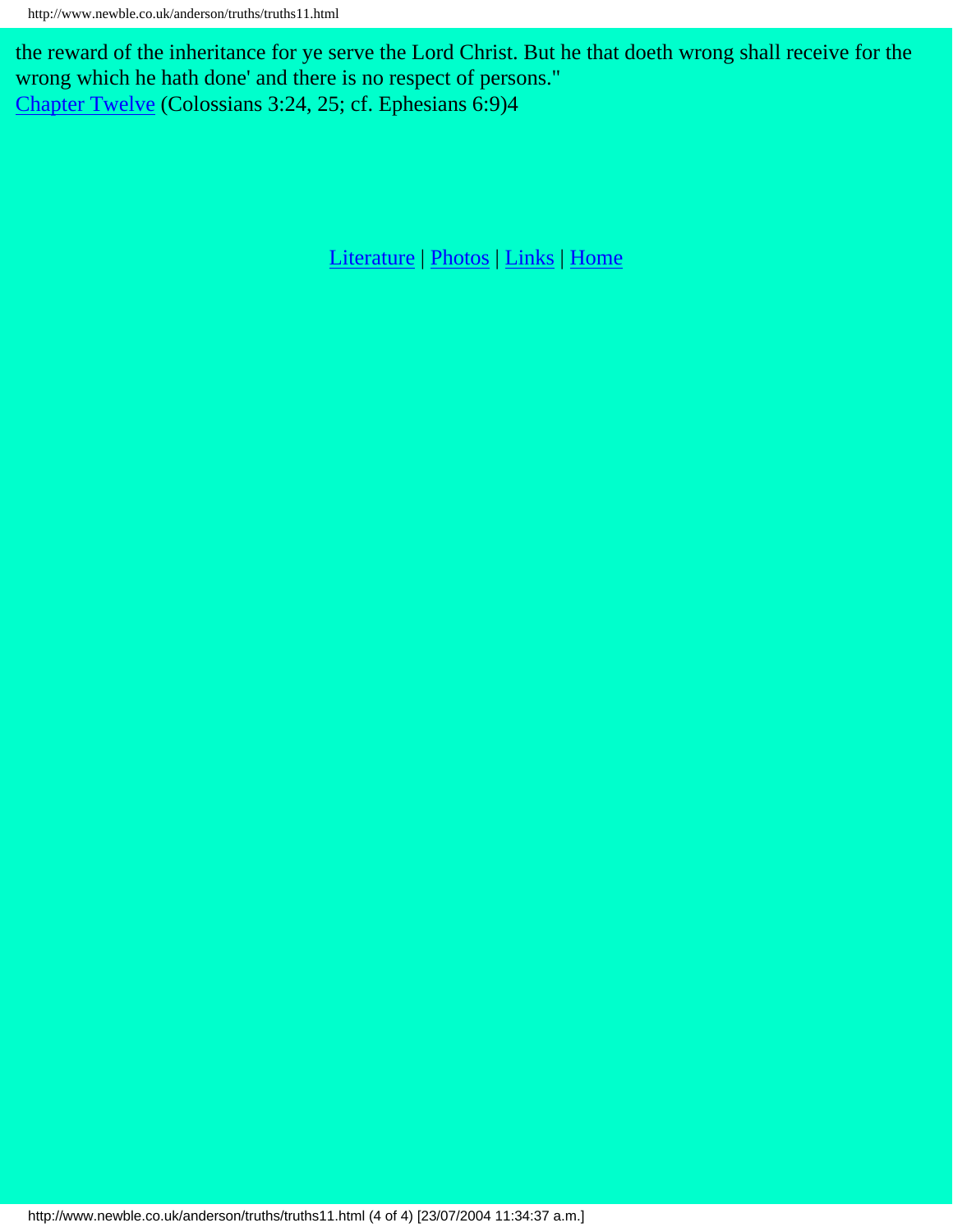

# <span id="page-46-0"></span>**FORGOTTEN TRUTHS CHAPTER 12 EVANGELIZATION OF THE WORLD**

THE exegetical system of "old-fashioned orthodoxy," "received by tradition from the Fathers," I once again repeat, leaves the Bible an easy prey to the sceptical attacks of the "Higher Criticism." In view of that movement, the defence of the Bible on the old lines is as hopeless as it would be to meet modern ordnance with the weapons which won the battle of Waterloo! If, for example, we persist in regarding the present Christian dispensation as the last aeon of God's dealings with mankind, and in ignoring Israel's place in the Divine counsels and purposes, the numerous eschatological passages in the Gospels and Epistles seem to be a tissue of wholly irreconcilable predictions. And an attempt to harmonize them serves only to bring their utter incongruity into stronger relief. And the clear and fearless thinker is thus tempted to jettison belief in the Divine inspiration of the Scriptures.

One of the saddest effects of this sceptical crusade is that, under its evil influence, the writings of Christian expositors are often as profane as those of avowed rationalists. Here, for example, is a sentence culled at random from the most recent Commentary of this school. Referring to the events predicted in Matthew 24:34, the writer says, "Jesus was quite certain that they would happen within the then living generation."1

To the Christian it is "quite certain" that the Lord Jesus was the Son of God, and that His words were the words of God — words that shall never pass away. Just as a spiritually devout Roman Catholic may be a true believer in Christ, though clinging to belief in the Virgin Mary and the saints, so these "critics" may unfeignedly believe in the deity of Christ; but in freely acknowledging this, we pay homage, not to their intelligence, but to their piety.

A well-taught child could understand what seems to be hidden from the wise and prudent of this kenosis theology. For the study of God's recorded dealings with His people, from Eden to Pentecost, will teach us that no Divine promise of blessing is ever marred by words to indicate the Divine foreknowledge that it will be rejected. At the beginning of His ministry, therefore, the Lord proclaimed that His kingdom was at hand, albeit, in this twentieth century of the Christian era, His people are still praying that it may come. And so also when, at the close of His ministry, He warned His people of the events that "must first come," He still spoke of it as near at hand; for He had in view the Pentecostal amnesty so soon to be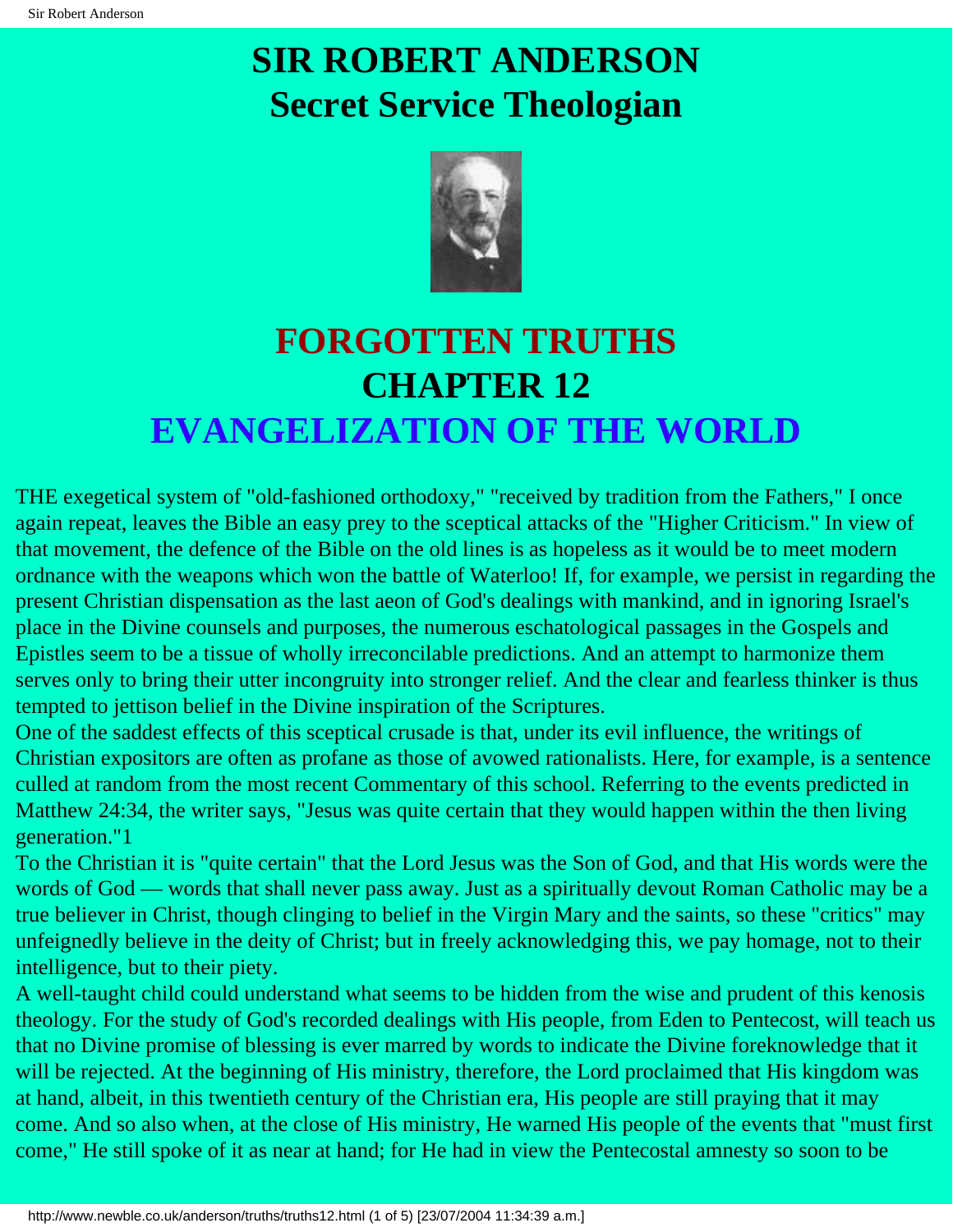#### proclaimed.

The First Gospel does not contain a single word that is inconsistent with its scope and purpose in the Divine scheme of revelation, as a record of the Lord's mission and ministry as Israel's Messiah; and it will be studied by believing Israelites in days to come as if the present Christian dispensation had never intervened. And on account of their ignoring this, some Christians suppose that the world must be evangelized before the return of Christ. It is "the gospel of the kingdom" that the Lord specified in His words in that connection, and "the end" to which He pointed is that of the age which will be brought to a close by His coming as Son of Man. At a missionary meeting long ago, when Charles Simeon sat down after speaking on behalf of missions to the Jews, Edward Bickersteth, the Secretary of the Church Missionary Society, put a pencilled note into his hand, with the question, "8,000,000 Jews, 800,000,000 heathen — which is the more important?" To which Simeon promptly penciled the reply: "But what if the 8,000,000 Jews are to be 'life from the dead' to the 800,000,000 heathen?"

Although so plainly stated in Scripture, it is a forgotten truth that the full and final evangelization of the world awaits the restoration of Israel. And "the receiving" of Israel is necessarily deferred until after the coming of Christ to bring the present dispensation to a close. A forgotten truth, I call it, for in common with the "mystery" truths of the distinctively Christian revelation, it was lost in the interval between the Apostolic age and the era of the Patristic theologians. And our standard theology is so dominated by the writings of the Fathers that it is still unillumined by the light of the Evangelical Revival.

It may be remarked in passing that if the leaders in that revival had waited for the "Christian Church" to promote missions to the heathen, the heathen would possibly be still in midnight darkness. When, a few years before he sailed for India, William Carey rose in an assembly of Ministers of his own communion, to plead the cause he held so dear, he was peremptorily silenced as a troublesome fanatic. And the Church Missionary Society was the offspring of the despised and hated "Clapham Sect." The meeting at which it was founded was not held in either Westminster Abbey or St. Paul's, but in a small hired room in a poor sort of City inn. It was not till forty years afterwards that the ecclesiastical dignitaries accorded it their patronage.2

A brief recapitulation of the argument and contents of the preceding pages may fitly bring this final chapter to a close. If the sham "Higher Criticism" gains acceptance with Christians, it is certainly not because of the infidel element which permeates its teaching. Its success is due to prevalent ignorance of the distinctive truths of the Christian revelation. Redemption and forgiveness of sins through the blood of Christ, justification by faith, the resurrection of the dead and eternal judgment - these and other kindred truths are not Christian in any exclusive sense they are in the warp and woof of the Divine religion of Judaism. And we need not doubt that they pertained to the primeval revelation which preceded the call of Abraham. For one of the great purposes of that "call" was that the oracles of God, which men had corrupted, might be entrusted to the Covenant people.3

And although that people were often made subject to Gentile rule, first in the Servitudes, and again during all the centuries which followed the Babylonian conquest, yet, from Genesis to Malachi, there is nothing in Scripture to suggest that they would ever lose their privileged position as the people of God. Their being "cast off" was a crisis unparalleled since the call of Abraham — a crisis which, as we have seen, was a New Testament "mystery." And yet, in spite of the Apostle's warning, the exponents of Christendom religion are so "wise in their own conceits" that they not only regard the result as a matter of course, but in effect they accept the figment that God "has cast away His people whom He foreknew." But the intelligent Christian rejoices in the knowledge that "the gifts and calling of God are without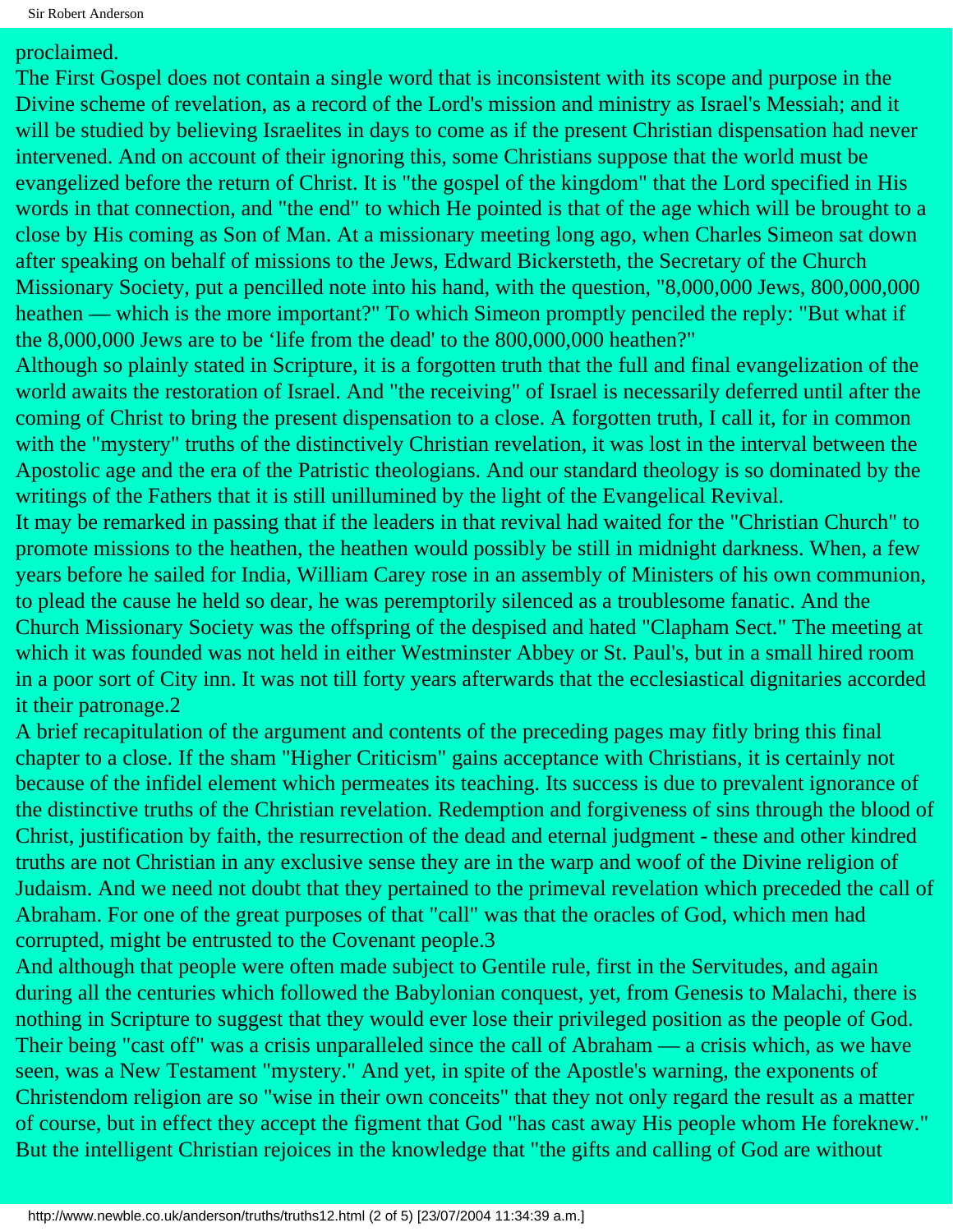repentance," and that Israel is yet to be restored to Divine favour, and to regain their normal place of privilege and testimony. And the "mysteries" of the Christian revelation are truths relating to the present abnormal economy of Israel's rejection.

No error is more common than that of supposing that the position from which the Jew has been dispossessed is now assigned to the Gentile. Gentiles, as such, whether professing Christians or pagan idolaters, share with Jews the common doom of sinful men. But "God has concluded them all under sin in order that He might have mercy upon all." For He to whom all judgment has been committed is now exalted as Saviour, and the Divine throne has thus become a throne of grace; "grace is reigning through righteousness unto eternal life."

But it is not merely as lost sinners that Jew and Gentile stand upon the same level. As believers in the Lord Jesus Christ both are raised to the same heavenly glory, and the same relationship as members of His Body. As the reign of grace is the basal "mystery," so this is the crowning "mystery" of the Christian revelation.

We have seen, however, that these "mysteries" are wholly incompatible with the special position and peculiar privileges Divinely accorded to Israel by the Abrahamic covenant. And this being so, the restoration of that people, so plainly foretold in Scripture, involves as definite a change of dispensation, as that which ushered in the present economy. And thus we are prepared for another "mystery," namely the Coming of the Lord, which will bring this economy to a close; and which, by calling His heavenly people home to heaven, will clear the way for the restoration of His earthly people to their normal position under the covenant. The "mystery" of the Coming is indeed a forgotten truth. And yet, apart from its influence on Christian life and character, no truth is more important in our defence of Scripture against the "learned ignorance" of the "Higher Criticism." For it is the pivotal truth of New Testament eschatology; and in the light of it — to change the figure — we can find perfect harmony in the teaching of the Gospels and Epistles on the subject of the Advent, where the sceptics see nothing but confusion. And lastly, the truth of the judgment-seat of Christ has received prominence in these pages. Even if Scripture were silent on this subject, a true spiritual instinct might teach a Christian to refuse the belief, which indeed the light of nature would lead us to reject, that when "we pass within the veil" all memories of earth will be effaced, and that as regards our future it is a matter of no practical importance whether we are faithful or unfaithful to the Lord. A revolt against such a false belief has betrayed very many into letting slip the truth that eternal life is a gift assured by Divine grace to all who come to Christ. Others fall back upon the old heresy of a purgatory of some kind; though with pharasaical blindness they assume that the better sort of Christian will escape the fiery discipline. Others again, ignoring the "mysteries" both of grace and of the Coming, would have us believe that, although 1 Corinthians 15:51 assures us that at the Coming of the Lord we shall ALL be changed and called to heaven, those who have failed to attain some undefined standard of saintship will be punished by being left behind to await a later resurrection. And the newest and strangest theory of this class is that erring Christians, though destined to enjoy an eternity of heavenly glory, are to be denied a share in the millennial kingdom upon the earth.4 But in marked contrast with all such vagaries of exegesis, the teaching of Scripture is clear. We are saved by grace through faith, and that (salvation) is not of ourselves, it is the gift of God, not of works lest any man should boast. (Ephesians 2:8, 9) And for the elect of this dispensation, salvation includes the resurrection and the glory. In this respect, therefore, the least worthy stands upon the same level with the most worthy of His people. But the judgment-seat of Christ will deal with every question which these human expedients are designed to solve.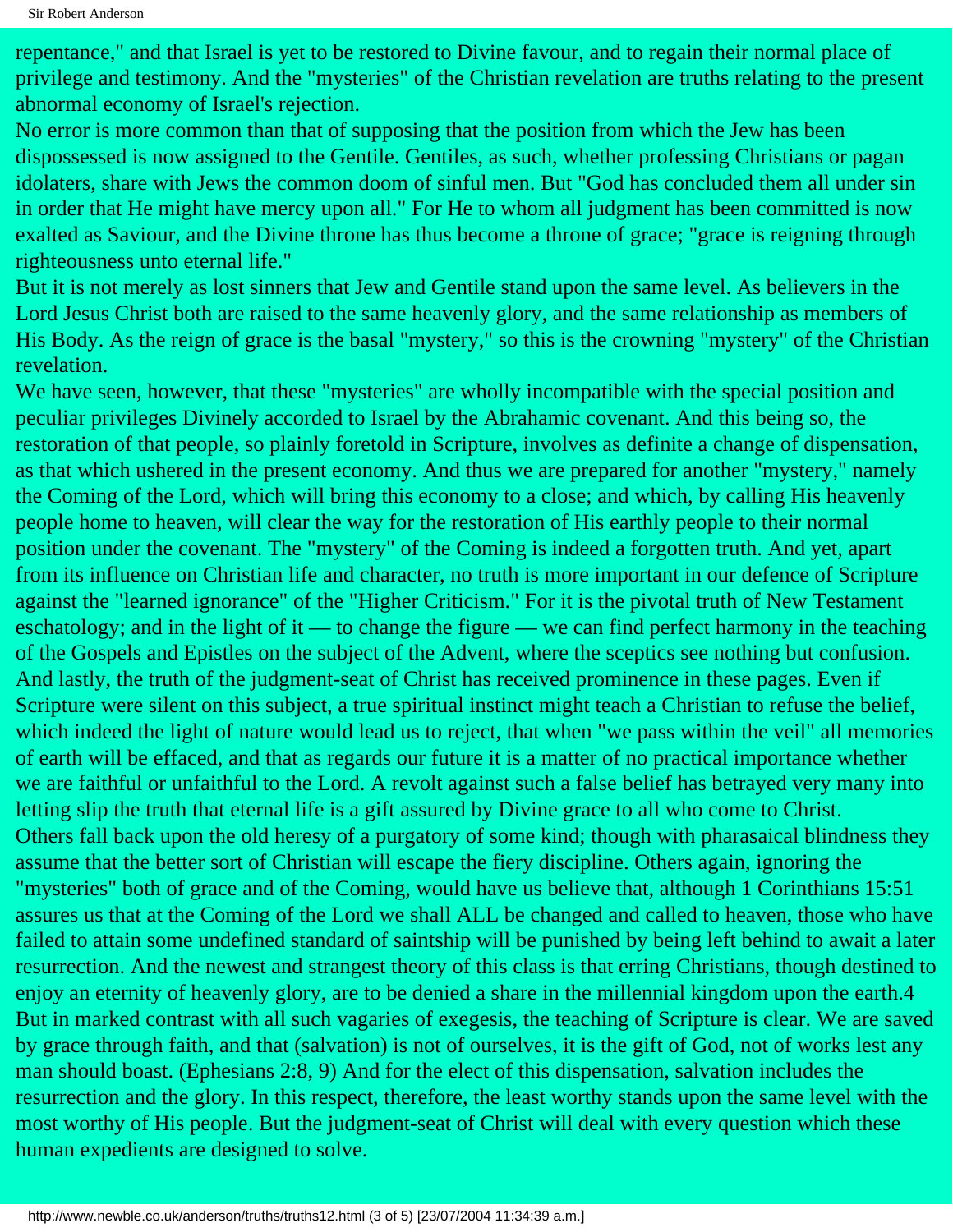In words as profoundly true as they are simple, the Westminster Divines have taught us that "Man's chief end is to glorify God and to enjoy Him for ever." And this end will be realized when the redeemed of earth shall stand in heavenly glory, the whole record of their past having been laid bare before Him who "died for their sins according to the Scriptures." And every attribute of God — not merely His grace and love, but His holiness and righteousness — will be so displayed and vindicated that the unfallen of heaven will unite with the redeemed of earth in ascriptions of eternal praise.

But the chief burden of these pages is the truth of the Lord's Coming. This subject is too often treated as a mere bypath of Christian doctrine. My aim has been to show that it is not merely the true hope of the Christian life, but that it is of such central importance in the New Testament revelation that ignorance or neglect of it leaves the Scriptures open to sceptical attack. And I have suggested that the seeming failure of the promise may be explained by the apostasy of Christendom, and the unfaithfulness of the people of God within the Professing Church. The great fact which claims our most earnest attention is that in Apostolic days the Christians were Divinely taught to look for the Lord's return as a present hope, and yet that it is still unfulfilled in this twentieth century of the Christian era. It is a fact which tries the faith of the believer, and supplies the sceptic with a plea for his unbelief.

It may be said, perhaps, that the Lord's promise that He would come "quickly" must be read in the light of the truth that with God "a thousand years are as one day." This I have already dealt with. And let us remember that these words are the complement of the other statement, "that one day is with the Lord as a thousand years." That is to say, time is not an element with Him in working out His purposes; and therefore all that these many centuries of the Christian era will bring of glory to Christ, and of blessing to us, might have been attained without this long delay. And this consideration should quiet the fears and solve the difficulties of any who think that a shortening of the Christian age would have clashed with the truth of the Body of Christ, and of our election to that position of glory. The promise of the Coming is identified with that very truth. And to say that, were it not for this two thousand years' delay, God could not have fulfilled all His purposes to usward, is a flagrant denial of the very truth upon which the above noticed objection is based.

These well-intentioned efforts to defend Divine truth by searching into the "unsearchable counsels" of God savour of Uzzah's fault in putting forth his hand to protect the ark.5 And in these days of eager thought and earnest scepticism, it is perilous in the extreme to suggest that when the Lord declared He would come quickly, He meant that He would come in two thousand years! If this be so, then let us treat the promise as a secret to be spoken of in whispers, and only when no unbelievers are within earshot. For it would lead the profane to rejoice; and many a reverent and earnest seeker after truth would be stumbled and repelled. "What should we think of a fellow-man (they might exclaim) who makes a plain statement in simple words which he knows will be accepted everywhere in their ordinary acceptation, while he is using them in a mystical sense that entirely destroys their meaning!"6

The only adequate answer to this taunt is a repudiation of the suggestion which gives rise to it. And if, rejecting that suggestion, we fall back upon the alternative offered in the preceding pages, we can plead the teaching of Scripture, from Eden to Patmos, that whenever Divine purposes or words have seemed to fail, the failure has been due to human sin, and almost always to the sin or unfaithfulness of the people of God. And we may plead also that, if this alternative solution of the difficulty be erroneous, the error is not one that can give occasion to the unbeliever to cavil at the faithfulness or truth of our Lord and Saviour. Every other word, without exception, that comes from His Divine lips is received by us with simple and unquestioning faith; let us accord a like faith to the promise of His Coming.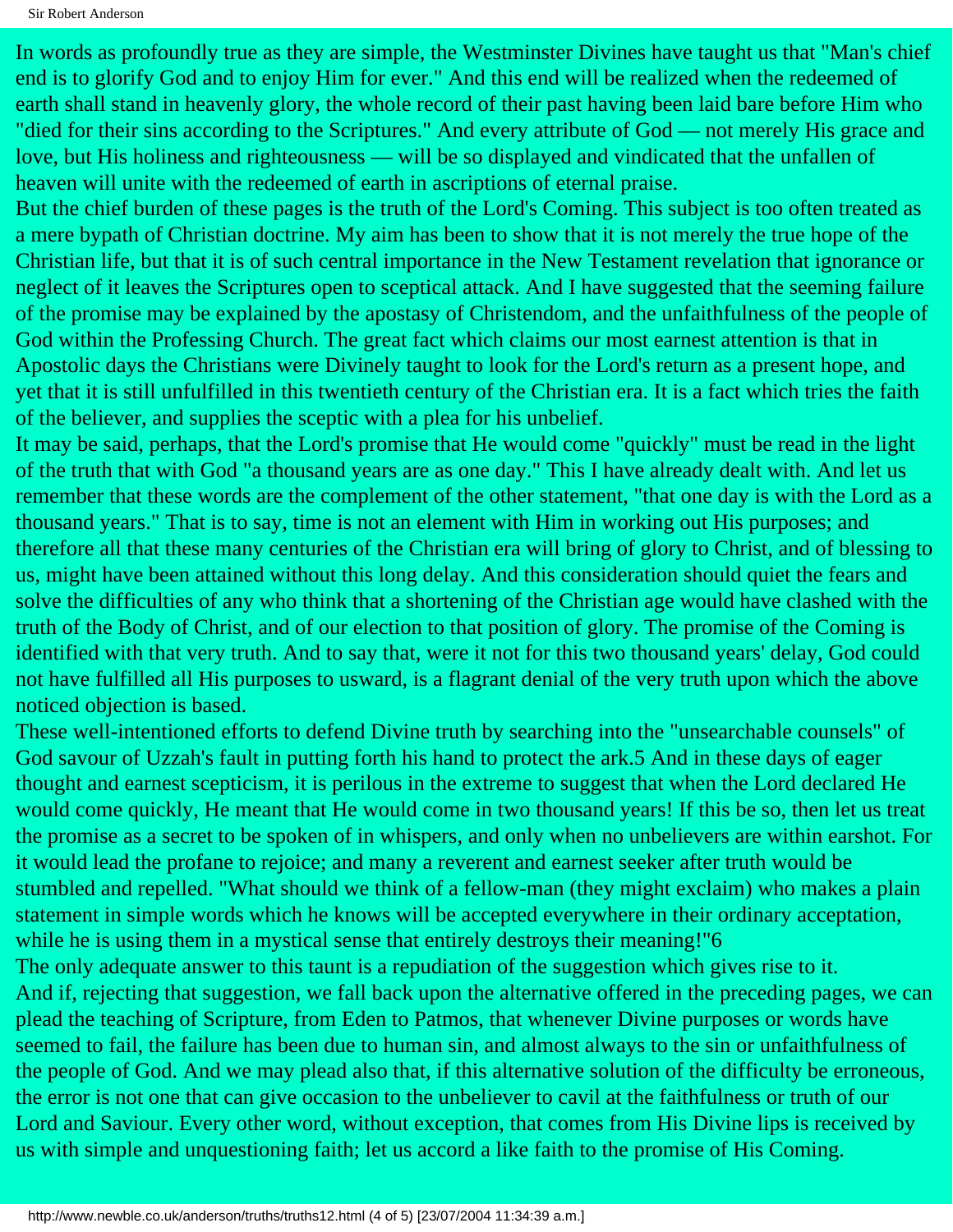[Appendix](#page-51-0)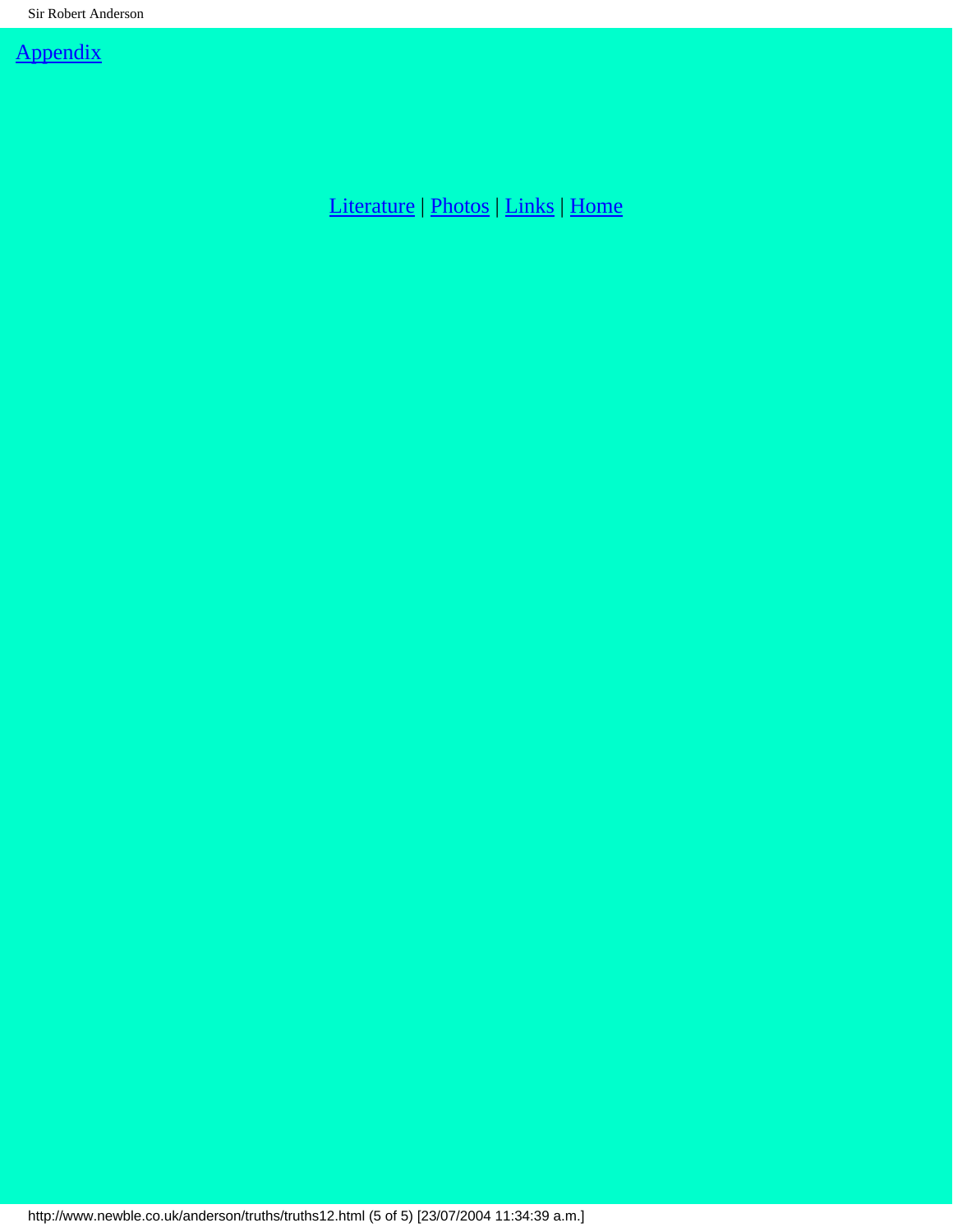

## <span id="page-51-0"></span>**FORGOTTEN TRUTHS APPENDIX 1** THE ERAS OF SERVITUDE

#### NOTE CHAPTER 3

THE Divine judgment of the 70 years' Servitude to Babylon fell in 606 B.C., which was the third year of King Jehoiakim, and the year before the accession of Nebuchadnezzar. The Jews refused to bow to the Divine judgment thus inflicted upon them, and in the ninth year of the Servitude they revolted (597 B.C.). This brought upon them the judgment of the Captivity. The Babylonian army again captured Jerusalem, and all "save the poorest sort of the people of the land" were deported to Chaldea. Jeremiah in Jerusalem, and Ezekiel among the captives, gave repeated warnings that continued impenitence would bring down a still fiercer judgment But, misled by promises of help from Egypt, the Jews again revolted in the tenth year of the Captivity; and, in fulfillment of prophetic warnings, their city was destroyed and their land laid desolate. "The Fast of Tebeth is still observed by the Jews of every land in commemoration of the day from which the era of the 70 years of "the Desolations" was reckoned, namely, the tenth day of the tenth month in the ninth year of King Zedekiah (589 B.C.). See Ezekiel 24:1, 2, and Kings 25:1. Both the 70 years of the Servitude and the 62 years of the Captivity ended in 536 B.C., when the decree of Cyrus permitted the Jews to return to their own land. That decree expressly authorized the rebuilding of the Temple. But though the words of a Persian king were regarded as divine, that decree was thwarted by the local authorities in Judea until the reign of Darius Hystaspes. The explanation of this strange fact is that God would not permit the rebuilding of the Temple until the era of the Desolations ended.

The year in use both with the Jews and the Chaldeans was one of 860 days, the calendar being corrected by intercalation. And that this is the prophetic year is made plain both in Daniel and Revelation, 42 months being the equivalent of 1260 days. Now 70 years of 360 days contain 25,200 days; and the period between the 10th Tebeth 589 and the 24th Chisleu 520, when the foundation of the second Temple was laid (Haggai 2:18), was exactly 25,200 days.

It is very commonly assumed that Daniel's prayer of chapter 9 of his prophecy had reference to the 70 years of the Captivity, and that the 70 weeks were to end with the coming of Messiah. These blunders discredit many a learned writer. For there was no 70 years' captivity, and the period "unto Messiah the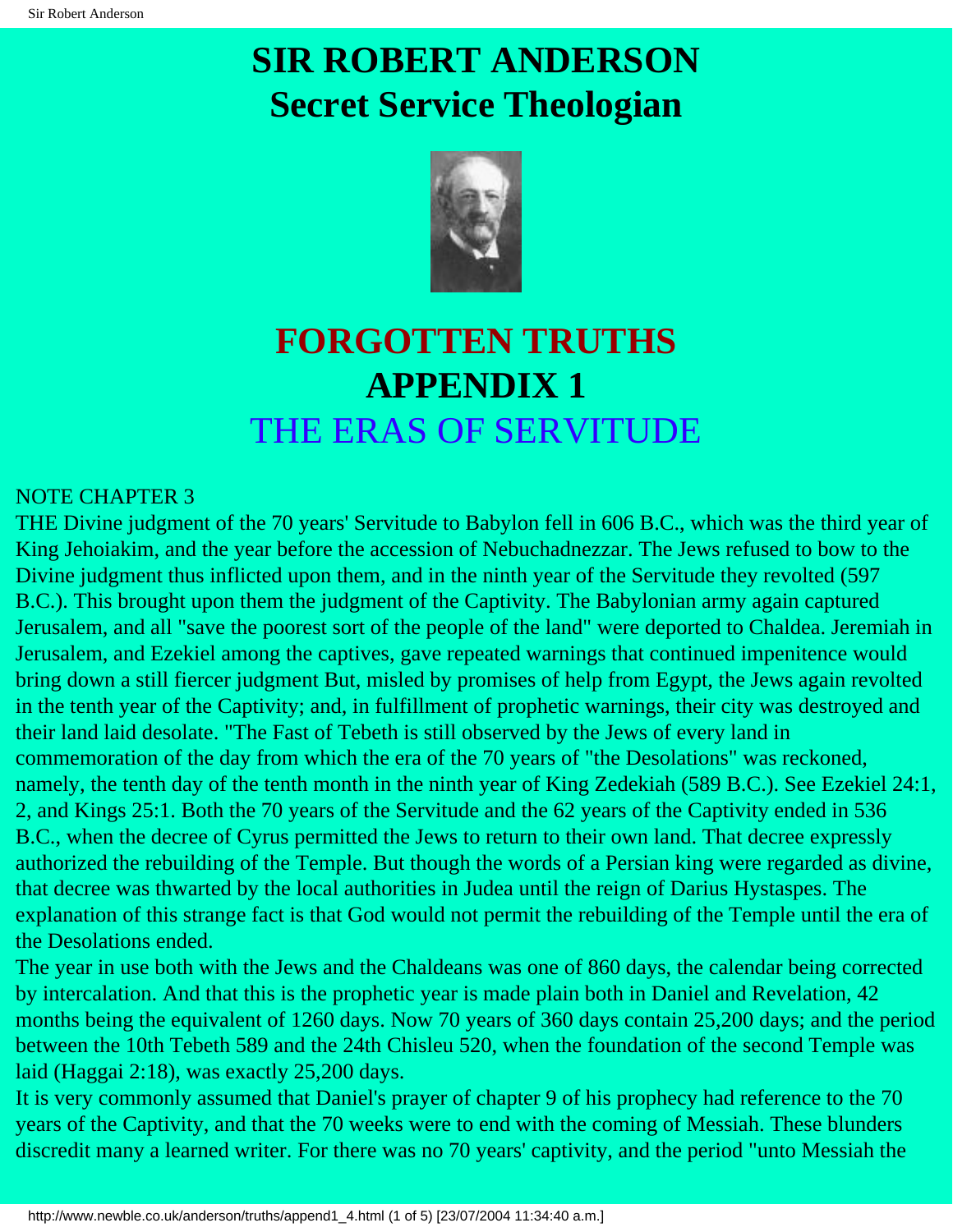```
Sir Robert Anderson
```
Prince" was not 70 weeks but 7 and 62 weeks. Daniel 9:2 states explicitly that it was the years of the Desolations that were the basis of the prayer and of the prophecy; and, as we have seen, these were prophetic years of 360 days. The era of the weeks was to date from the issue of a decree to rebuild Jerusalem. History records one such decree, and only one, viz. that of the month Nisan in the 20th year of Artaxerxes. And 69 sevens of prophetic years (173,800 days), measured from 1st Nisan, 445 B.C., end upon that fateful day in Passion week when, for the first and only time in His ministry, the Lord was publicly acclaimed as the Messiah the Prince. (Nehemiah 2; Luke 19:37 ff. Mark the words of verse 42: "If thou hadst known, even thou in this day, the things that belong to thy peace!")

But what then of the 70th week? Here it is that all this has an important bearing on the main subject of the preceding pages. As early as the clays of Hippolytus, bishop and martyr, the belief prevailed that the fulfillment of Daniel's last week belongs to the future. And such was the view of Julius Africanus, "the father of Christian Chronologists." This, moreover, is entirely in keeping with the Lord's words in the synagogue of Nazareth; and it is definitely established by His words recorded in Matthew 24:15, with reference to Daniel 9:27. It is certain, moreover, that the 70th week has not been fulfilled in the past. For the 70th week begins with the covenant between the Jews and their last great patron, who becomes their last great persecutor. In the middle of the week he violates his treaty with them; and the latter half of the week (the 42 months, or 1260 days, of Daniel and Revelation) is the period of the Great Tribulation, which is to be followed immediately by the awful portents of the "Coming of the Son of Man," foretold in Isaiah 13:10 and Joel 2:31. (Matthew 24:29, and see verse 27.)

As already noticed, there will be a prolonged interval between those awful portents and the actual "Coming of the Son of Man." This is evident from the Lord's words in verses 36-44. And yet that Coming might have taken place within the lifetime of those to whom the words were addressed. But, as I have sought to show in preceding pages, all this has reference to Israel; and its fulfillment is in abeyance because of Israel's rejection during this Christian dispensation. The "Second Sermon on the Mount" will be fulfilled in every jot and tittle of it. But to throw it into hotch-potch with the distinctively Christian revelation entrusted to His Apostles after "the change of dispensation," modifying the language of both in the vain effort to make them harmonize — this displays neither spiritual intelligence nor reverence for Holy Scripture.1

### **APPENDIX 2**

IS THE CHURCH THE BRIDE OF CHRIST? NOTE CHAPTER 5

"Is the Church the Bride of Christ?" Let us begin by correcting our terminology. In the Patmos visions we read of "the Bride, the Lamb's wife"; but "the Bride of Christ" is unknown to Scripture. The first mention of the Bride is in John 3:29. In a Jewish marriage the "friend of the bridegroom "answered to our "groomsman." His most important duty was to present the bride to the bridegroom. And this was the place which the Baptist claimed. His mission was to prepare Israel to meet the Messiah, "to make ready a people prepared for the Lord" (Luke 1:17).

With the close of the Baptist's ministry, both the Bride and the Lamb disappear from the New Testament until we reach the Patmos visions. In Revelation 21 the Angel summons the Seer to behold "the Bride, the Lamb's wife"; and he showed him "the Holy Jerusalem descending out of heaven from God." The twelve gates of the city bear the names of the twelve tribes of the children of Israel, and in its twelve foundations are "the names of the twelve Apostles of the Lamb." And the foundations are "garnished with all manner of precious stones. For "it is the city that hath the foundations, whose builder and maker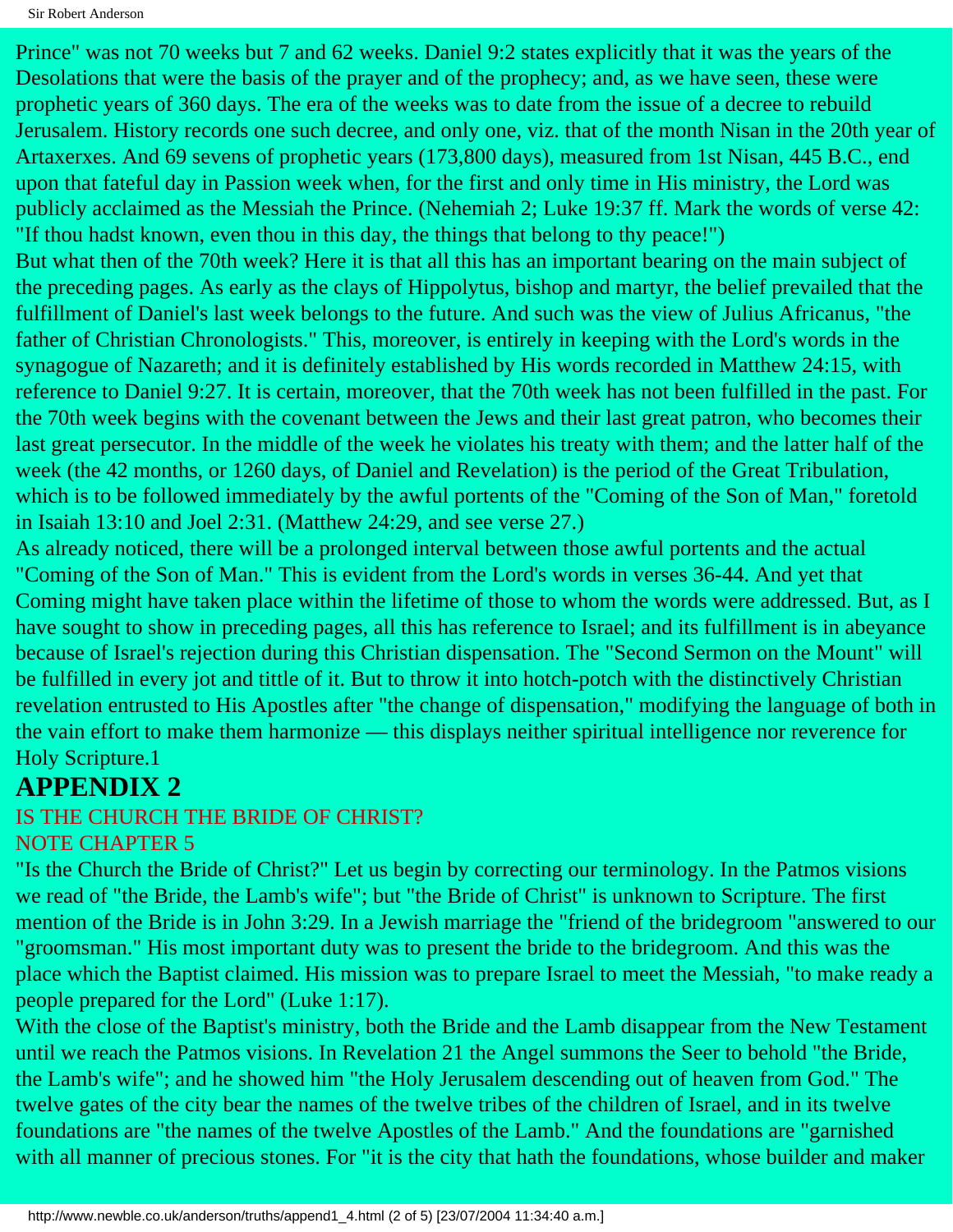is God," (Hebrews 11:10) the city for which Abraham looked, when he turned his back upon the then metropolis of the world.

These Apostles of the Bride are not the Apostles who were given after the Ascension for the building up of the Body of Christ — the Apostles of this Christian dispensation, chief among whom was Paul. They are the twelve Apostles of the Lord's earthly ministry to Israel, who shall sit on twelve thrones, judging the twelve tribes of Israel (Matthew 19:28). They are the Apostles of the Lamb. And "the Lord God Almighty and the Lamb" are the temple of this city; and the Lamb is the light thereof. Every part of the description and of the symbolism tends to make it clear that this city represents a relationship and a glory pertaining to the people of the covenant. And now we can understand why it is that it is called the Bride of the Lamb, and never the Bride of Christ. For, the mystery of the Body having now been revealed, Christ is identified with the Church which is His Body, whereas His relation to Israel is entirely personal. What relation, then, does "Jerusalem which is above" bear to us? No need here for guessing, and no room for controversy, for on this point Scripture is explicit; "the Jerusalem that is above is free, which is our Mother" (Galatians 4:26, R.V.). We know that most of the Fathers were obsessed by the false belief that the Jew had been cast away for ever; but even this seems inadequate to account for their claiming the bridal relationship and glory for the Church of this dispensation.

There are two reasons for refusing to believe that the Church is the Bride. First, because Scripture nowhere states that it is the Bride, and secondly, because Scripture implicitly teaches that it is not the Bride. The question, Is A the wife of B? may be answered in the negative, either by pointing to C as his wife, or by indicating a relationship between A and B which is incompatible with that of marriage. And in both these ways Scripture vetoes the Church-Bride theory. For it teaches that the Bride is "our Mother," and that the Church is the Body of Christ.

The 5th chapter of Ephesians, moreover, ought to be accepted as making an end of controversy on this subject. The marriage relationship is there readjusted by a heavenly standard. If, therefore, the Church were the Bride, we should find it asserted here with emphatic prominence. But it is the Body relationship that is emphasized. Christ loved the Church, and the Church is His Body; therefore a Christian is to love his wife as his own body. In the 81st verse the ordinance of Genesis 2:24 is re-enacted for the Christian with a new sanction and a new meaning.1 The "great mystery" of verse 32 is not that a man and his wife are one body, for such a use of the word "mystery" is foreign to Scripture. And moreover, the Apostle says expressly, "I am speaking about Christ and the Church." And the last verse of the chapter disposes of the whole question' "Nevertheless, though man and wife are not one body, yet because Christ and the Church are one body) let every one of you love his wife even as himself."

By a strange vagary of exegesis the Apostle's words in 2 Corinthians 11:2 are sometimes appealed to in support of the Church-Bride theory. Dr. Edersheim cites this passage to illustrate the position of groomsmen (or "friends of the bridegroom") at a Jewish marriage. Besides their other functions, they were, he says, "the guarantors of the bride's virgin chastity."2 And the Apostle uses this figure to express his "jealousy" — his solicitude, for the Corinthian Christians.

### **APPENDIX 3**

#### THE LORD'S COMING IN GREEK WORDS NOTE CHAPTER 6

THERE are three different words used in the Greek Testament in relation to the Lord's Coming. Parousia means primarily "presence" (see 2 Corinthians 10:10; Philippians 2:12), and it is used of any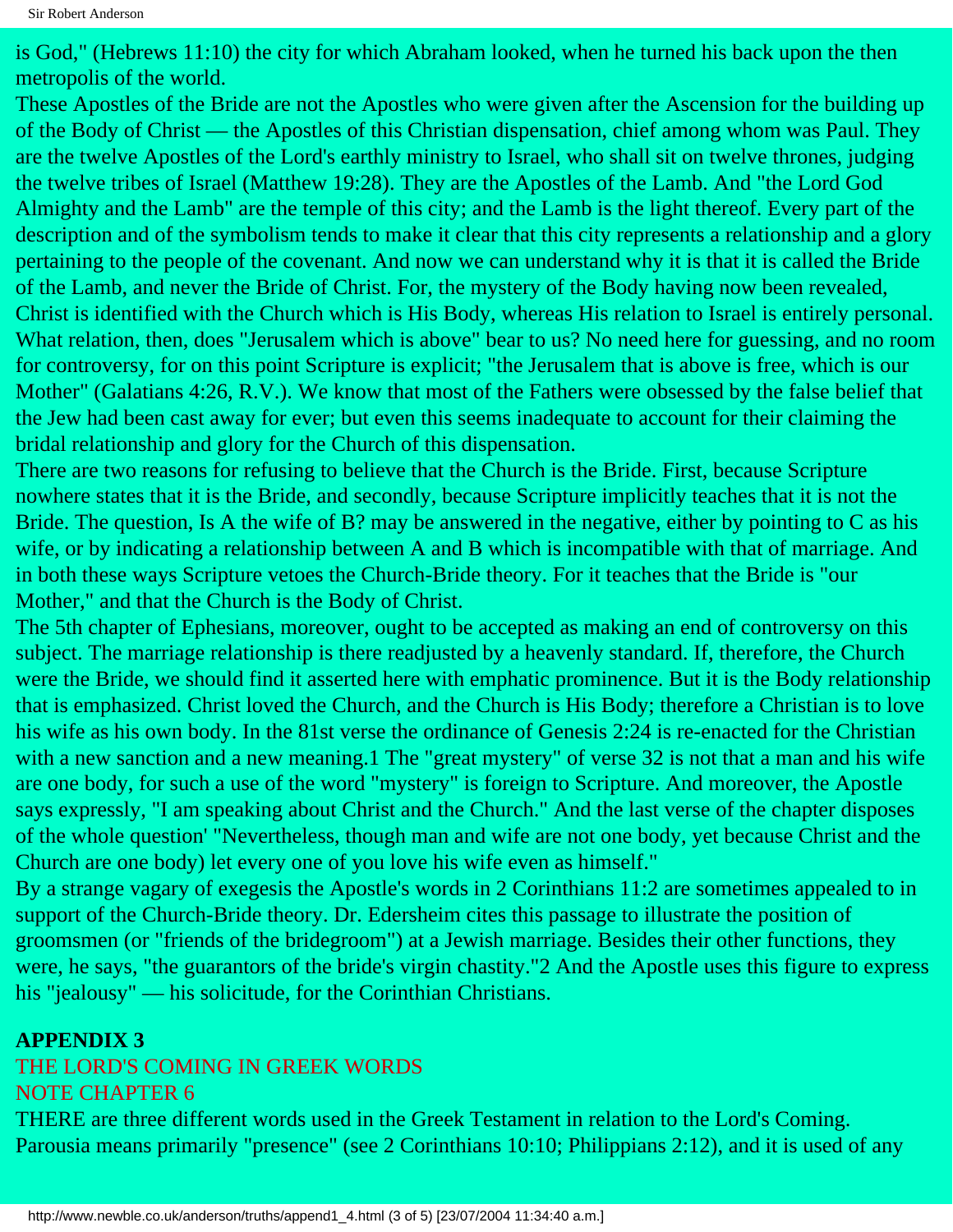person's arrival (see, e.g., 1 Corinthians 16:17; 2 Corinthians 7:6, 7; etc.). In secular use it applied specially to any state visit. In the following passages it is used of the return of Christ: Matthew 24:3, 27, 37, 39; 1 Corinthians 15:23; 1 Thessalonians 2:19; 3:13; 4:15; 5:23; 2 Thessalonians 2:1, 8; James 5:7, 8; 2 Peter 1:16; 1 John 2:28.

Apokalupsis ("revelation" or "manifestation") is used of the Advent in 1 Corinthians 1:7; 2 Thessalonians 1:7; 1 Peter 1:7, 13.

Epiphaneia ("appearing") occurs in 2 Thessalonians 2:8 (brightness); 1 Timothy 6:14; 2 Timothy 1:10; 4:1, 8; Titus 2:13.

And the verb phaneroo ("to appear or be manifested") is used in Colossians 3:4; 1 Peter 5:4; 1 John 2:28; 3:2.

The attempt has been made to apportion these words to the several future manifestations of the Lord Jesus Christ. A reference to the passages where they occur will enable the Bible student to judge whether this distinction can be sustained; or whether the words do not rather indicate different phases or aspects of the various "Comings" foretold in Scripture.

### **APPENDIX 4**

### **PHILIPPIANS 3:8-141 NOTE CHAPTER 7**

IF the commonly received exegesis of Philippians 3:8-14 be correct, we are faced by the astounding fact that the author of the Epistle to the Romans and of the 15th chapter of 1 Corinthians — the Apostle who was in a peculiar sense entrusted with the supreme revelation of grace — announced when nearing the close of his ministry that the resurrection was not, as he had been used to teach, a blessing which Divine grace assured to all believers in Christ, but a prize to be won by the sustained efforts of a life of wholly exceptional saintship.

Nor is this all. In the same Epistle he has already said, "To me to live is Christ, and to have died is gain "; whereas, ex hypothesi, it now appears that his chief aim in life was to earn a right to the resurrection; and that death, instead of bringing gain, would have cut him off before he had reached the standard of saintship needed to secure that prize! For his words are explicit, "not as though I had already attained." Here was one who was "not a whit behind the chiefest Apostles"; who excelled them all in labours and sufferings for his Lord, and in the "visions and revelations" accorded to him; whose prolonged ministry, moreover, was accredited by "mighty signs and wonders by the power of the Spirit of God." And yet, "being now such an one as Paul the aged," he was in doubt whether he should have part in that resurrection which he had taught all his pagan Corinthian converts to hope for: for to them it was he wrote the words, "we shall all be changed."

Such is the exposition of the Apostle's teaching in many a standard commentary. And yet the passage which is thus perverted reaches its climax in the words, "Our citizenship is in heaven, from whence we are looking for the Saviour, the Lord Jesus Christ, who shall fashion anew the body of our humiliation that it may be conformed to the body of His glory."

"Our citizenship is in heaven " here is the clew to the teaching of the whole passage. The truth to which his words refer is more clearly stated in Ephesians 2:6 - God has "quickened us together with Christ, and raised us up with Him, and made us sit with Him in the heavenly places in Christ." More clearly still is it given in Colossians 3:1-3: "If then ye were raised together with Christ, seek the things that are above, where Christ is seated on the right hand of God. Set your mind on the things that are above, not on the things that are on earth. For ye died, and your life is hid with Christ in God."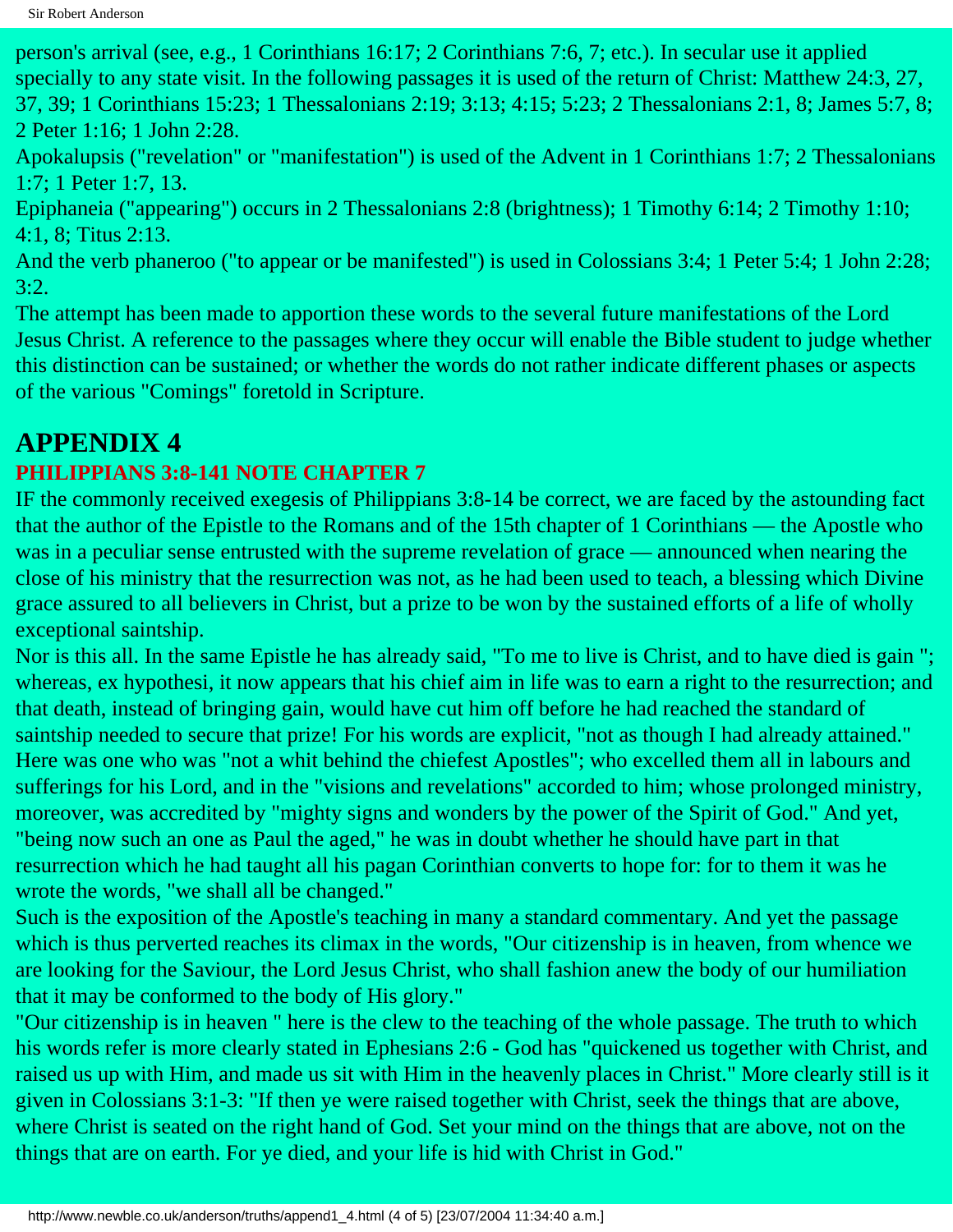Ephesians and Colossians, be it remembered, were written at the same period of his ministry as Philippians; and in the light of these Scriptures we can read this chapter aright. To "win Christ" (ver. 8), or to apprehend, or lay hold of, that for which he had been laid hold of, or apprehended (ver. 12); or in other words, to realize practically in his life on earth what was true of him doctrinally as to his standing before God in heaven — this is what he was reaching toward, and what, he says, he had not "already attained."

The "high calling" of ver. 14 is interpreted by some to mean Christ's calling up His own to meet Him in the air (a blessing assured to all "who are alive and remain unto the Coming of the Lord"); but this is not in keeping with the plain words — God's high calling in Christ Jesus, i.e. what God has called us (made us) to be in Christ.

If this passage refers to the literal resurrection, then the words "not as though I had already attained must mean that, while here on earth, and before the Lord's Coming, the Apostle hoped either to undergo the change of ver. 21, or else to win some sort of saintship diploma, or certificate, to ensure his being raised at the Coming. These alternatives are inexorable; and they only need to be stated to ensure their rejection. One word more. If the Apostle Paul, after such a life of saintship and service, was in doubt as to his part in the resurrection, no one of us, unless he be the proudest of Pharisees or the blindest of fools, will dream of attaining it. In fact we shall dismiss the subject from our minds. [Appendix 5](#page-56-0)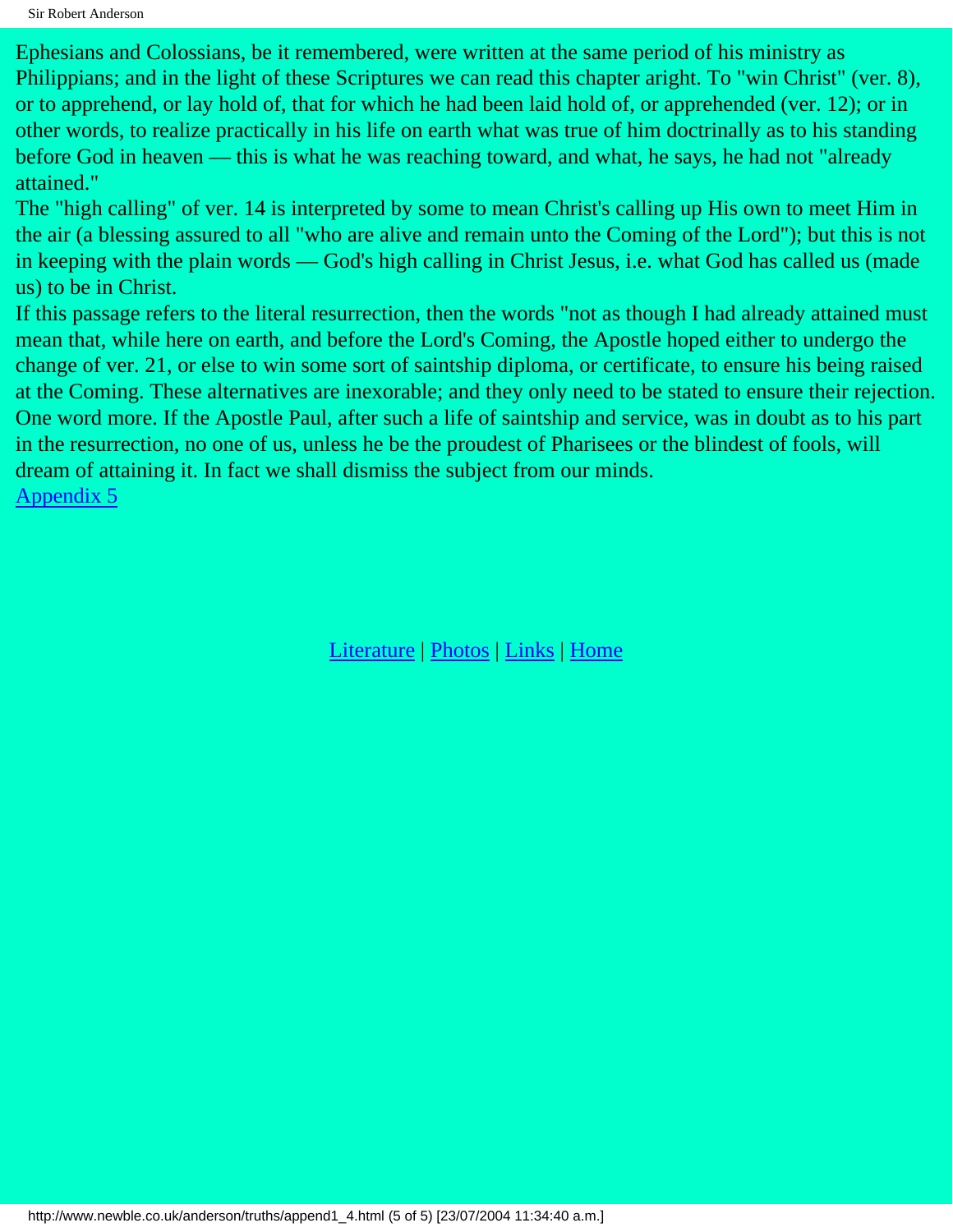

### **FORGOTTEN TRUTHS**

#### <span id="page-56-0"></span>**APPENDIX 5**

#### **EXCLUSION FROM MILLENNIAL KINGDOM**

#### NOTE CHAPTER 12

EXCLUSION from the millennial kingdom, we are told by some, will be the penalty imposed on Christians who lapse into immoral practices. And in proof of this we are referred to such passages as 1 Corinthians 6:9, 10; Galatians 5:21; Ephesians 5:5; etc. This assumes, however, that "the Kingdom of God" is merely a synonym for the millennial kingdom, an error which is exposed by the very first passage in which the phrase occurs in the Epistles. In Romans 14:17 we read, "The Kingdom of God is not meat and drink; but righteousness, and peace, and joy in the Holy Ghost." This reminds us of the Lord's words to Nicodemus. The world and its religion is the natural sphere, but the Kingdom of God is spiritual; and none can enter it, none can see it, without a new birth by the Spirit. This is a truth of present and universal application. 1 Corinthians 15:50, which refers to the future, is a still more decisive refutation of the error. There we read that "flesh and blood cannot inherit the Kingdom of God"; that is, can have no place or part in it. But, as we all know, "flesh and blood" — men in their natural bodies will be in the millennial kingdom. Then again we recall the exhortation of 1 Thessalonians 2:12, "that ye would walk worthy of God, who hath called you unto His kingdom and glory." This is explained by Thessalonians 1:5, "that ye may be counted worthy of the Kingdom of God" — a reference not to the future state, but to the place and calling of the Christian here and now. It is akin to the exhortations of Ephesians 4:1 (R.V.), "I beseech you to walk worthily of the calling wherewith ye were called." For it is a present truth, and a fact of practical import, that the Christian has been "translated into the kingdom of the Son of His love" (Colossians 1:13). As a matter of fact, it is extremely doubtful whether the millennial kingdom is ever referred to in these Epistles of the Apostle Paul.

This scheme of exegesis, moreover, would teach us to acknowledge an "evil liver" as a Christian. But as 2 Timothy 2:19 tells us, the Divine seal has two faces: "The Lord knoweth them that are His" is the Godward side of it; the other, which is to govern our action, is "Let everyone that nameth the name of Christ depart from iniquity." But, we are told, the "incestuous person" in Corinth was a Christian. The inspired Apostle so decided; but to us it is not given to read the Godward face of the Divine seal, and we are bound to judge others by their profession and conduct. To acknowledge as a Christian any one who is living in open sin is to be false to the Lord. Our responsibility is to act on 1 Corinthians 6:9, 10 and similar Scriptures. But if every penitent has a claim upon Christian sympathy, surely one whom we have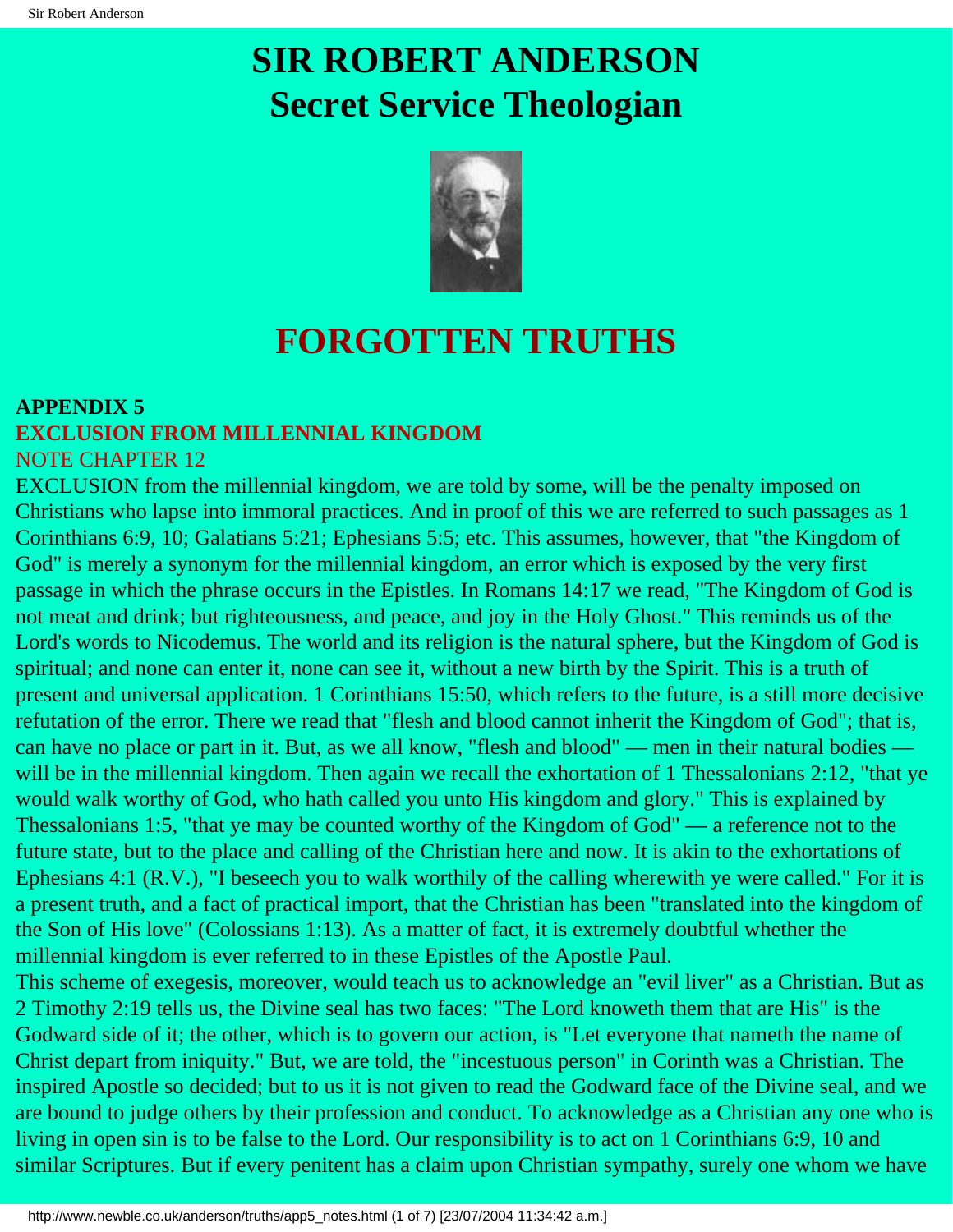regarded as a fellow believer ought to be treated with unbounded patience and pity and Christian love. And let us not forget that there are sins more heinous than immoral acts. Some of the "unfortunates" of the streets may be nearer the kingdom than are men of high repute in the Professing Church, who are patterns of all virtue, but who deny the Deity and atoning work of the Lord Jesus Christ (Matthew 21:31). The doom of Sodom will be more tolerable than that of devout Capernaum (Matthew 11:23, 24). What do the writers I am criticizing mean by "reigning with Christ"? Are all the many millions of the elect to sit on separate thrones? The Lord's words in Matthew 19:28 are clear. And some commentators refer to those words as explaining the first clause of Revelation 20:4. But is it not equally clear that in the latter clause, as in Romans 5:17 and 2 Timothy 2:12, the word is used in the secondary sense of "living royally" with Christ, or (as Grimm gives it) "to denote the supreme dignity, liberty, blessedness, which will be enjoyed by the redeemed "? And thus the word will be fulfilled for all; unless indeed we are to jettison the truth of grace, and make our heavenly calling and its blessings depend on merit. Certain it is that some will have special honours and rewards; but this truth does not conflict with the other. In this closing section of the Apocalypse there is no element of historic fulfillment. The scheme I am criticizing assumes that "the first resurrection" is that of the "Coming" of Paul's Epistles: to me it seems certain that it is called "the first," with reference to the general resurrection of the 5th verse. And the language of verse 4 clearly indicates that it is the victims of the Tribulation who will have part in the first resurrection; for the redeemed of the present dispensation will have already passed to heaven in fulfillment of 1 Corinthians 15:51, 52. And it is not a matter of opinion, but of faith based on the Divinely-given words, that at that Coming of Christ none of His people will be left behind — "we shall not all sleep, but we shall ALL be changed."

Instead of accepting any of these theories, albeit they are suggested by a true spiritual instinct, let us seek to realize the responsibilities of our life on earth in view of the supreme solemnities of the judgment-seat of Christ.

### **FOOTNOTES**

### **CHAPTER 1**

1 Throughout our conversation he always spoke of Him as Jesus; and I as the Lord Jesus.

2 New Testament Commentary, Matthew 12:43-45.

### **CHAPTER 2**

1 It is mere tradition that would exclude the Evangelist Luke from this category, and the facts outweigh the tradition.

2 Dean Farrar's Life and Work of St. Paul, vol. i. p. 598. The italics are mine. I shall have occasion to refer to this passage again with reference to the truth of the Coming.

3 That it has a secondary meaning is clearly indicated by the 17th verse.

4 In its highest fulfillment the sheaf of the first-fruits is Christ personally; but dispensationally it typifies the redeemed of this Christian age, "a kind of first-fruits of His creatures" (James 1:18).

5 These words are quoted from Dr. Bloomfield's Greek Testament.

"Mysteries of the faith" he again defines as "certain verities hitherto quite unknown, and which could be derived from no other source but a Divine revelation."

### **CHAPTER 3**

1 Jeremiah prophesied from the thirteenth year of Josiah (627 B.C.) until the fall of Jerusalem in the eleventh year of Zedekiah (587 B.C.). See Jeremiah 1:2, 3.

2 The Apostle Paul's commission to the Jews is generally overlooked: "the people and the Gentiles, unto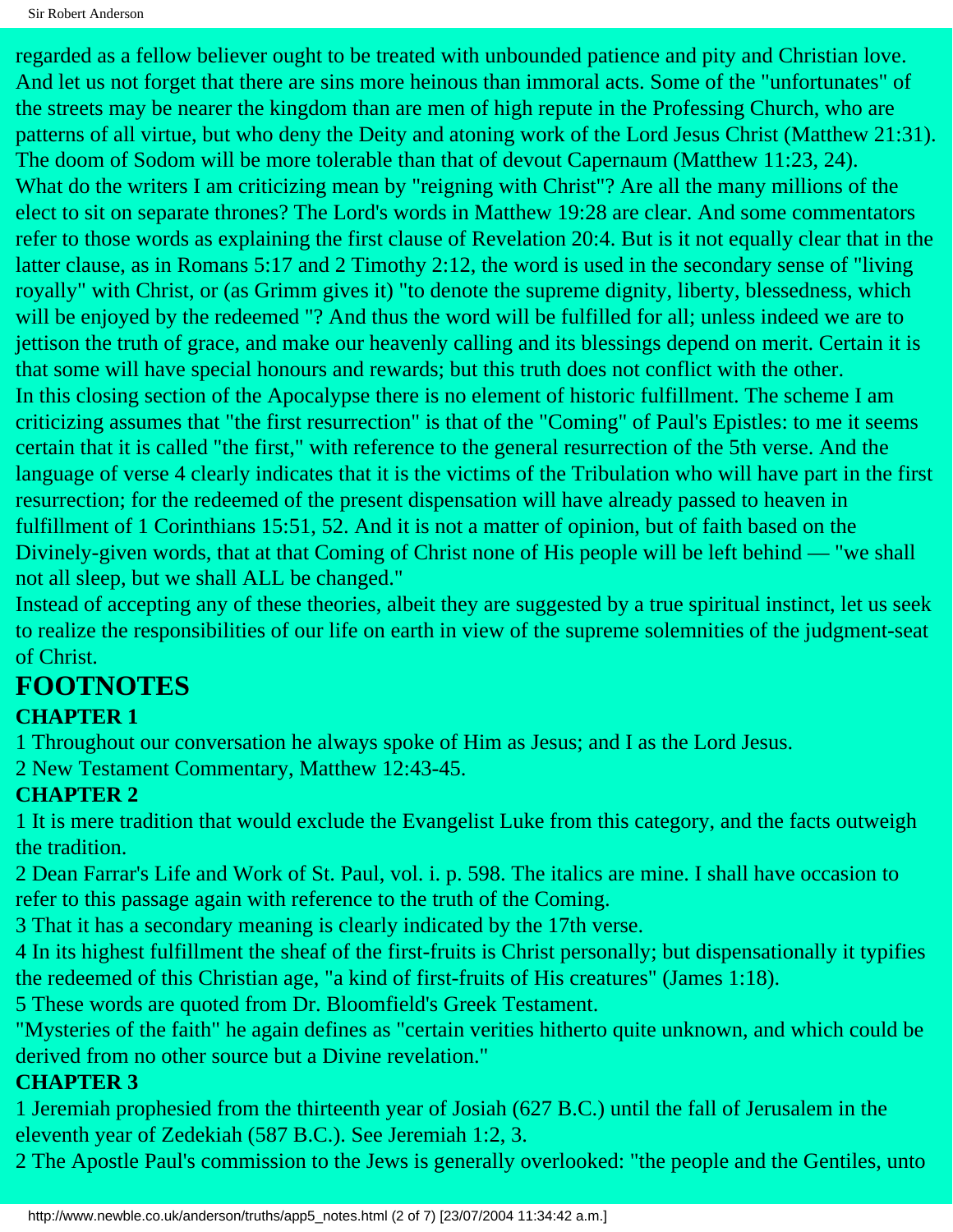whom I send thee" (Acts 26:17). "To both the people and the Gentiles; not the Gentiles only." Alford in loco.

3 The A.V. makes the 15th verse of Romans 11 contradict verse 2, where a different, Greek word is used. And the R.V. is quite as unsatisfactory, for it uses a stronger phrase in ver. 15 than in ver. 2. (See The Oxford English Dictionary.) A garment befouled with filth is "thrown away," but a garment that impedes our movements is "thrown off" The word used in ver. 15 occurs in its verbal form in this very sense in Mark 10:50.

4 55th Canon of the Convention of 1603.

5 It is noteworthy that the Epistles to the Thessalonians, Corinthians, and Galatians are addressed to churches, whereas his Epistles after this date — Ephesians, Philippians, Colossians — are addressed to "the saints" in those places.

### **CHAPTER 4**

1 The same phrase, "My gospel," occurs also in ch. 2:16. How can anyone imagine that the Apostle would call the gospel his, save in the sense that it was the subject of a special revelation to himself! 2 The first kai in this sentence is obviously epexegetic. If read otherwise, as in our English versions, the Apostle is made to distinguish between the gospel of Christ and a gospel of his own. And "the Scriptures of the Prophets" is a mistranslation that reduces the Apostle's words to an absurdity. For he is thus made to say that this "mystery" gospel was kept secret in all the past, and yet that it was plainly taught in the Old Testament Scriptures. The Greek is simple and clear. In ch. 1:2, the words are: "His prophets in holy writings" (i.e. the Old Testament Scriptures). In ch. 16:25, 26, the words are: "prophetic writings" (the inspired Scriptures of the New Testament). A prophet is "one who, moved by the Spirit of God, declares to men what he has received by inspiration" (Grimm's Lexicon). And therefore "prophetic" is equivalent to inspired; the element of foretelling the future is merely incidental.

3 It is a gratifying proof of increasing light that so many modern expositors explain the words that follow ("and to all that are afar off") as referring to the Jews of the dispersion. To say that the promise was to Gentiles is utterly opposed to Scripture. (See e.g. Romans 9:4; 15:8; Ephesians 2:12; etc., etc.) It is certain, moreover, that not one of Peter's audience would put such a meaning on his words. 4 Sunday is thus designated in our older statutes.

5 These last clauses are taken from the Preface to the ninth edition of [The Silence of God,](http://www.newble.co.uk/anderson/silence/preface.html) a book in which I have sought to unfold the forgotten truth of "the mystery of God."

### **CHAPTER 5**

1 For the only alternative would be that heaven was about to be brought under kingly rule. The word *basileia* means either kingly rule or the sphere in which that rule prevails.

2 Not "every Israelite," but Israel as a nation. For Romans 11. does not deal with questions of individual salvation at all, but with national and dispensational distinctions. (See Alford's Greek Testament Commentary.)

3 Ephesians and Colossians. It is not specifically mentioned in Philippians.

4 See Appendix 2.

### **CHAPTER 6**

1 These grand words are quoted from Dean Alford's commentary upon Luke 24:27.

2 This would be merely a return to the state of things existing when Romans 11 was written.

3 See Appendix 3.

4 Hebrews 9:28 is misread when cited as a warrant for the phrase. The subject there is the doctrine of the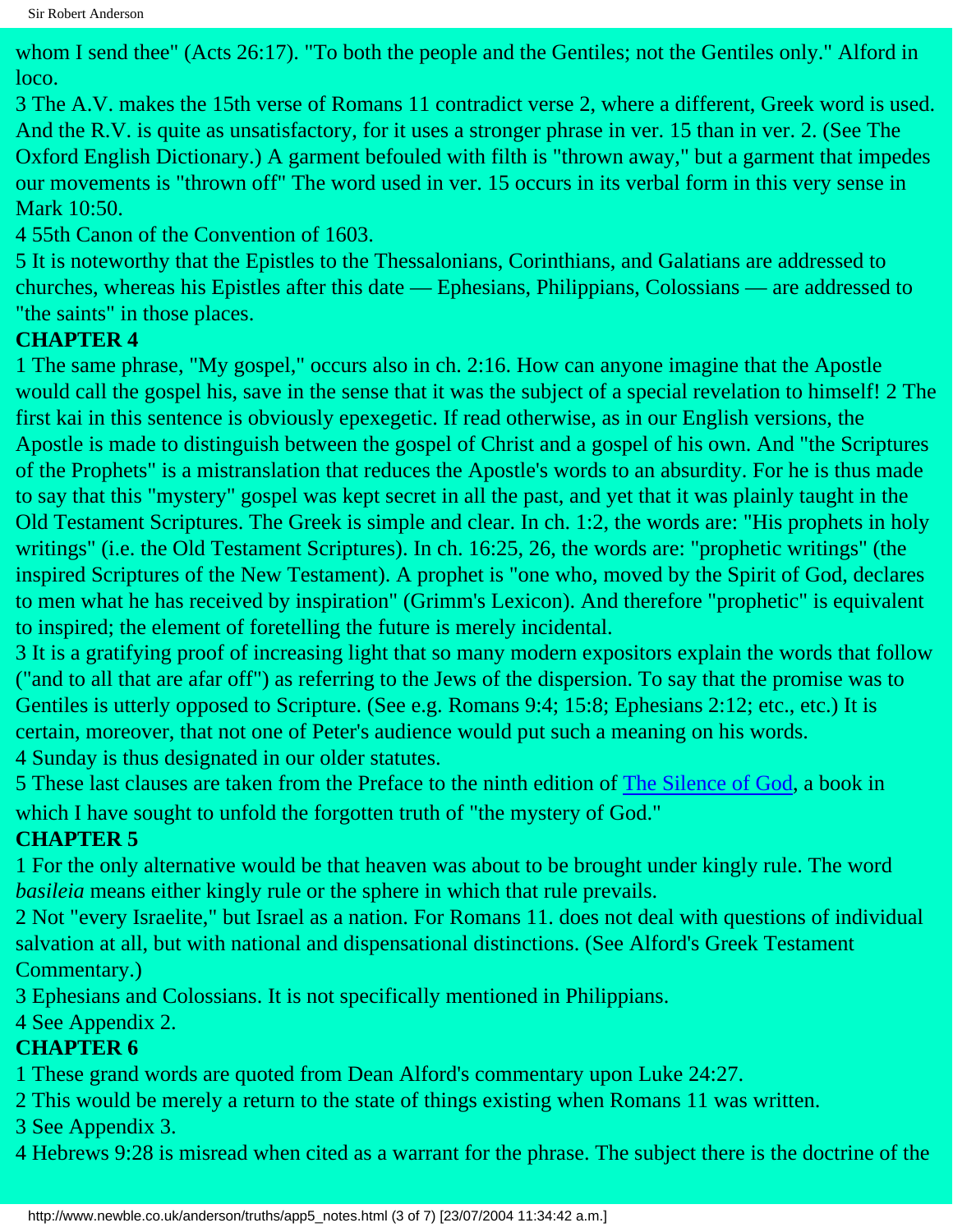Sin-offering. When Aaron passed within the veil, the people watched till he came out again to bless them. So also Christ, having been once offered to bear the sins of many, shall be seen a second time, apart from sin, by them that wait for Him unto salvation. The words of our A.V., "shall appear the second time," convey a wrong impression. The word translated "appear" in both A. V. and R.V. is not that employed respecting the Lord's coming, but the ordinary word for being seen. I have therefore modified to this extent the R.V. reading given above.

This will have a literal fulfillment for Israel; but it is a great doctrinal truth for the people of God in every age. It is the Hebrews aspect of the truth of the Death and Resurrection of Christ in Romans.

5 The "thousand years" of Revelation 20:4 is taken by some to mean, not a definite chronological era, but a vast period of time.

6 The 40th and 41st verses of ch. 24 are explained by verse 31. It is not taking His elect out of the earth, but gathering them together upon earth for the earthly kingdom.

### **CHAPTER 7**

1 That it was the leaders who had fallen is an obvious inference: it is so in every persecution.

2 This appears very plainly from the first part of both ch. 4 and ch. 5. 3 Alford's note here is: "This first has no reference whatever to the 'first resurrection' (Revelation 20:5, 6), but answers to then in verse 17." This is of great importance if we are to understand Scripture aright. The first resurrection of Revelation 20 is so called in relation to the resurrection after the 1000 years. It belongs to the future dispensation of a restored Israel. The faithful martyrs of the Great Tribulation will then be raised from the dead. (New Testament Commentary, in loco.) 4 "Being found naked" is the condition produced by death. "Being clothed upon" refers, not to the Resurrection but to the coming of the Lord. "The thought is that of one who…wishes, as he expects, to remain till that Coming (comp. 1 Corinthians 15:51; 1 Thessalonians 4:15), to let the incorruptible body supervene on the corruptible, to be changed instead of dying." (Bishop Ellicott's New Testament Commentary for English Reader's.)

5 "To die is gain" is the evil creed of a suicide. The Apostle never said that!"

6 This is the meaning given to the word in Grimm's Lexicon.. It occurs also in Romans 8:19, 23, 25; 1 Corinthians 1:7; Galatians 5:5; Hebrews 9:28. Grimm remarks that it is scarcely found out of the New Testament.

7 The 14th verse of Philippians 3 is sometimes taken as referring to the Coming. But verse 12 vetoes such an exegesis. See Appendix 4. 8 "Bringing salvation to all men" suggests a serious error; and moreover the word here used is an adjective. And surely, having regard to English idiom, the A. V. hendiadys rendering, "the glorious appearing," is right, for The R.V. rendering throws a wholly false emphasis upon "glory." It is a strange exegesis which makes "the great God" a synonym for The Father: Scripture does not employ one term when another is intended.

### **CHAPTER 8**

1 I say this because the fact is admitted by expositors of various schools, many of whom have no sympathy with the hope.

2 For the Lord's coming for His heavenly people having already taken place, "the Christian Church" will have reached the full development of its apostasy, and will then be awaiting its fearful doom.

3 As regards the 70 weeks, see Appendix 1.

4 At the Coming of the Lord, His own people within the professing Church will be called up to heaven, and that Church will be left to its doom. It may be asked again, "Will there be no longer any salvation for sinners within the apostate professing Church?" Surely the Divine principles of Romans 2:7 will hold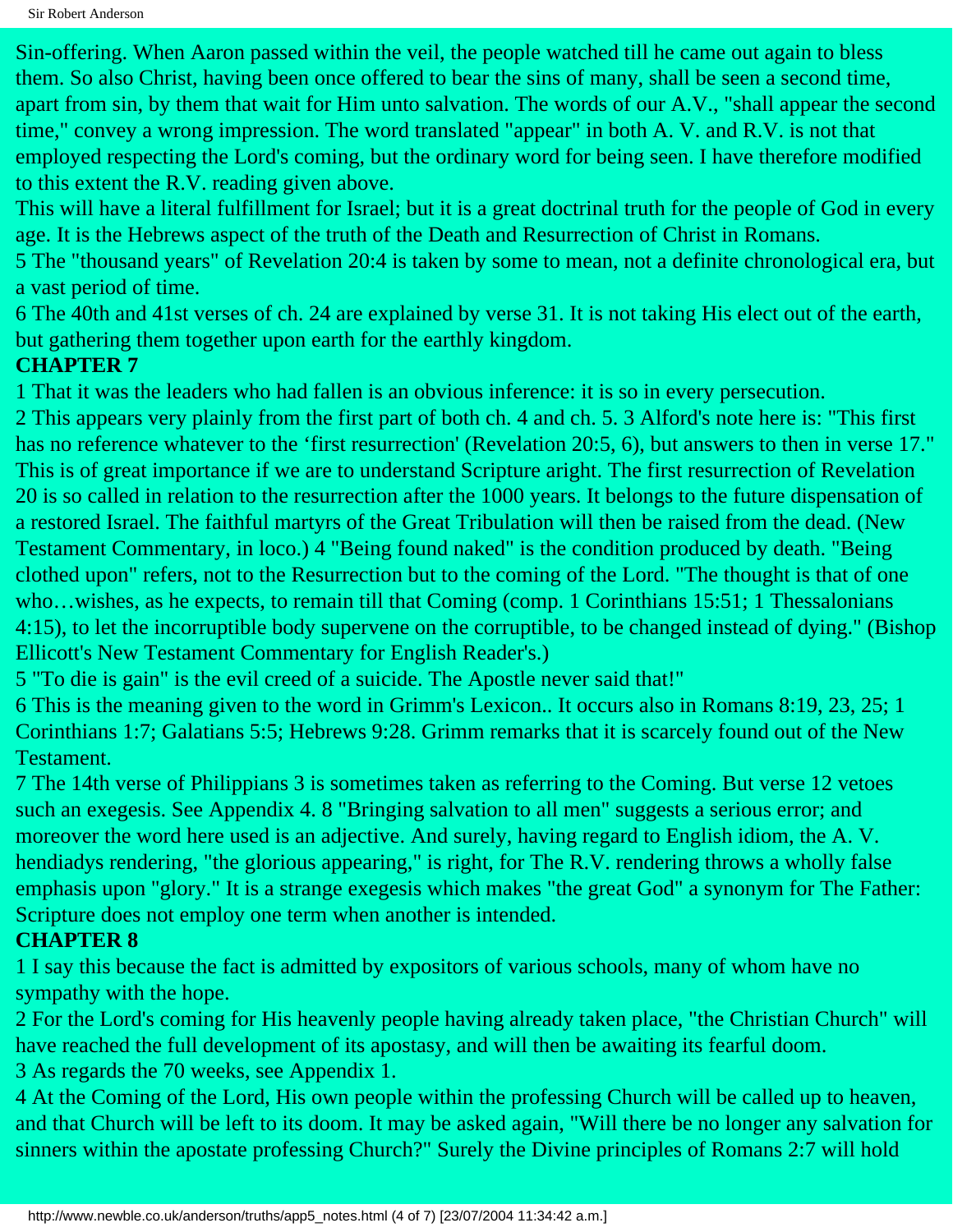good in that future age, as fully as in the past; and therefore, until "the great day of wrath" (which comes after the Tribulation) there will be mercy for those who seek it aright. Very many waverers, perhaps, will be startled into repentance by the Coming of the Lord.

### **CHAPTER 9**

1 The words are Professor Tyndall's.

2 The same Hebrew word is used.

3 It is an exclamation, like Galatians 4:15. And announcement is the primary and common meaning of the word here translated "promise." It might be freely rendered, "What has become of His announcement?"

4 The conflict between science and Scripture in regard to Genesis 1 is mainly due to misreading Genesis. It does not describe the creation of the earth, but its refurnishing as a home for man.

5 The Progress of Doctrine in the New Testament (Macmillan & Co.). I had the satisfaction of appealing successfully for the reissue of this book a dozen years ago.

6 Dr. Plummer's Church of the Early Fathers, chapter 7.

7 De Habitu Virgimum.

8 Wordsworth's Church History, vol. 3. p. 92.

9 Dill's Roman, Society, p. 113.

10 And this was one of the "Ecumenical Councils" which were recognized in England even after the Reformation. At the Ephesus Council of eighteen years later the "orthodox" majority made free use of their hired bullies, and Flavian, Bishop of Byzantium, received such brutal treatment that he died of his injuries. As another illustration of what, in his Bampton Lectures, Canon Liddon calls "the illuminated mind of primitive Christendom," it may be mentioned that in the struggle for the Popedom between the rival factions of Damasus and Ursinus, 131 corpses were left on the pavement of one of the Roman churches in a single day.

11 The body of Salvian's treatise containing this terrible indictment of the Primitive Church is given in Taylor's Ancient Christianity, together with quotations from Augustine and others of the Fathers in support of his testimony. The preceding clauses are taken from The Buddha of Christendom now republished as [The Bible or the Church](http://www.newble.co.uk/anderson/biblech/biblechpref.html). 12 Froude's Council of Trent.

13 Since these pages were written, a sadder book even than Newman's Apologia has been published, viz. Monsignor Benson's Confessions of a Convert. The fact that such men as these are led by the prevalent superstitions about "the Church" to make shipwreck of their Christian life proves the need of plain speaking on this subject. And surely all who are connected with either of the historic Churches of the Reformation have a peculiar right, if not a special responsibility, to undertake the unwelcome task.

### **CHAPTER 10**

1 In these days to hold that the Lord of glory was duped by Jewish superstitions about the Divine authority of Holy Scripture is proof of enlightenment, but a man is "past praying for" who exposes the pestilent superstitions about the Church, which are the stock-in-trade of the Apostasy!

2 Dean Alford in loco. The italics are his own.

3 These words are Dr. Alfred Edersheim's.

- 4 Hatch's Bampton Lectures, 1880 (vii.).
- 5 (Greek). Hebrews 10:37.

### **CHAPTER 11**

1 The primary meaning of behma is a space on which to put one's foot, as in Acts 7:5; then, a raised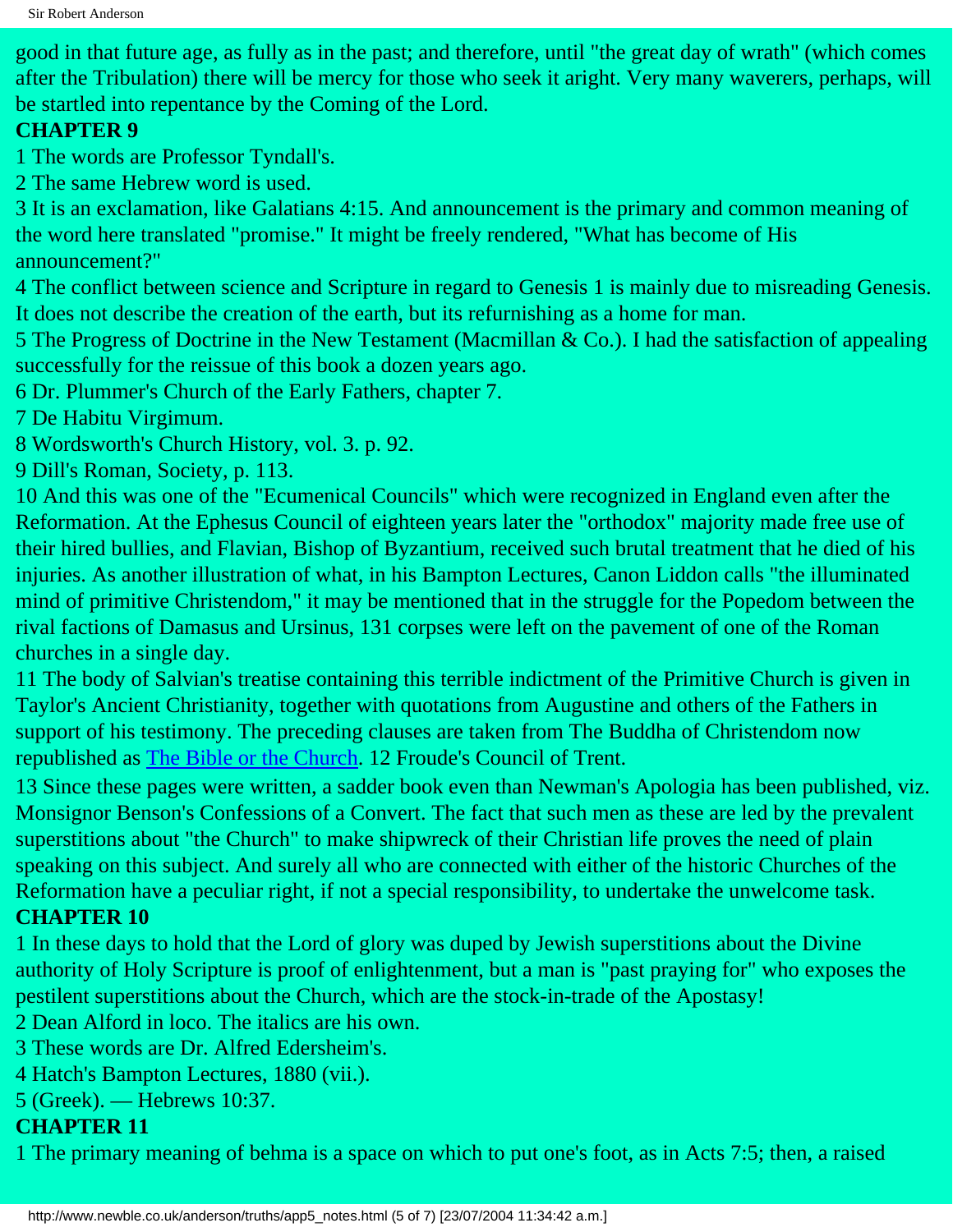place, a platform or pulpit, as in Nehemiah 8:4 (LXX). This is its usual meaning in classical Greek. Then, a throne (Acts 12:21) and a judgment-seat.

2 N.T. Synonyms, Second Series. In his concluding sentence he says, "The severer meaning is involved in the word in other places in the New Testament where it occurs." The primary meaning of the word, according to Grimm, is "easy, slight, ordinary, mean, worthless, of no account."

3 I find that Bishop Wordsworth makes a suggestion of this kind in him commentary on the passage. 4 To cite a case of another kind, will nothing be heard in that day of the evil work of Christian advocates of the Higher Criticism apostasy, by whom many a Christian life is wrecked, and multitudes of young Christians are stumbled? (Matthew 18:6.)

#### **CHAPTER 12**

1 The Expositor's Greek Testament. Dean Alford's Commentary tells us that the word here rendered generation has the meaning of a race or family of people.

2 The history of the C.M.S. might save us from the baneful superstitions about "the Christian Church" which are so prevalent, and which are the great hindrance to a spiritual revival today. (See chap. 9., ante, especially pp. 97 ff.) These superstitions are opposed to the XXXIX Articles. See Canon Eden's Churchman's Theological Dictionary on Art. XIX, p. 87.

3 The Babylonian cult, which the "Higher Critics" regard as the source from which the cult of the Pentateuch was evolved, was the traditional and corrupt phase of that primeval revelation. 4 See Appendix V.

5 It was a kindred misuse of the truth of the Divine counsels which led "the Christian Church" to oppose the pioneers of Gospel work in heathendom. We need a "Calvin Society" to clear that great teacher's name from the reproach of "Calvinism"!

6 There is no doubt as to the meaning of the words, viz. that He would come "quickly, speedily, without delay" (Grimm's Lexicon). The gloss, that when He does come He will come suddenly, is a sorry quibble. I may add, it is a glaring misuse of 2 Peter 3:8 to apply it here at all; and that not only because of the reason stated on p. 84, ante but also because the Lord here speaks in His human name, as when He taught by the Sea of Galilee, or at the Last Supper — "I Jesus…I am coming quickly." The mystery deepens when we realize that, if this strange hypothesis be true, the Lord's inspired Apostles were misled by His words. And it becomes overwhelming when we mark the care with which He warned His Jewish disciples in relation to His returning as Son of Man, that he would not come quickly.

### **APPENDIX 1**

1 The incidental questions involved in the chronology of the judgments of the exilic era, and of the seventy weeks, age too numerous and far too important to be treated in an Appendix note. But they are fully dealt with in The Coming Prince; or, The Seventy Weeks of Daniel, a book that has been before the public for thirty years, and is now in the ninth edition.

### **APPENDIX 2**

1 To interpret Ephesians 5:31 in a carnal sense is an outrage upon Scripture.

2 Jerwish Social Life, p. 153. It is noteworthy that in 2 Corinthians 11:2 the Apostle does not use the word "bride," but the ordinary word for an unmarried girl.

### **APPENDIX 4**

1 Referring to the exegesis of Philippians 3:8-14, my greatly esteemed friend, the late Dr. E. W. Bullinger, added the following note to a most cordial commendation of, Forgotten Truths: "We would remind our readers that *ano* in Philippians 3:14 is not an ajective, meaning 'high' as to